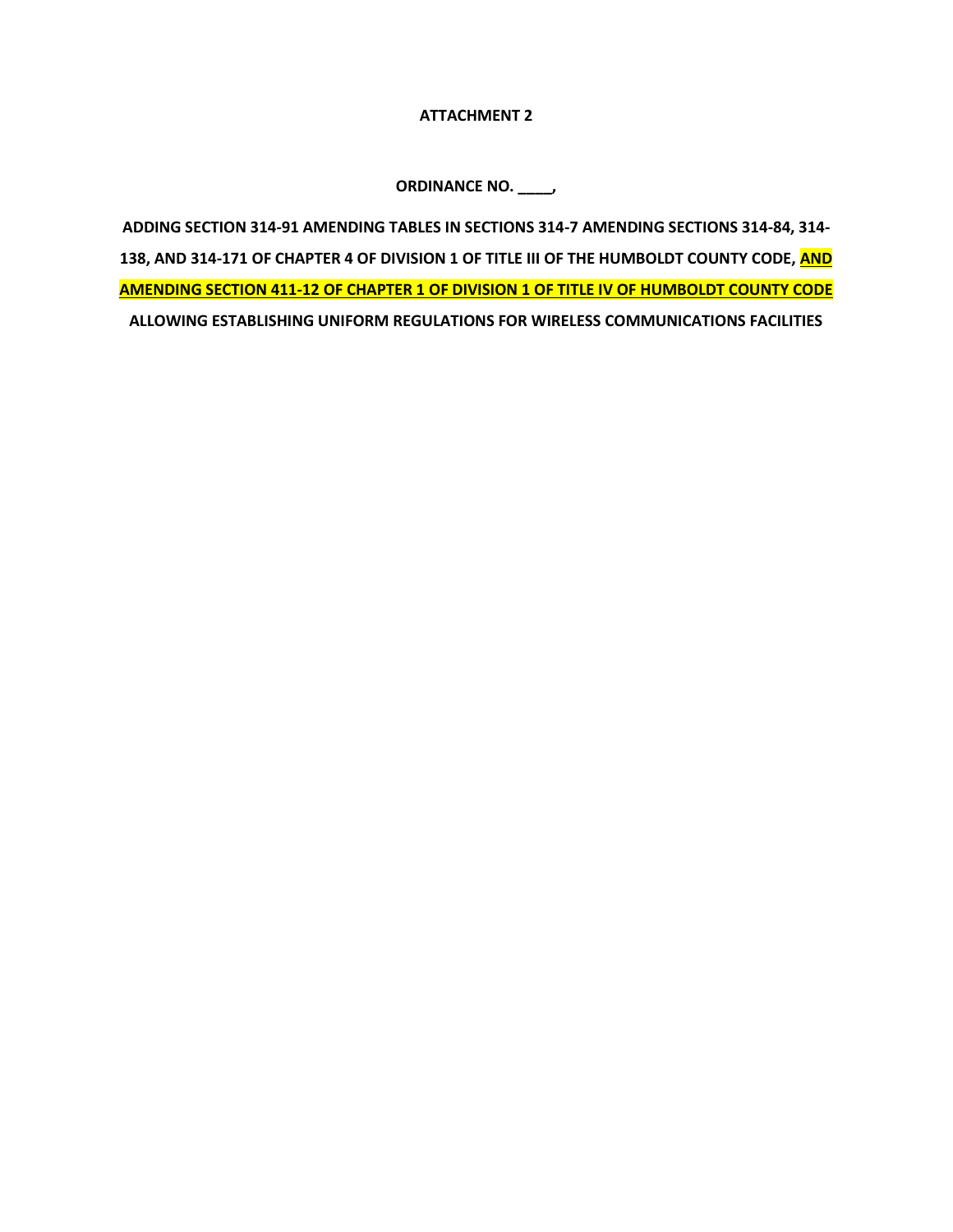# **ORDINANACE REGULATING THE DEVELOPMENT OF WIRELESS TELECOMMUNICATIONS FACIILITIES BY AMENDING TITLE III, DIVISION 1, CHAPTER 4**

The Board of Supervisors of the County of Humboldt ordains as follows:

## SECTION 1. PURPOSE OF ADDITION TO THE ZONING REGULATION

Title III, Division 1, Chapter 4, Inland Zoning Regulations Outside the Coastal Zone, and Title IV, Division 1, Chapter 1, Encroachment Permit Regulations for the Protection of County Highways areis hereby amended to include a uniform and comprehensive set of standards for the development of Wireless Telecommunications Facilities. This ordinance adds section 314-91.2, amends the tables in section 314-7, and amends sections 314-84, 314-138, and 314-171 in Chapter 4 of Division 1 of Title III of the County Code. This ordinance adds section 411-12 in Chapter 1 of Division 1 of Title IV of the County Code.

## SECTION 2. WIRELESS TELECOMMUNICATIONS FACILITIES ORDINANCE

Section 314-91.2 establishing uniform and comprehensive standards for the development of wireless telecommunications facilities in Title III, Division 1, Chapter 4 of the Humboldt County Code is hereby amended and added to as follows (amendments to the previous draft which was included in the Planning Commission packet from the meeting of February 17, 2022, are highlighted and shown in underline text, strikethrough):

## **314-91.2** WIRELESS TELECOMMUNICATIONS FACILITIES

**91.2.1** PURPOSE. The purpose and intent of this Section is to provide a reasonable, uniform and comprehensive set of standards and procedures for the deployment, construction, installation, colocation, modification, operation and removal of wireless telecommunications facilities within the unincorporated areas of Humboldt County, consistent with and to the extent permitted under federal and California state law. These regulations are intended to protect and promote the public health, safety and welfare of the residents of the unincorporated areas of Humboldt County, to protect aesthetic values, to achieve reliable communications, including high speed broadband, to every resident, business and institution, to encourage siting in preferred locations to help minimize visual blight and preserve the County's rural character, including the protection of scenic, natural and cultural resources, and to minimize the intrusion of these uses into residential areas.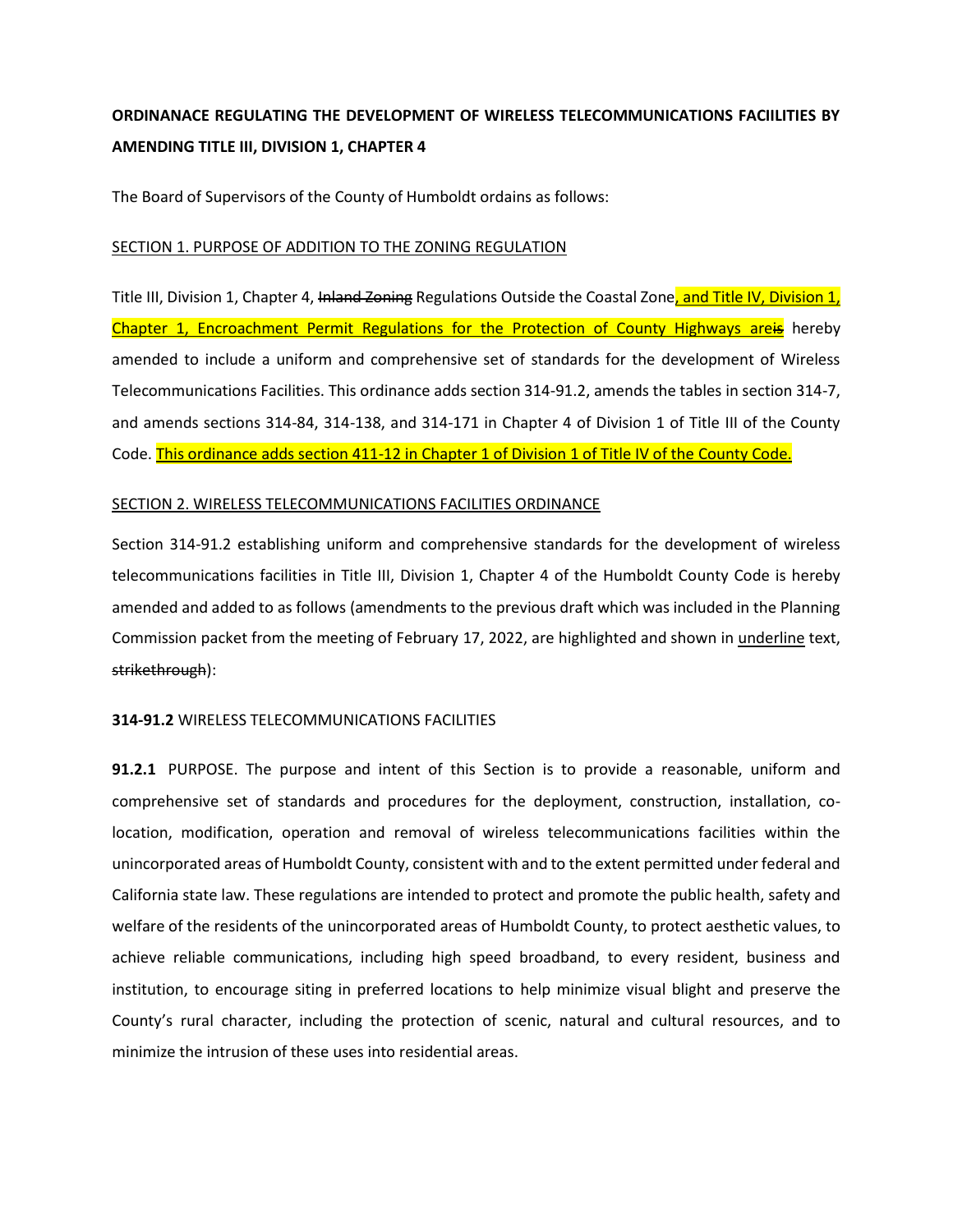**91.2.2** APPLICABILITY. Except as expressly provided otherwise in this Section, these provisions shall be applicable to all telecommunications facilities within the county's jurisdiction.

**91.2.3** DEFINITIONS.

**Antenna:** Communications equipment that transmits and/or captures radio electromagnetic waves. The same as defined by the FCC in 47 C.F.R. § 1.6002(b), as may be amended or superseded, which defines the term as an apparatus designed for the purpose of emitting radiofrequency (RF) radiation, to be operated or operating from a fixed location pursuant to Commission authorization, for the provision of personal wireless service and any commingled information services. For purposes of this definition, the term antenna does not include an unintentional radiator, mobile station, or device authorized under part 15 of Title 47.

**Base Station:** A structure or equipment at a fixed location that enables Federal Communications Commission-licensed or authorized wireless communications between user equipment and a communications network.

**Camouflage:** See Concealment Element.

**Camouflaged Facilities:** See Stealth Facilities.

**Co-location:** The same as defined in the Nationwide Programmatic Agreement, as may be amended or superseded, which defines the term as Mounting or installation of installing an antenna on an existing tower, building or structure for the purpose of transmitting and/or receiving radio frequency signals for communications purposes, whether or not there is an existing antenna on the structure.

**Concealment Element:** The design features of a facility which hide that it is a wireless tower or base station. Concealment elements include but are not limited to (1) Faux tree design; (2) faux water tank design; (3) faux flagpole design; (4) facilities under cupolas; and (5) architectural addition consistent in style to existing structure, including existing wireless facilities.

**Decorative pole:** Any pole that includes decorative or ornamental features, design elements and/or materials intended to enhance the appearance of the pole or the public right-of-way in which the pole is located.

**Eligible Facilities Request:** Any request for modification of an existing tower or base station that does not substantially change the physical dimensions of such tower or base station, involving:

1. co-location of new transmission equipment;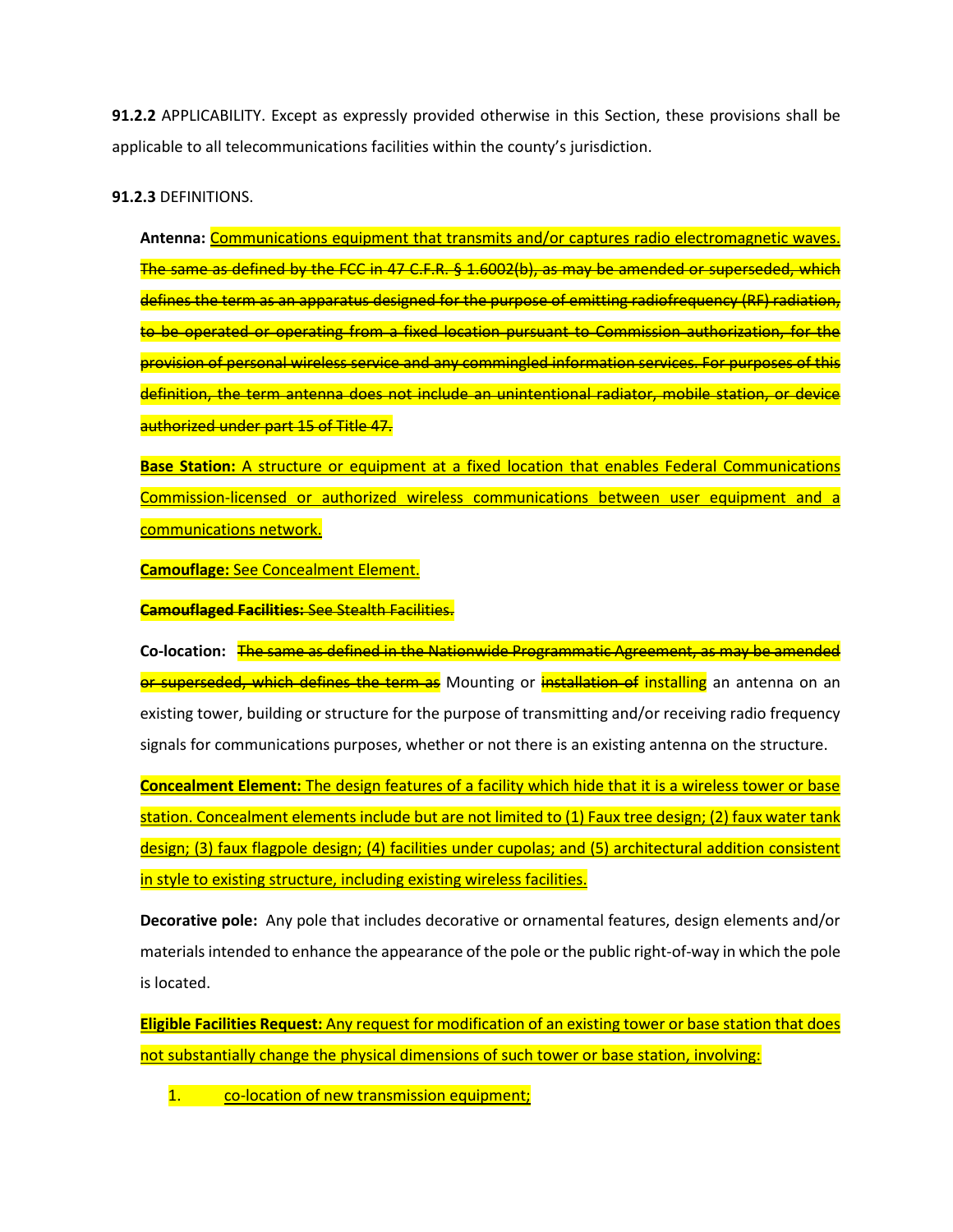2. removal of transmission equipment; or

3. replacement of transmission equipment.

**Equipment Building:** A building used to house equipment used by wireless telecommunication providers at a facility. Equipment buildings shall include, but not be limited to, cabinets and shelters. See Base Station.

**Facility:** See Wireless Telecommunications Facility.

**Faux Trees:** Camouflaged monopoles made to resemble different types of trees.

**FCC Shot Clock:** the presumptively reasonable time frame within which the county must act on a wireless application, as defined by the Federal Communications Commission (FCC) and as may be amended from time to time.

**Guyed Tower:** A wireless communication mast or tower that is supported, in whole or in part, by guy wires and ground anchors.

**High Visibility Facilities**: Facilities that are not effectively integrated into the natural and/or built environment and would stand out to the average, untrained observer. High Visibility Facilities include, but are not limited to: (1) Lattice Tower and Guyed Towers; (2) Faux trees and monopoles that exceed the maximum height of the underlying zoning; (3) Non-stealth design facilities; (4) any facility that does not qualify as an invisible or low-visibility facility.

**Invisible Facilities**: Wireless telecommunication facilities including, but not limited to towers, poles, antennas, equipment buildings and any other ancillary equipment, that cannot be seen from any street nor from any adjacent properties, and that do not result in any apparent architectural changes or additionsto a structure or facility. The addition of landscaping, walls, fences or grading as screening techniques does not meet the definition of invisible.

**Lattice Tower**: A guyed or self-supporting three or four sided, open, steel frame support structure used to support wireless communications equipment.

**Low Visibility Facility:** Facilities that are well-integrated into the natural and/or built environment. Low visibility facilities include but are not limited to: (1) Monopoles and faux-trees that are within 10% of the height of surrounding structures or trees and which do not exceed the maximum building height for the underlying zone; (2) facilities attached to existing structures which do not increase the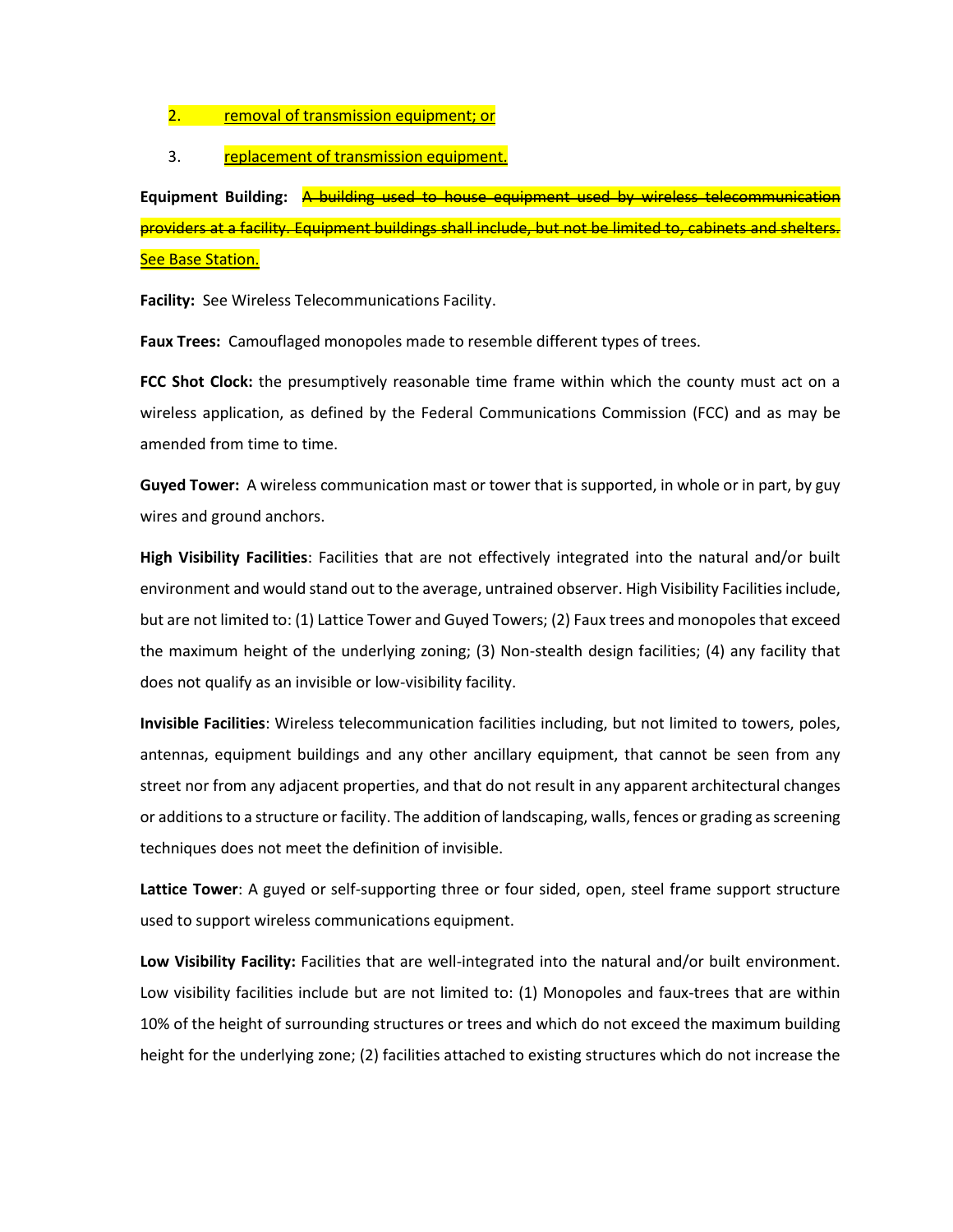height by more than 10% and which do not exceed the maximum building height in the underlying zone; and (3) facilities that are screened or painted to match the appearance of the surrounding area.

**Monopole**: A wireless telecommunications facility consisting of a single pole constructed without guy wires and ground anchors.

**Public Safety Communications Facilities**: Wireless telecommunications facilities operated and maintained by public agencies that support Public Safety Communications Systems, which provide wireless communications to law enforcement, fire services, emergency medical services, and other public safety/service agencies. These facilities are considered Essential Services pursuant to Section 1335.

**Roof Mounted Antenna**: Any antenna with its support structure placed directly on the roof of any building.

**Service Area**: The area served by a single wireless telecommunications facility.

**Service Network:** The wireless communication transmission system operated by a service provider in a community or jurisdiction.

Small Cell Wireless Facility (SCWF): The same as defined in 47 C.F.R. §1.6002(I) the FCC Declaratory Ruling and Third Report and Order, September 27, 2018, as may be amended or superseded, which defines the term as follows:

- 1. The facilities
	- a. Are mounted on structures 50 feet or less in height including their antennas as defined in **section 47 C.F.R. §**1.1320(d), or
	- b. Are mounted on structures no more than 10 percent taller than other adjacent structures, or
	- c. Do not extend existing structures on which they are located to a height of more than 50 feet or by more than 10 percent, whichever is greater;
- 2. Each antenna associated with the deployment, excluding associated antenna equipment (as defined in the definition of antenna in section 1.1320(d), is no more than three cubic feet in volume;
- 3. All other wireless equipment associated with the structure, including the wireless equipment associated with the antenna and any pre-existing associated equipment on the structure, is no more than 28 cubic feet in volume;
- 4. The facilities do not require antenna structure registration under **47 C.F.R.**, Chapter 1 part 17 of this chapter;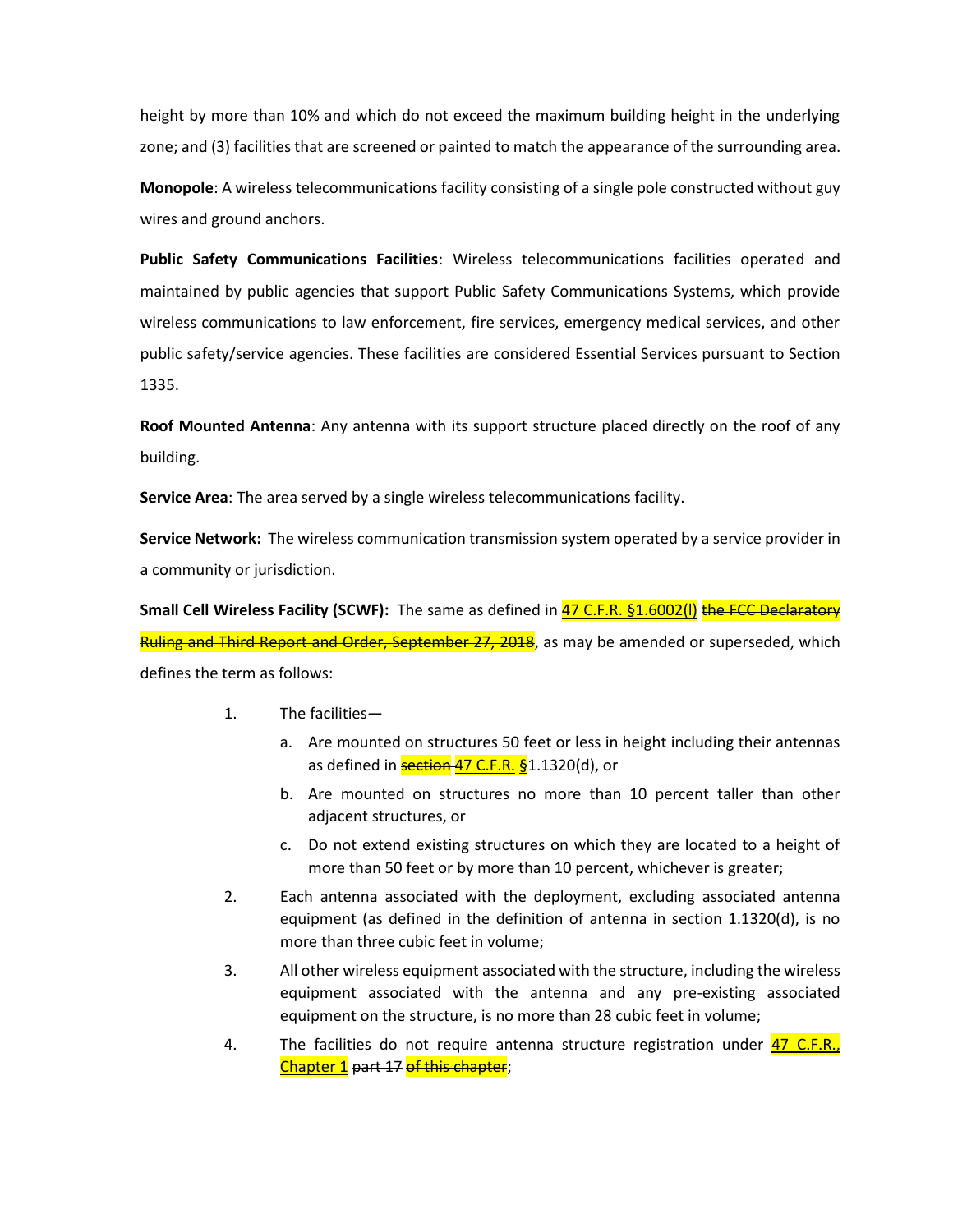- 5. The facilities are not located on Tribal lands, as defined under 36 CFR 800.16(x); and
- 6. The facilities do not result in human exposure to radiofrequency radiation in excess of the applicable safety standards specified in 47 C.F.R. § 1.1307(b).

**Stealth Design:** Designs for wireless telecommunication facilities that are not easily recognizable as such. Facilities designed to look like some feature other than a wireless tower or base station. Stealth design incorporates concealment elements. includes but is not limited to: (1) Faux trees; (2) faux water tanks; (3) faux flagpoles; (4) facilities under cupolas; and (5) architectural addition consistent in style to existing structure, including existing wireless facilities. Stealth design facilities may be considered low visibility or high visibility depending on the height and effectiveness of the integration.

**Telecommunications**: The transmission, between or among points specified by the user, of information of the user's choosing, without change in the form or content of the information as sent and received.

**Telecommunications Tower**: Any mast, pole, monopole, guyed tower, lattice tower, free standing tower or other structure designed and primarily used to support Antennas.

**Tower:** See Telecommunications Tower

**Utility Pole:** Any above-ground pole used to support electrical, telephone, cable, and internet wires.

**Wireless Telecommunications Facility**: Any facility that provides **personal** wireless telecommunications</u> services. This includes but is not limited to antennas and other types of equipment for the transmission or receipt of such signals, telecommunications towers or similar structures supporting said equipment, **base stations**, equipment buildings, parking area and other accessory development. Also known as a wireless communications facility. This definition does not apply to Amateur Radio Stations as defined by the FCC, in 47 C.F.R., Part 97 of the Commission's Rules nor to TV and radio transmission facilities, nor to Public Safety Communications Facilities.

**91.2.4** WIRELESS TELECOMMUNICATIONS FACILITY APPLICATION PROCESS. Applications shall be processed based upon the following a three-tier permitting system. Applications for facilities within the right-of-way shall also require an encroachment permit from the Department of Public Works.

**91.2.4.1** Tier 1 – No Public Hearing Required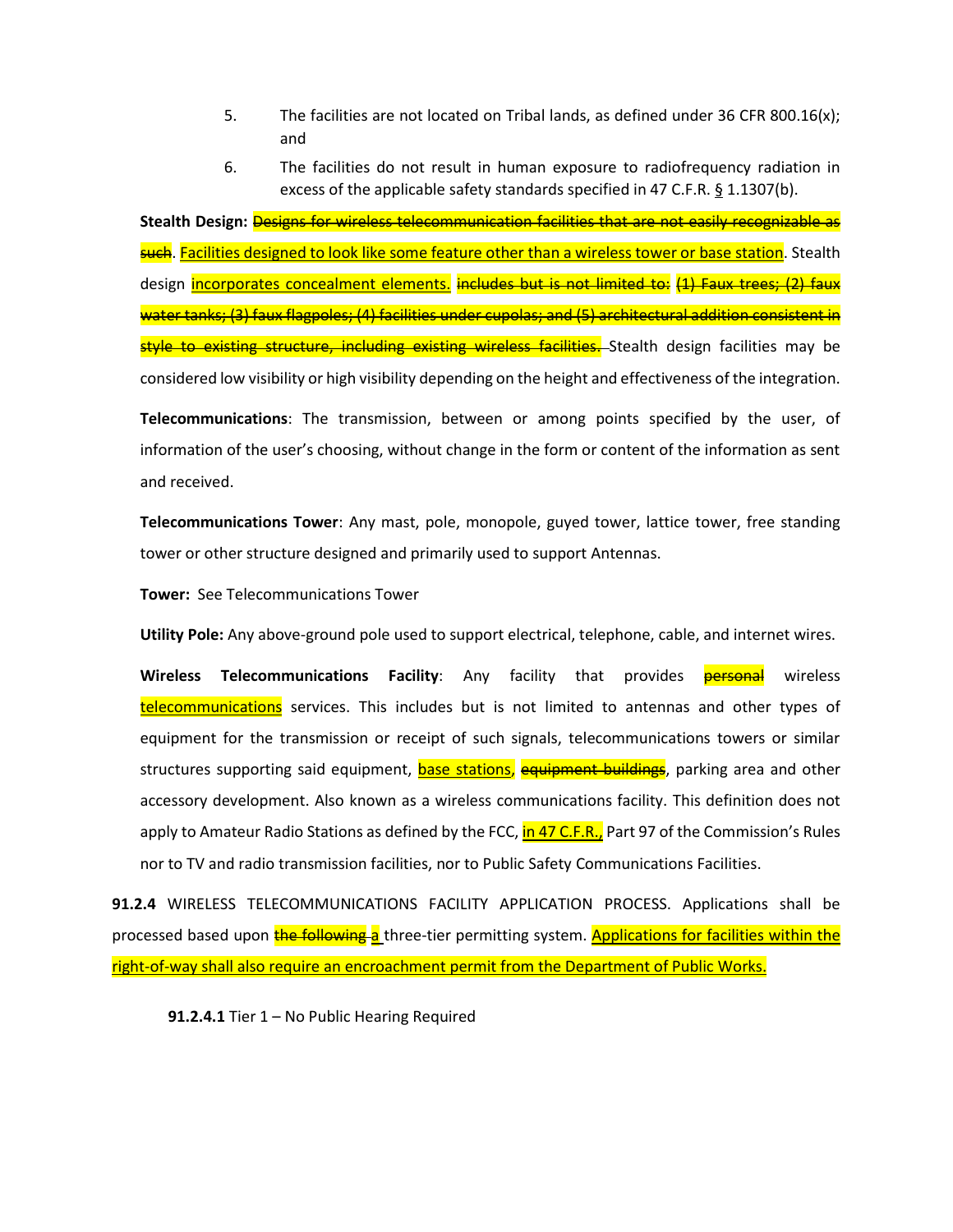**91.2.4.1.1** Zoning Clearance Certificate Required. These facilities shall be allowed as principally permitted uses without the need for a public hearing. A facility meeting the following criteria shall be subject to a Zoning Clearance Certificate:

- 1. Co-location of SCWF and Non-SCWF in all zones, except when the following conditions exist. Eligible Facilities Requests (co-location, removal or replacement of transmission equipment). All Eligible Facilities Requests shall be subject to the requirements of a Zoning Clearance Certificate. The following list must not be true of an Eligible Facilities Request. If any of the following is true of a proposed co-located facility, the application does not qualify as an Eligible Facilities Request and shall require design review.
	- a. The proposed co-location facility would increase the height or width of the existing facility by more than 10%.
	- b. The proposed co-location facility would bring the total number of equipment cabinets on the site to more than four.
	- c. The proposed facility would result in excavation outside of the area approved for disturbance under the terms of the original permit or clearance.
	- d. The proposed facility would be co-located on a facility not subject to a discretionary permit pursuant to Government Code section 65850.6, as may be amended or superseded.
	- a. Height: It increases the height of the structure by:
		- i. For towers outside the right-of-way: More than the greater of (a)  $10\%$ or (b) the height of one additional antenna array, plus up to 20 feet of separation from the nearest existing array.
		- ii. For towers inside the right-of-way and base stations: More than the greater of 10% or 10 feet.
	- b. Width: It involves adding an appurtenance to the body of the tower:
		- i. For towers outside the right of way: That would protrude from the edge of the tower more than 20 feet, or more than the width of the tower structure at the level of the appurtenance, whichever is greater.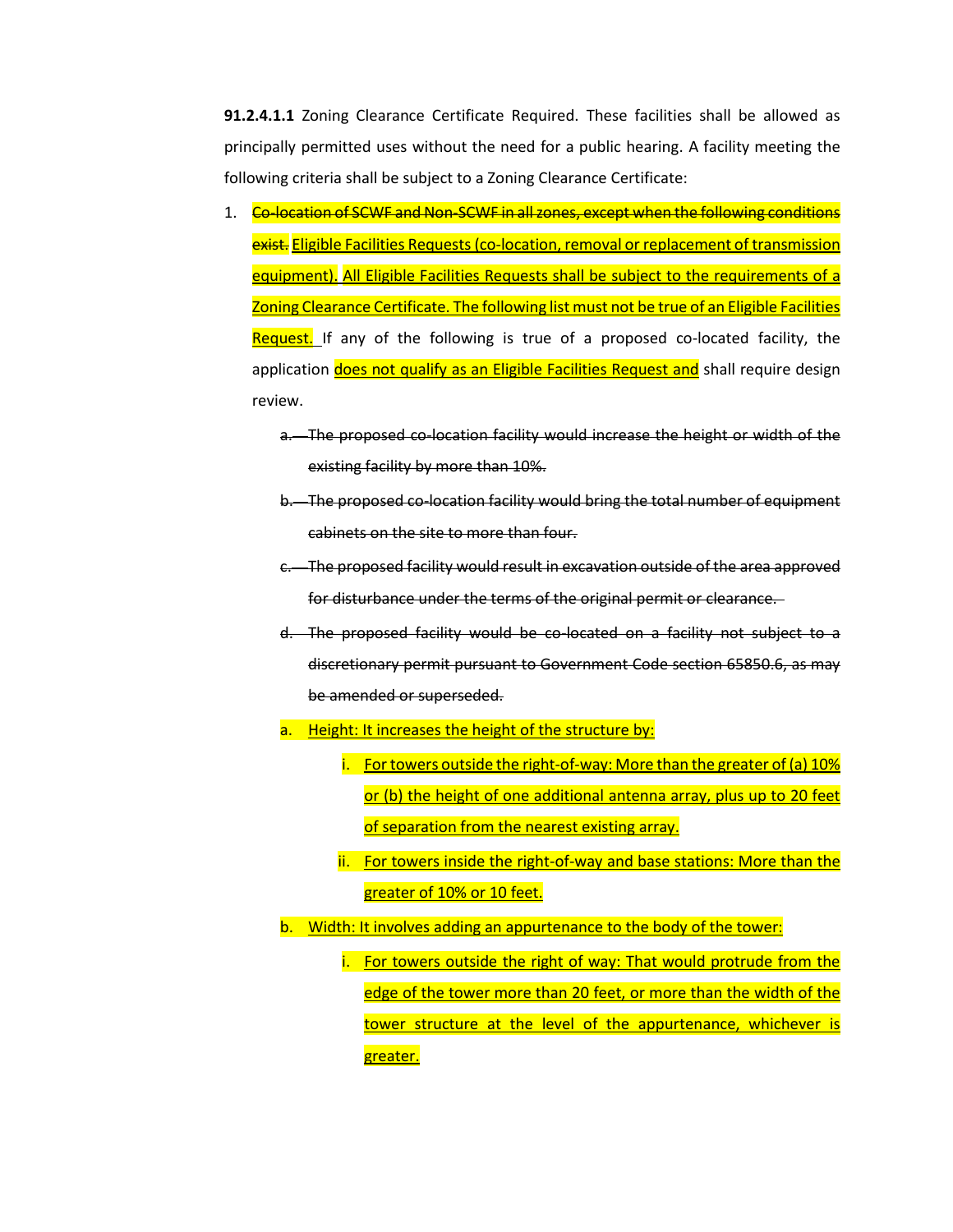- ii. For towers inside the right-of-way or base stations: That would protrude from the edge of the structure by more than six feet.
- c. Cabinets: It involves installation of more than four cabinets as part of that modification.
	- i. For towers inside the right of way or base stations, it is also a substantial change if it involves installation of ground cabinets where there are none, or that are more than 10% larger in height or overall volume than any existing ground cabinets.
- d. Site: It involves excavation or deployment outside of the current site, except for towers outside of the right-of-way, it involves excavation or deployment outside of the current site by more than 30 feet in any direction, not including any access or utility easements.
- e. Concealment: It would defeat the concealment elements of the eligible support structure. This only applies to a structure that is designed and originally permitted to look like something other than a wireless facility.
- f. Siting Conditions: It does not comply with the conditions in the siting approval of the eligible support structure, unless this non-compliance meets the other thresholds under Section 6409.
- 2. New Non-SCWF in Industrial and Commercial Zoning Districts(Section 314-2 and 314- 3) except when the facility does not meet the height and setback requirements of the underlying zone and/or the facility is within view of a designated California State Scenic Highway.
- 3. New SCWF excepting those in:
	- a. Residential Zone Districts (Section 314-6); and
	- b. Resource Zone Districts (314-7)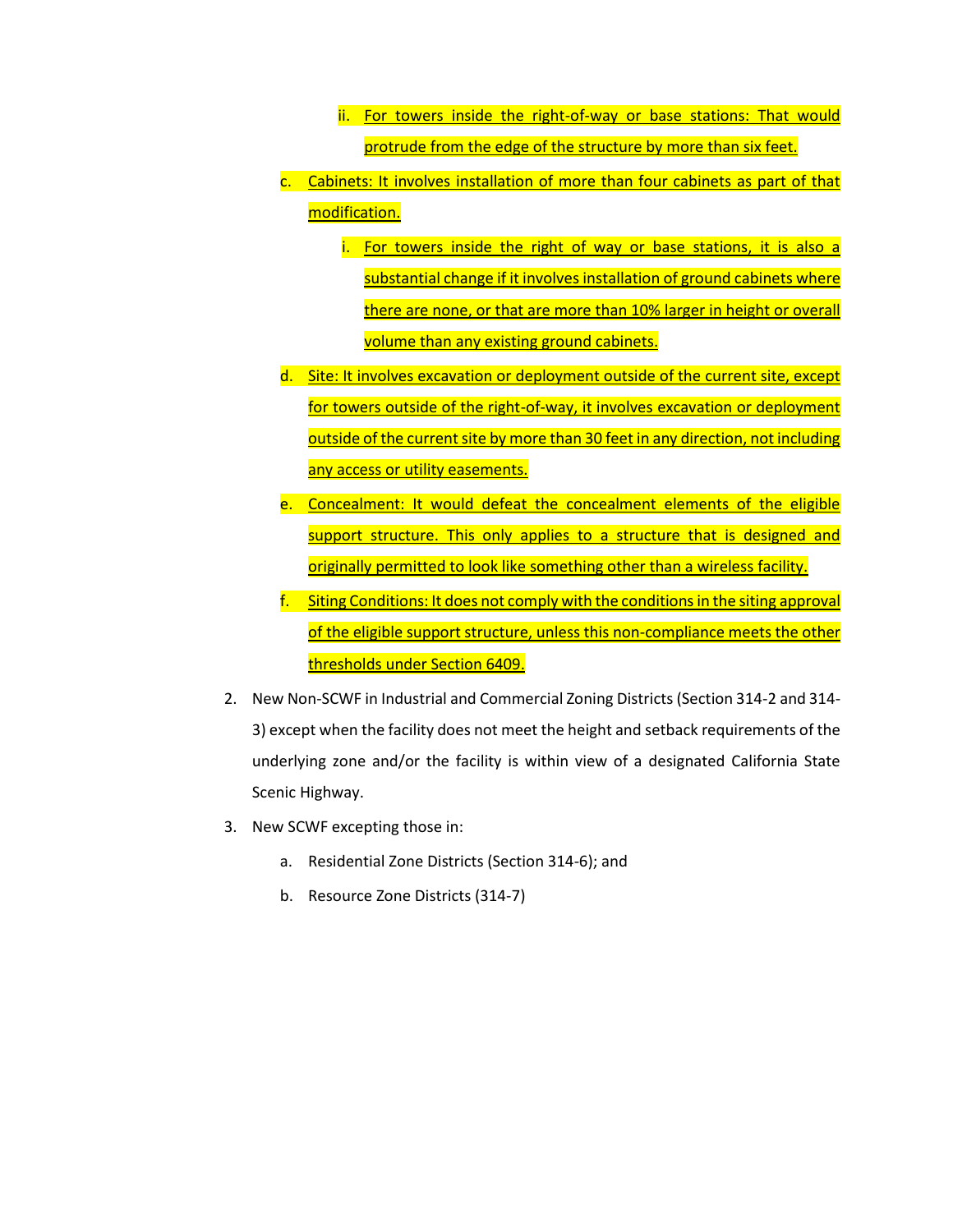**91.2.4.1.2** Design Review Required. These facilities shall be allowed only if certain design criteria are met. A facility meeting the following criteria shall be subject to Telecommunications Facilities Design Review.

- 1. New, invisible Non-SCWF, excepting in Residential Zone Districts (Section 314-6), Agriculture Exclusive Zone (314-7.1), Timberland Production Zone (314-7.4), and Timberland Exclusive (314-7.5).
- 2. New SCWF in Residential Zoning Districts.
- 3. Co-location of SCWF and Non-SCWF that do not qualify for a Zoning Clearance Certificate. Pursuant to Government Code section 65850.6, as may be amended or superseded, this applies when a facility that does not qualify as an Eligible Facilities Request would be co-located on a facility previously approved with only a ministerial permit.

**91.2.4.2** Tier 2 **–** Special Permit Required**.** Facilities meeting any of the following criteria shall require a Special Permit:

**91.2.4.2.1** All SCWF & Non-SCWF that do not meet the criteria of Tier 1 or Tier 3

**91.2.4.3** Tier 3 **–** Use Permit Required.Facilities meeting the following criteria shall require a Conditional Use Permit:

**91.2.4.3.1** New, non-SCWF in Residential Zone Districts (Section 314-6).

**91.2.4.3.2** All SCWF and non-SCWF in Agriculture Exclusive zone (314-7.1), Timberland Production Zone (314-7.4), and Timberland Exclusive zone (314-7.5), except those meeting the criteria for Tier 1.

**91.2.4.3.3** Any Other Zoning District

- 1. New non-SCWF that exceed the maximum height of the underlying zone, except when meeting a criterion for Tier 1.
- 2. New high visibility non-SCWF facilities, except when meeting a criterion of Tier 1.
- 3. New non-SCWF located on ridgetops or hilltops, in all zones.

**91.2.4.4** Encroachment Permit. In addition to meeting all requirements for the appropriate tier an Encroachment Permit issued pursuant to County Code Title IV, Div. 1, Chapter 1, § 411-1 et seq., is required for any facility proposed within a County maintained road right of way.

**91.2.5** GENERAL REGULATIONS

**91.2.5.1** Setbacks.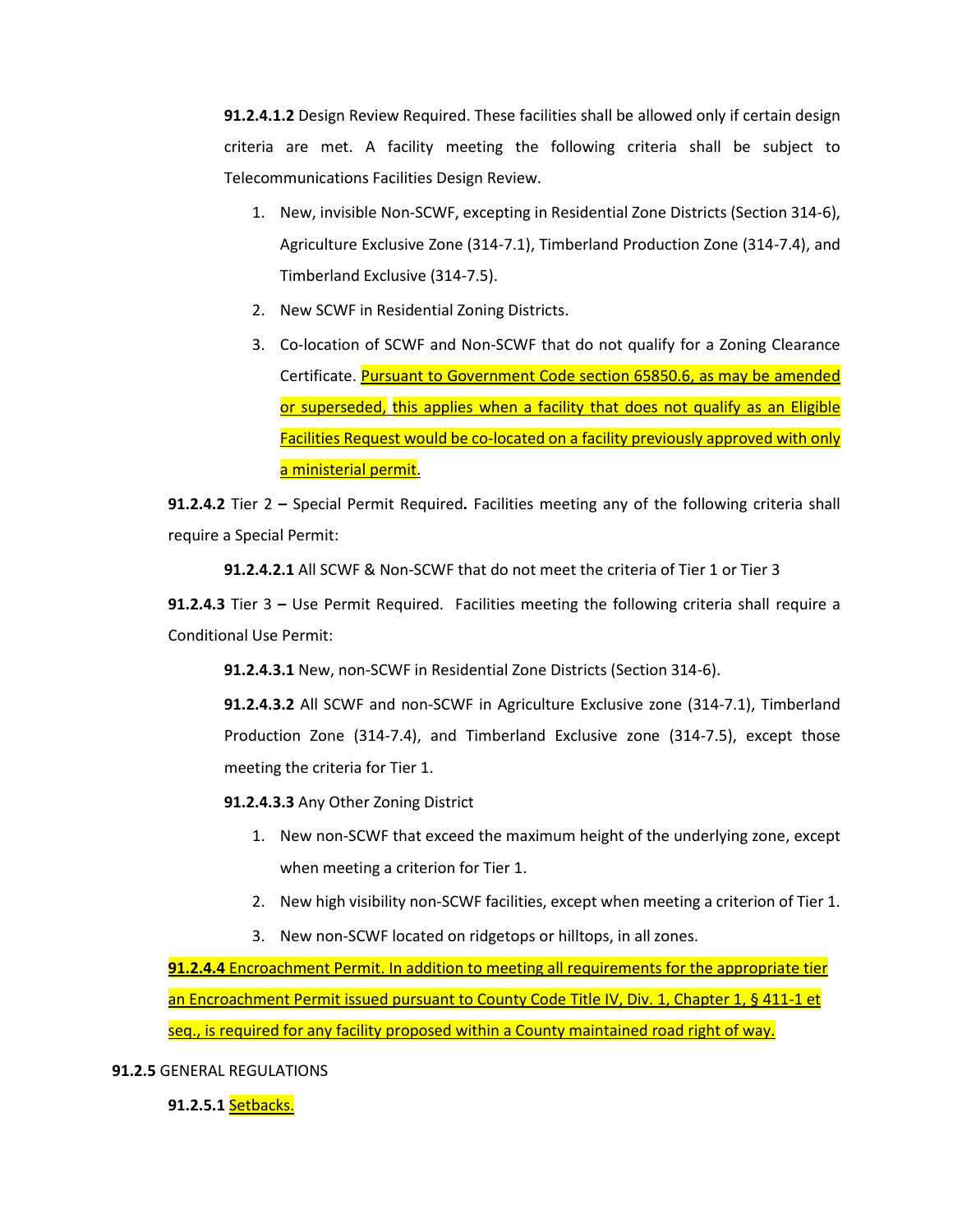- 1. No tower or equipment buildings shall be located in a front, rear or side yard setback in any zone and no portion of any antenna array shall extend beyond the property lines.
- 2. Telecommunications towers located adjacent to a residential use shall be set back from the nearest residential lot line by a distance at least equal to its total height or 50 feet, whichever is greater. The setback shall be measured from that part of the tower that is closest to the neighboring property (i.e., the setback for a faux tree would be measured from the end of the branch closest to the neighboring property).

**91.2.5.2** Right of way. Non-SCWF shall not be located within a County-maintained road right of way unless it can be factually established that the facilities would not incommode or inconvenience the public use thereof.

**91.2.5.3** Backup Power Sources**.** Permanent fossil-fuel based backup power sources shall not be permitted; provided, however, that connectors or receptacles may be installed for temporary backup power generators used in an emergency declared by federal, state or local officials.

**91.2.5.4** Noise. Routine noise from any equipment supporting the facility shall not exceed 50 dB or the ambient noise levels, whichever is lower. Backup generators shall be used on a temporary basis only. Noise levels from backup generators shall not exceed 60 dB. Noise-attenuating structures may be required.

**91.2.5.5** Base Station Size. All equipment buildings may not exceed 10 feet in height measured from the base of the foundation unless a greater height is necessary to maximize architectural integration and shall be screened by landscaping.

**91.2.5.6** Underground Utility Districts. All facilities located on a utility pole shall be promptly removed at the operator's expense prior when a utility is scheduled to be undergrounded. All facilities proposed in underground districts shall be co-located. All wireless telecommunication infrastructure, including but not limited to SCWFs, proposed in an underground utility district shall comply with all of the requirements of that district in addition to the requirements of this chapter. **91.2.5.7 Security.** Equipment buildings and facilities shall be secured to prevent unauthorized access.

**91.2.5.8** Hazard to Flight. SCWF shall not be installed or operated in locations where the Federal Aviation Administration (FAA) has determined that the infrastructure poses a hazard to flight.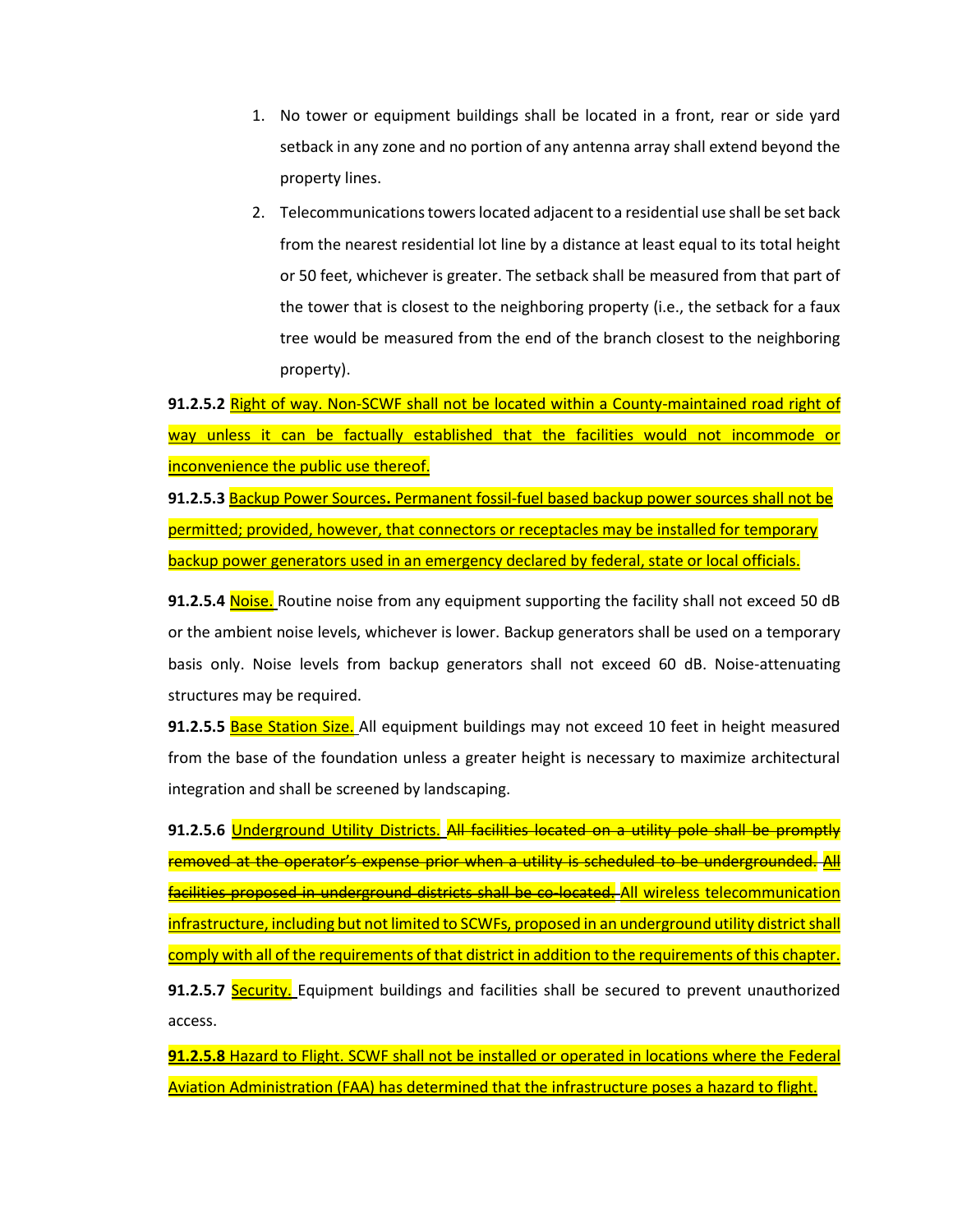*ALTERNATIVE LANGUAGE: SCWF shall not be installed or operated within two miles of an airport runway.*

**91.2.5.89** Special provisions in Residential Zones (314-6)

- 1. Lattice towers and guyed towers are prohibited in Residential zones.
- 2. Noise from routine operations and from backup generators shall not exceed 50 dB or ambient, whichever is higher. This may require placement of equipment in a noiseattenuating structure.

**91.2.5.910** The Planning Commission may waive or modify standards and requirements based on specific findings that demonstrate necessity and no detriment to public health safety and welfare, or based on finding that strict compliance would effectively prohibit the applicant's ability to provide **personal** wireless **telecommunications** services. The applicant must clearly and factually demonstrate that:

**1.** The proposed facility qualifies as a "personal wireless service facility" as defined in 47 U.S.C. Section 332(c)(7)(C)(ii), as may be amended or superseded;

**2.** a reasonable and clearly defined **technical service** coverage or capacity objective would be achieved by the proposed wireless facility;

**3.** the proposed wireless facility cannot be deployed in compliance with the applicable provisions in this chapter;

**4.** all alternative locations and/or designs identified in the administrative record (whether suggested by the applicant or the County, public comments or any other source) are not technically feasible or potentially available to reasonably achieve the applicant's reasonable technical service objective;

**5.** the proposed location and design is the least non-compliant configuration that will reasonably achieve the technical service coverage or capacity objective, which includes without limitation a meaningful comparative analysis into multiple smaller or less intrusive wireless facilities dispersed throughout the intended service area, as appropriate.

**91.2.5.1011** Conditional Approvals; Denials without Prejudice. Subject to any applicable federal or California laws or regulations, nothing in this chapter is intended to limit the ability of the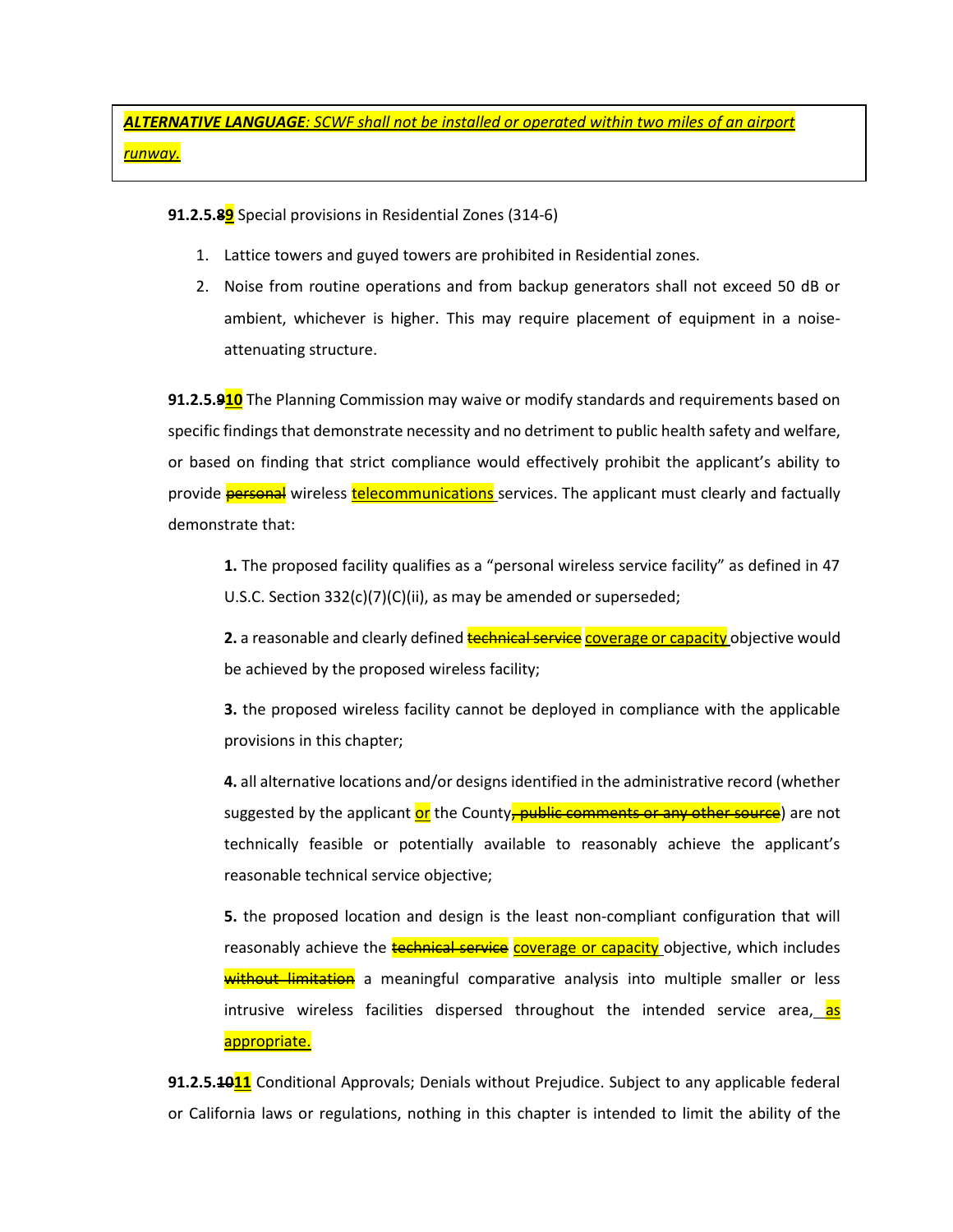Planning Director, the Zoning Administrator, or the Planning Commission to conditionally approve or deny without prejudice any permit application as may be necessary or appropriate to ensure compliance with this section.

**91.2.5.11** Appeals. Any decision to approve, conditionally approve or deny a Design Review or Special Permit shall be appealable to the Planning Commission. Any decision by the Planning Commission to approve, conditionally approve or deny a project shall be appealable to the Board of Supervisors. Appeals shall be filed pursuant to section 312-13.1.

**91.2.6** DESIGN STANDARDS SCWF.

91.2.6.1 SCWF shall not be placed on decorative poles unless they are invisible.

**91.2.6.1** SCWF shall not increase the height or width of an existing structure by more than 10%.

**91.2.6.1** SCWF shall be invisible or low visibility stealth design.

91.2.6.2 SCWF facilities within a County maintained road right of way shall comply with the following:

**91.2.6.2.1** <NOT USED>

**91.2.6.2.2** Accessibility**.** SCWF shall not be constructed to create a barrier under federal and state Americans with Disabilities Act (ADA). In addition, an unobstructed five (5) foot wide path of travel shall be provided where SCWF are constructed that would otherwise reduce the existing width of the sidewalk.

**91.2.6.2.3** Prohibited Locations. SCWF shall not be mounted on any traffic control device and their appurtenances, including, but not limited to, signs, sign supports, traffic signals, and traffic signal appurtenances.

**91.2.6.2.4** Future roadway improvements. SCWF constructed on a road where there is no existing sidewalk, the SCWF and appurtenances shall be positioned to accommodate the future construction of sidewalks without the need to relocate facilities. Applicant shall at no cost to the County relocate, remove, and/or adjust such facilities to accommodate County road improvement projects.

**91.2.6.2.5** Underground Districts. Where an Underground District has been established pursuant to County Code Section 361-3, no new poles may be constructed. Existing poles may be replaced to accommodate SCWF.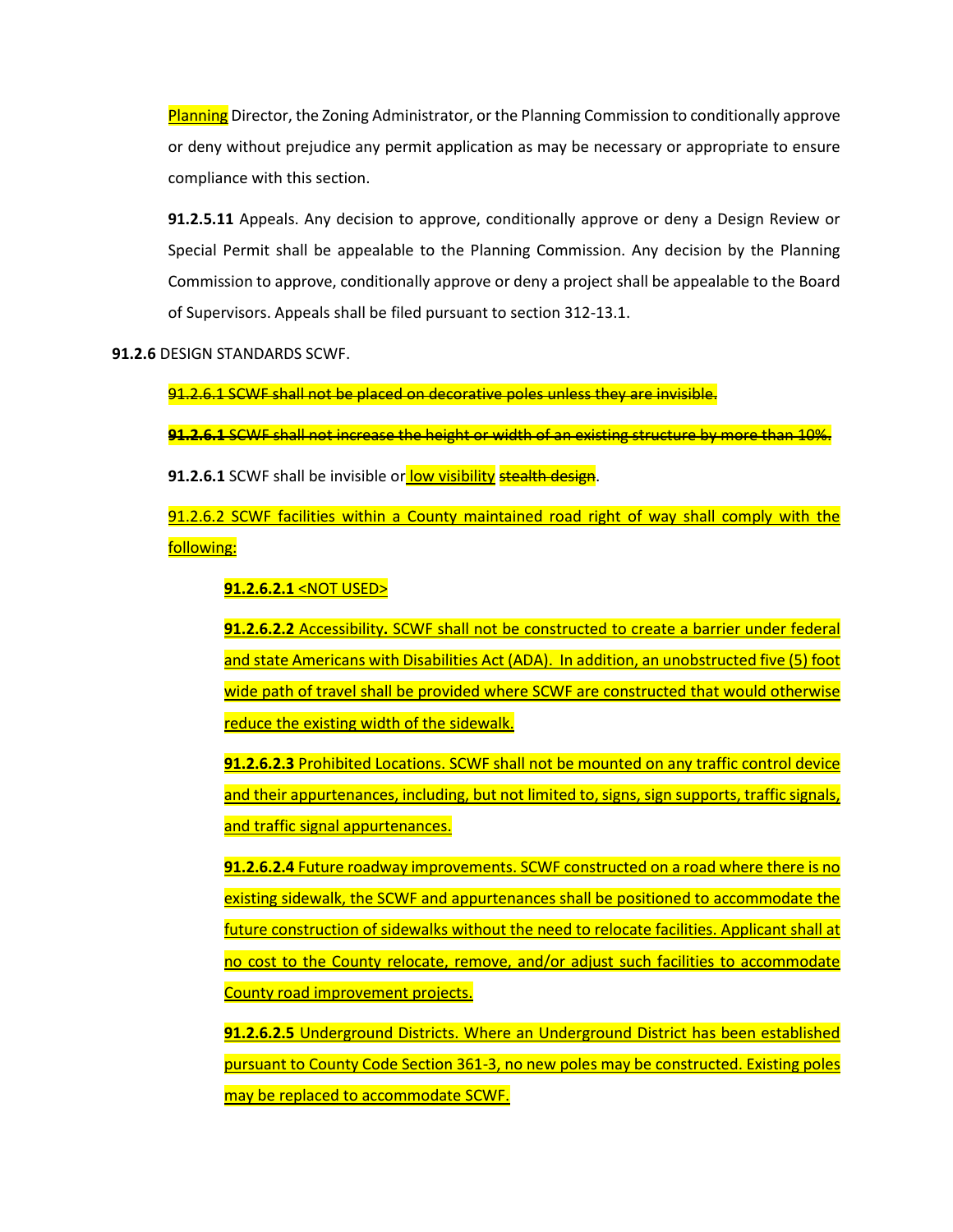**91.2.6.2.6** Lights. SCWF shall not include any lights that would be visible from publicly accessible areas, except as may be required under Federal Aviation Administration (FAA), FCC, other applicable regulations for health and safety. All equipment with lights (such as indicator or status lights) must be installed in locations and within enclosures that mitigate illumination impacts visible from publicly accessible areas. The provisions in this subsection shall not be interpreted or applied to prohibit installations on streetlights or luminaires installed on new or replacement poles as may be required under this chapter.

**91.2.6.2.7** Landscape Features. SCWF shall not displace any existing landscape features unless: (A) such displaced landscaping is replaced with native and/or drought-resistant plants, trees or other landscape features approved by the Director of Public Works and (B) the applicant submits and adheres to a landscape maintenance plan. The landscape plan must include existing vegetation, and vegetation proposed to be removed or trimmed, and the landscape plan must identify proposed landscaping by species type, size and location.

- **91.2.6.2.8** Site Security Measures. SCWF may incorporate reasonable and appropriate site security measures, such as locks and anti-climbing devices, to prevent unauthorized access, theft or vandalism. The Director of Public Works shall not approve any barbed wire, razor ribbon, electrified fences or any similarly dangerous security measures. All exterior surfaces on SCWF shall be constructed from or coated with graffiti-resistant materials.
- **91.2.6.2.9** Signage; Advertisements. All SCWF must include signage that accurately identifies the site owner/operator, the owner/operator's site name or identification number, and a toll-free number to the owner/operator's network operations center. As approved by the Director of Public Works, SCWF may not bear any other signage or advertisements unless expressly approved by the Director of Public Works, required by law or recommended under FCC, OSHA or other United States governmental agencies for compliance with RF emissions regulations.

**91.2.6.2.10** Compliance with Health and Safety Regulations**.** All SCWF shall be designed, constructed, operated, and maintained in compliance with all generally applicable health and safety regulations, which includes without limitation all applicable regulations for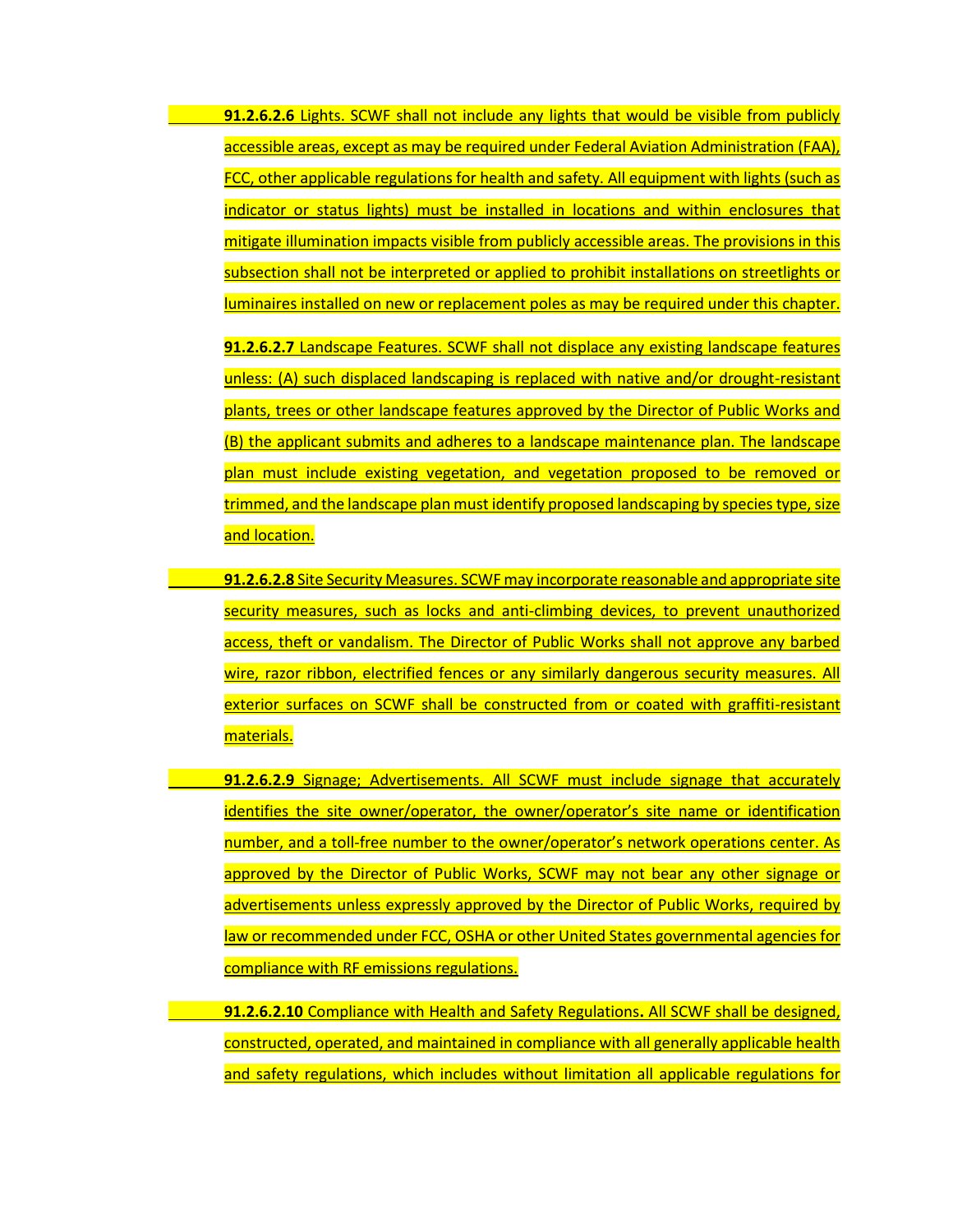human exposure to RF emissions, the Americans with Disabilities Act, California Building Standards Code and County Code.

**91.2.6.2.11** Overall Height. SCWF may not exceed either (A) the minimum separation from electrical lines required by applicable safety regulations (such as CPUC General Order 95, Rules for Overhead Construction Lines), plus four feet or (B) four feet above the existing support structure. However, at no point shall an existing support structure be increased by more than 10 feet above existing height.

**91.2.6.2.12** Antennas.

1. Concealment. All antennas and associated mounting equipment, hardware, cables, or other connecters must be completely concealed within an opaque antenna shroud or radome. The antenna shroud or radome must be graffitiresistant and painted a flat, non-reflective color to match the underlying support structure.

2. Antenna Volume. Each individual antenna may not exceed three cubic feet in volume and all antennas may not exceed six cubic feet in volume.

**91.2.6.2.13** Accessory Equipment.

1. Installation Preferences**.** All non-antenna accessory equipment shall be installed in accordance with the following preferences, ordered from most preferred to least preferred:

(i) underground;

(ii) on the pole or support structure; or

(iii) integrated into the base of the pole or support structure.

Applications that involve lesser-preferred installation locations may be approved so long as the applicant demonstrates that a more preferred installation location would be technically infeasible as supported by clear and convincing evidence in the written record.

2. Undergrounded Accessory Equipment. All undergrounded accessory equipment must be installed in an environmentally controlled vault that is load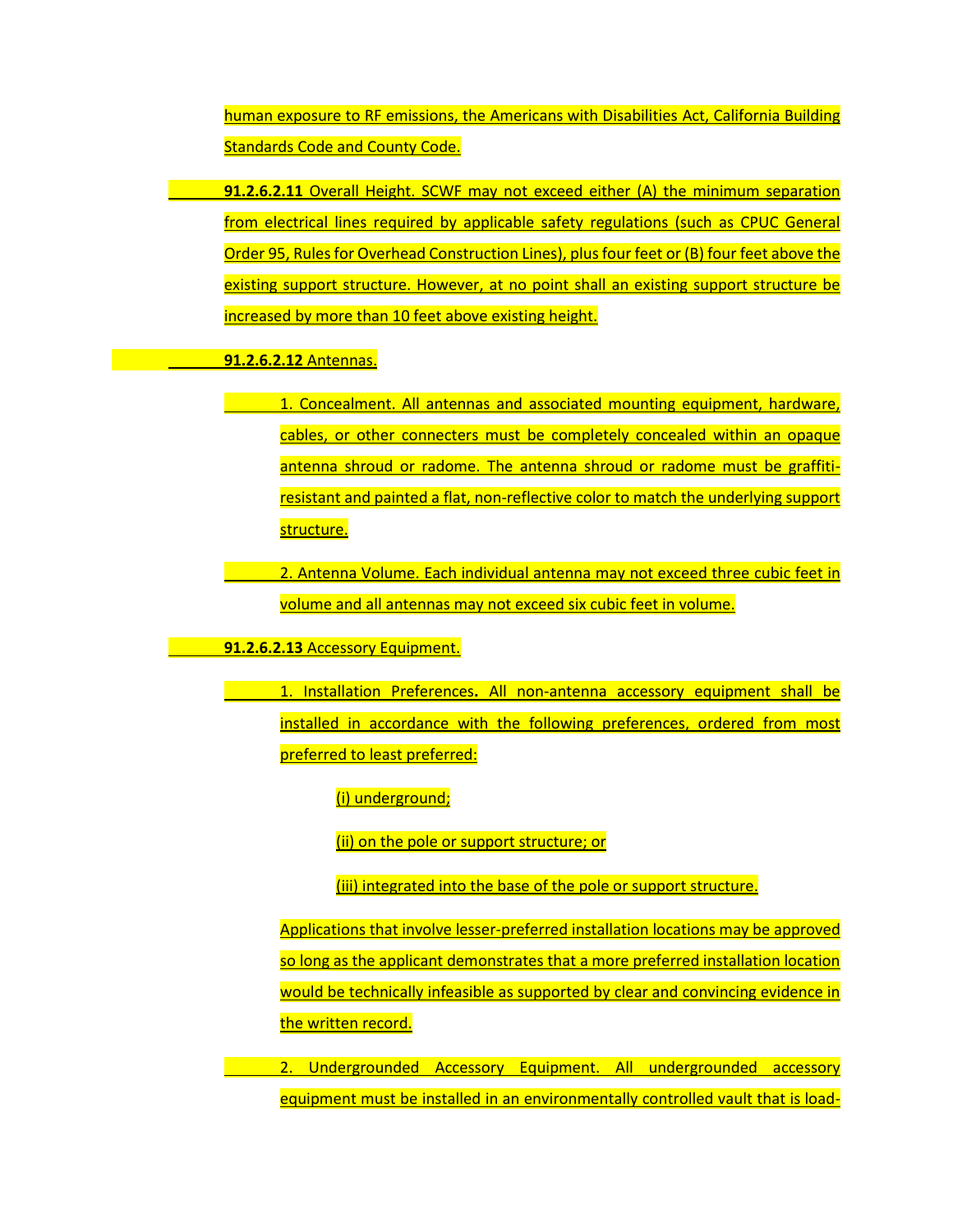rated to meet the county's standards and specifications. Underground vaults located beneath a sidewalk must be constructed with a slip-resistant cover. Vents for airflow shall be flush-to-grade when placed within the sidewalk and may not exceed two feet above grade when placed off the sidewalk. Applicants shall not be permitted to install an underground vault in a location that would cause any existing tree to be materially damaged or displaced.

3. Pole-Mounted Accessory Equipment**.** All pole-mounted accessory equipment must be installed at least 10 feet above grade and flush to the pole to minimize the overall visual profile. If any applicable health and safety regulations prohibit flush-mounted equipment, the maximum separation permitted between the accessory equipment and the pole shall be the minimum separation required by such regulations. All pole-mounted equipment and required or permitted signage must be placed and oriented away from adjacent sidewalks and structures. Polemounted equipment may be installed behind street, traffic or other signs to the extent that the installation complies with applicable public health and safety regulations. All cables, wires and other connectors must be routed through conduits within the pole, and all conduit attachments, cables, wires and other connectors must be concealed from public view. To the extent that cables, wires and other connectors cannot be routed through the pole, applicants shall route them through a single external conduit or shroud that has been finished to match the underlying support structure.

4. Base-Mounted Accessory Equipment. All base-mounted accessory equipment must be installed within a shroud, enclosure or pedestal integrated into the base of the support structure. All cables, wires and other connectors routed between the antenna and base-mounted equipment must be concealed from public view.

5. Ground-Mounted Accessory Equipment**.** The Director of Public Works shall not approve any ground-mounted accessory equipment including, but not limited to, any utility or transmission equipment, pedestals, cabinets, panels, or electric meters.

6. Accessory Equipment Volume. All accessory equipment associated with a SCWF installed above ground level shall not cumulatively exceed: (i) nine (9) cubic feet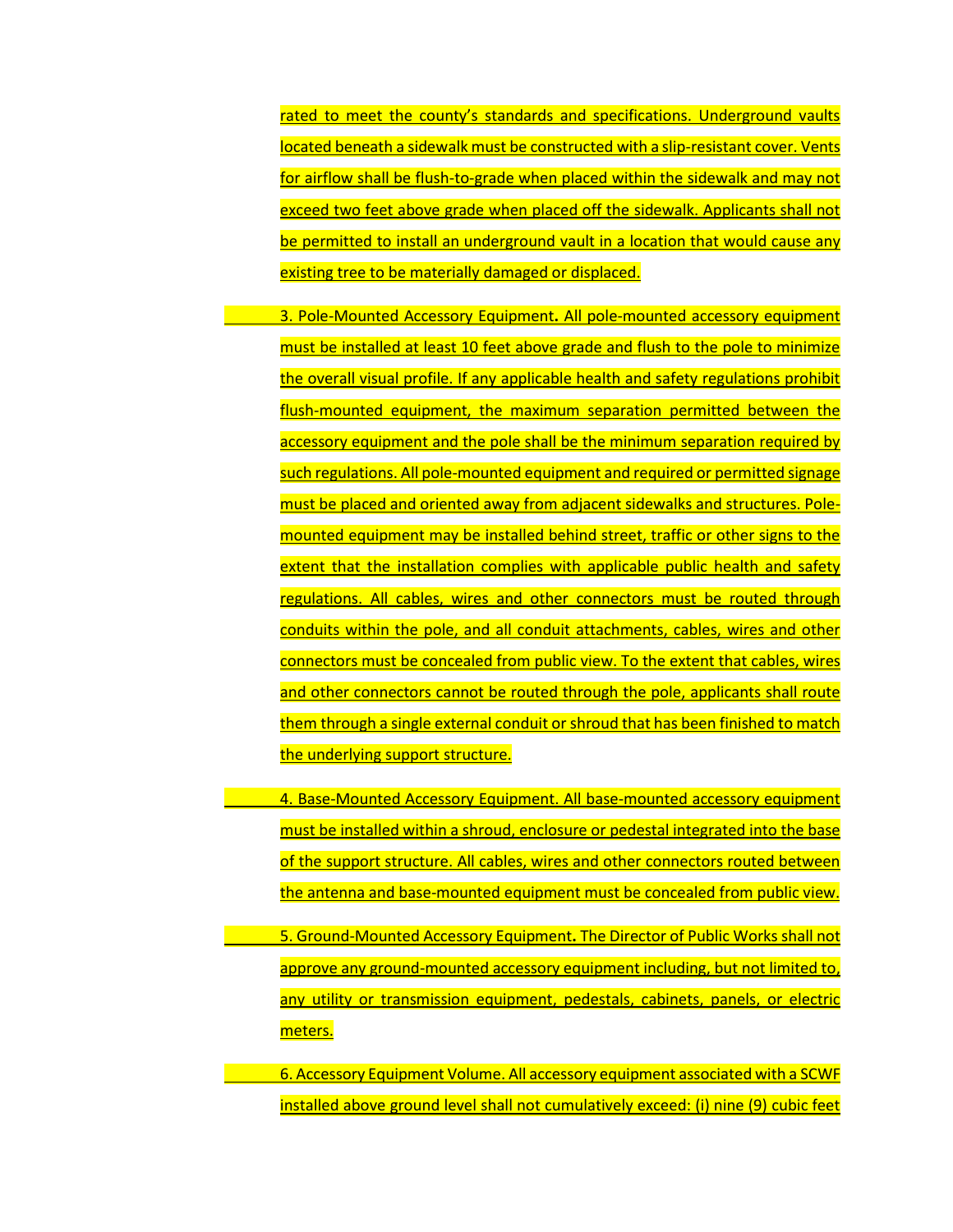in volume if installed in a residential district or within 500 feet from any structure approved for a residential use; or (ii) seventeen (17) cubic feet in volume if installed in a non-residential district. The volume calculation shall include any shroud, cabinet or other concealment device used in connection with the nonantenna accessory equipment. The volume calculation shall not include any equipment or other improvements placed underground.

**91.2.6.2.14** Streetlights. Applicants that propose to install SCWF on an existing streetlight must remove and replace the existing streetlight with one substantially similar to the county's standards and specifications but designed to accommodate wireless antennas and accessory equipment, unless the existing streetlight has been designed and engineered to support a SCWF in accordance with applicable health and safety regulations. To mitigate any material changes in the streetlighting patterns, the replacement pole must:

1. be located as close to the removed pole as possible;

2. be aligned with the other existing streetlights; and

3. include a luminaire at substantially the same height and distance from the pole as the luminaire on the removed pole.

All antennas must be installed above the pole within a single, canister style shroud or radome that tapers to the pole.

**91.2.6.2.15** Wood Utility Poles. Applicants that propose to install SCWF on an existing wood utility pole must install all antennas above the pole unless the applicant demonstrates that mounting the antennas above the pole would be technically infeasible as supported by clear and convincing evidence in the written record. Side-mounted antennas on a stand-off bracket or extension arm must be concealed within a shroud. All cables, wires and other connectors must be concealed within the side-arm mount or extension arm. The maximum horizontal separation between the antenna and the pole shall be the minimum separation required by applicable health and safety regulations.

**91.2.6.2.16** New, Non-Replacement Poles. Applicants that propose to install SCWF on a new, non-replacement pole must demonstrate that any existing structures within 500 feet from the proposed site would be technically infeasible as supported by clear and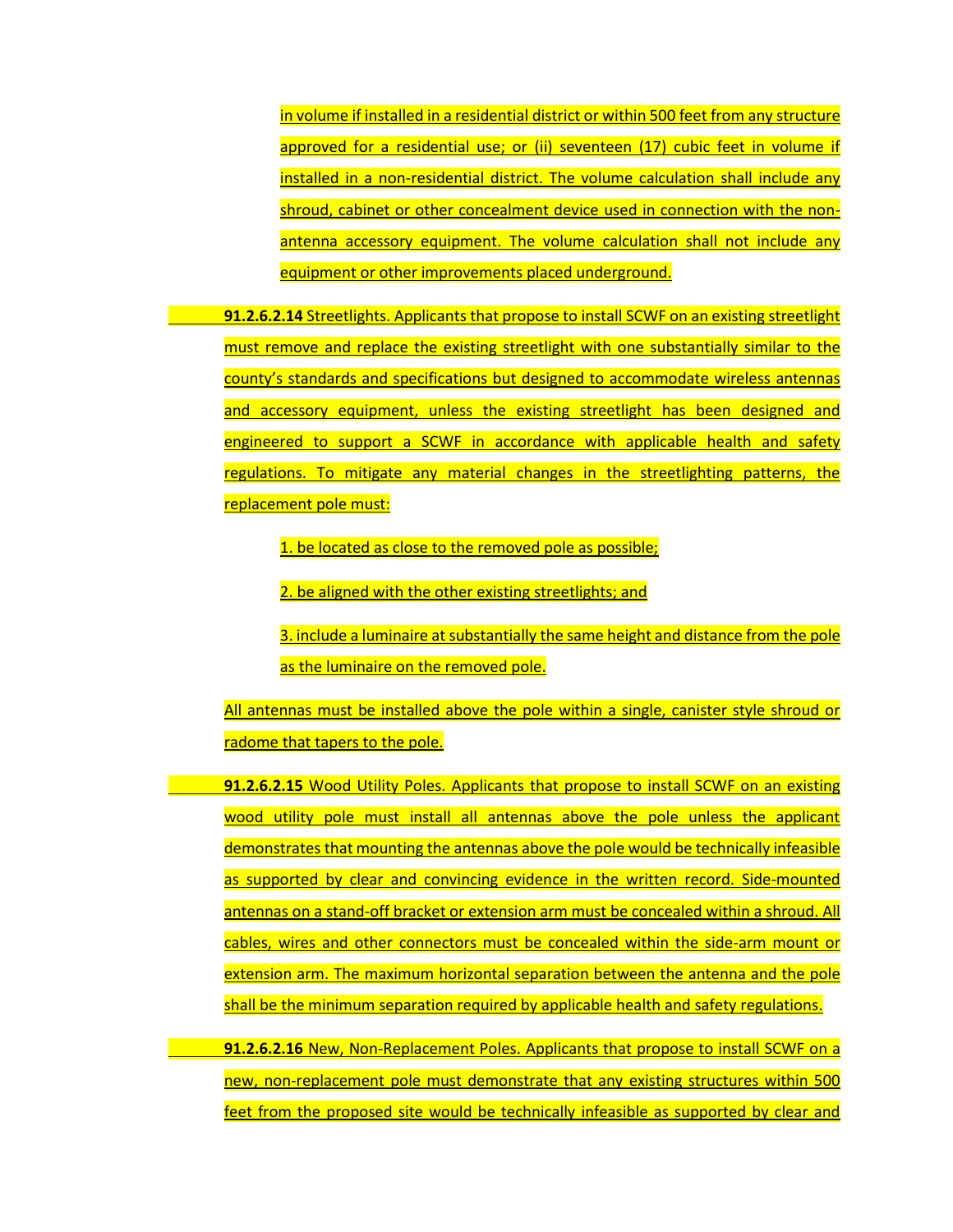convincing evidence in the written record. Any new, non-replacement pole must be a new streetlight substantially similar to the county's standards and specifications but designed to accommodate wireless antennas and accessory equipment located immediately adjacent to the proposed location. If there are no existing streetlights in the immediate vicinity, the applicant may install a metal or composite pole capable of concealing all the accessory equipment either within the pole or within an integrated enclosure located at the base of the pole. The pole diameter shall not exceed twelve (12) inches and any base enclosure diameter shall not exceed sixteen (16) inches. All antennas, whether on a new streetlight or other new pole, must be installed above the pole within a single, canister style shroud or radome.

**91.2.6.2.17** Encroachments over Private Property**.** SCWF may not encroach onto or over any private or other property outside the public right of ways without the property owner's express written consent.

**91.2.6.2.18** Backup Power Sources**.** Permanent fossil-fuel based backup power sources shall not be permitted within the public right of ways; provided, however, that connectors or receptacles may be installed for temporary backup power generators used in an emergency declared by federal, state or local officials. *(staff note – see General Regulations – 314-91.2.5.3)*

**91.2.6.2.19** Obstructions; Public Safety. SCWF and any associated equipment or improvements shall not physically interfere with or impede access to any:

> 1. worker access to any above-ground or underground infrastructure for traffic control, streetlight or public transportation, including without limitation any curb control sign, parking meter, vehicular traffic sign or signal, pedestrian traffic sign or signal, barricade reflectors;

> 2. access to any public transportation vehicles, shelters, street furniture or other improvements at any public transportation stop;

> 3. worker access to above-ground or underground infrastructure owned or operated by any public or private utility agency;

4. fire hydrant or water valve;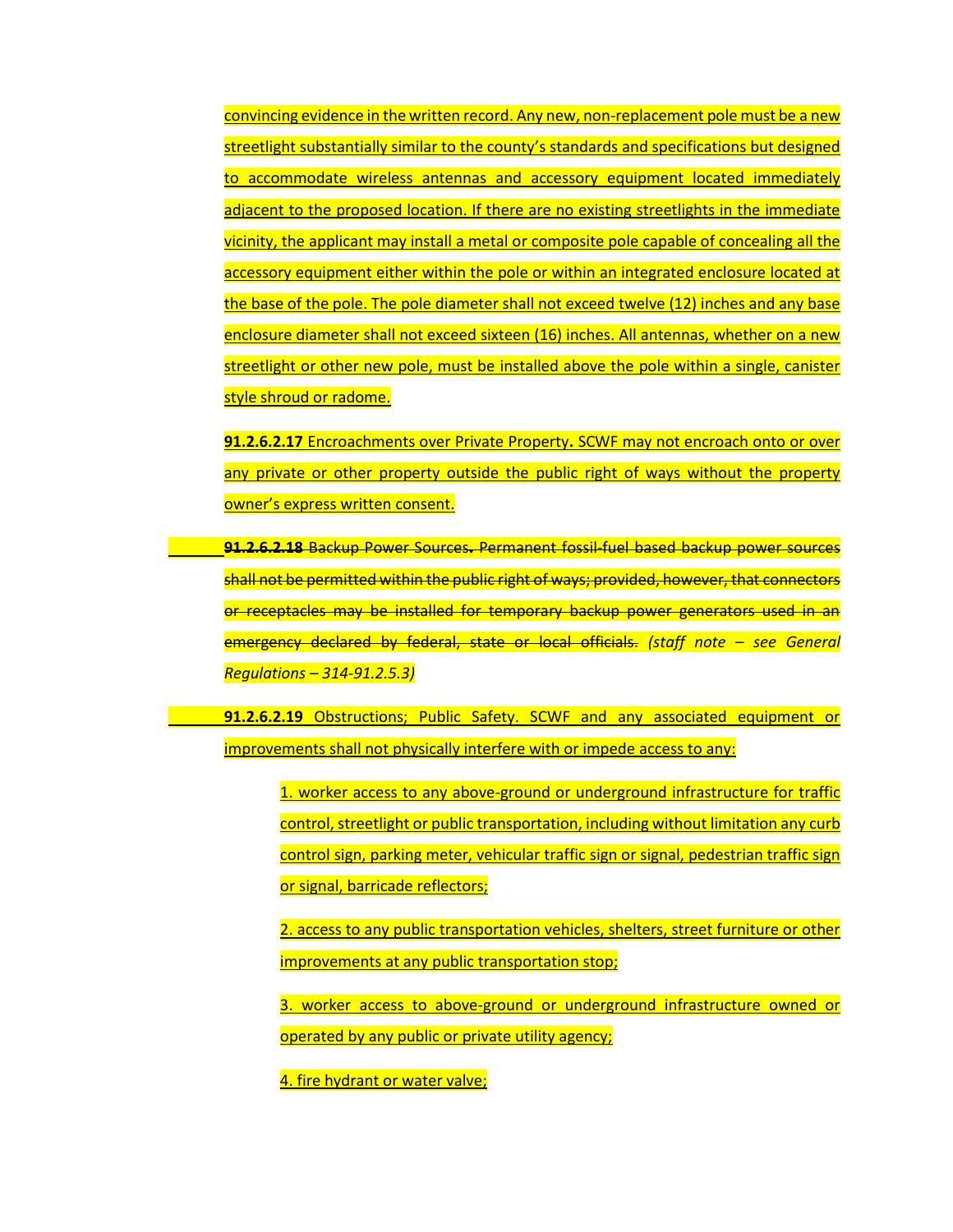5. access to any doors, gates, sidewalk doors, passage doors, stoops or other ingress and egress points to any building appurtenant to the right of ways; or

6. access to any fire escape.

**91.2.6.2.20** Utility Connections. All cables and connectors for telephone, data backhaul, primary electric and other similar utilities must be routed underground in conduits large enough to accommodate future collocated wireless facilities. Undergrounded cables and wires must transition directly into the pole base without any external doghouse. All cables, wires and connectors between the underground conduits and the antennas and other accessory equipment shall be routed through and concealed from view within: (A) internal risers or conduits if on a concrete, composite or similar pole; or (B) a cable shroud or conduit mounted as flush to the pole as possible if on a wood pole or other pole without internal cable space. The Director of Public Works shall not approve new overhead utility lines or service drops merely because compliance with the undergrounding requirements would increase the project cost.

**91.2.6.2.21** Spools and Coils. To reduce clutter and deter vandalism, excess fiber optic or coaxial cables shall not be spooled, coiled, or otherwise stored on the pole outside equipment cabinets or shrouds.

**91.2.6.2.22** Electric Meters**.** SCWF shall use flat-rate electric service or other method that obviates the need for a separate above-grade electric meter. If flat-rate service is not available, applicants may install a shrouded smart meter. The Director of Public Works shall not approve a separate ground-mounted electric meter pedestal.

**91.2.6.2.23** Street Trees. To preserve existing landscaping in the public right of ways, all work performed in connection with SCWF shall not cause any street trees to be trimmed, damaged, or displaced. If any street trees are damaged or displaced, the applicant shall be responsible, at its sole cost and expense, to plant and maintain replacement trees, consistent with the county's list of pre-approved street trees, at the site for the duration of the permit term.

## **91.2.7** DESIGN STANDARDS – NON-SCWF

The following Design Standards apply to all Wireless Telecommunication Facilities other than Small Cell Wireless Facilities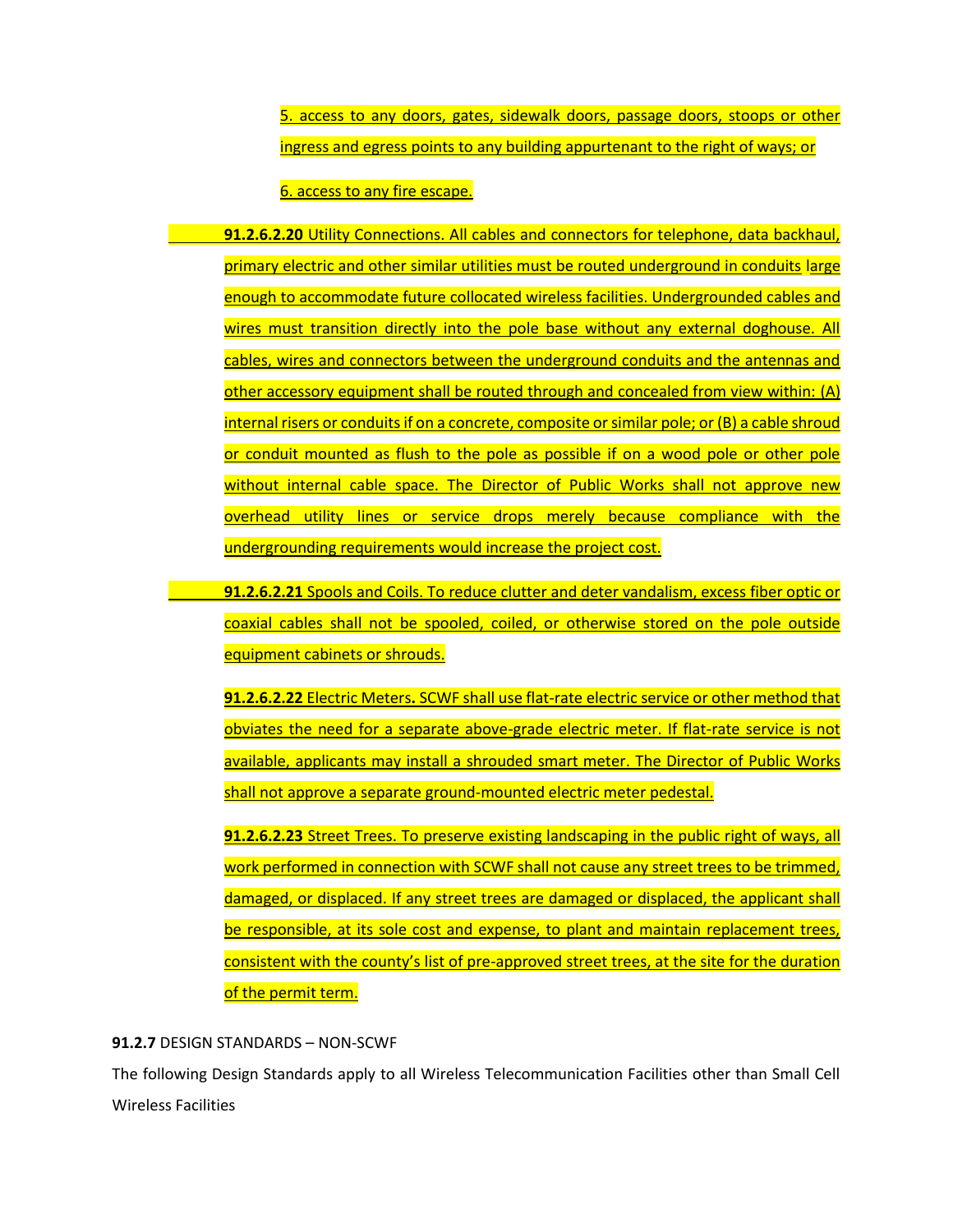**91.2.7.1 All Stealth Facilities.** Stealth Facilities shall be designed to visually and operationally blend into the surrounding area in a manner consistent with current neighborhood design and existing development. The facility shall also be appropriate for the specific site (i.e., it should not "stand out" from its surrounding environment, such as a faux tree standing alone in a field or standing at a greater height [five feet or more] than other trees on the site).

**91.2.7.2** Facilities on Historic Buildings or Structures. No facility shall be allowed on any building or structure, or in any district, that is listed on any Federal, State or local historical register unless it is determined that the facility will have no adverse effect on the appearance of the building or structure or its eligibility for historic designation. No change in architecture nor High Visibility facility is permitted on any such building, any such site or in any such district.

**91.2.7.3** Facilities visible from Scenic Highways. In cases where the facility site is visible from an officially designated California State Scenic Highway, the facility shall be designed and located in such a manner as to avoid adverse visual impacts. Such locations shall use design methods such as, but not limited to, type of facility, stealth-design, screening and landscaping. No lattice towers or guyed towers are permitted.

**91.2.7.4** Façade-mounted antennas. Façade-mounted antennas shall be architecturally integrated into the building design and otherwise made as unobtrusive as possible. If possible, antennas should be located entirely within an existing or newly created architectural feature so as to be completely screened from view. Façade-mounted antennas shall not extend more than 24 inches out from the building face.

## **91.2.7.5** Visual Impact**.**

**91.2.7.5.1** All facilities shall be designed to minimize the visual impact to the greatest extent feasible. This may be achieved by means of:

1**.** Antenna placement

- 2**.** Screening
- 3. Landscaping with native species, whenever feasible
- 4. **camouflage** Stealth Design

5**.** compatible Integration with existing architectural elements, building materials and other site characteristics.

**91.2.7.5.2** Colors and materials for facilities shall be non-reflective and chosen to minimize visibility. Facilities, including equipment buildings, shall be painted or textured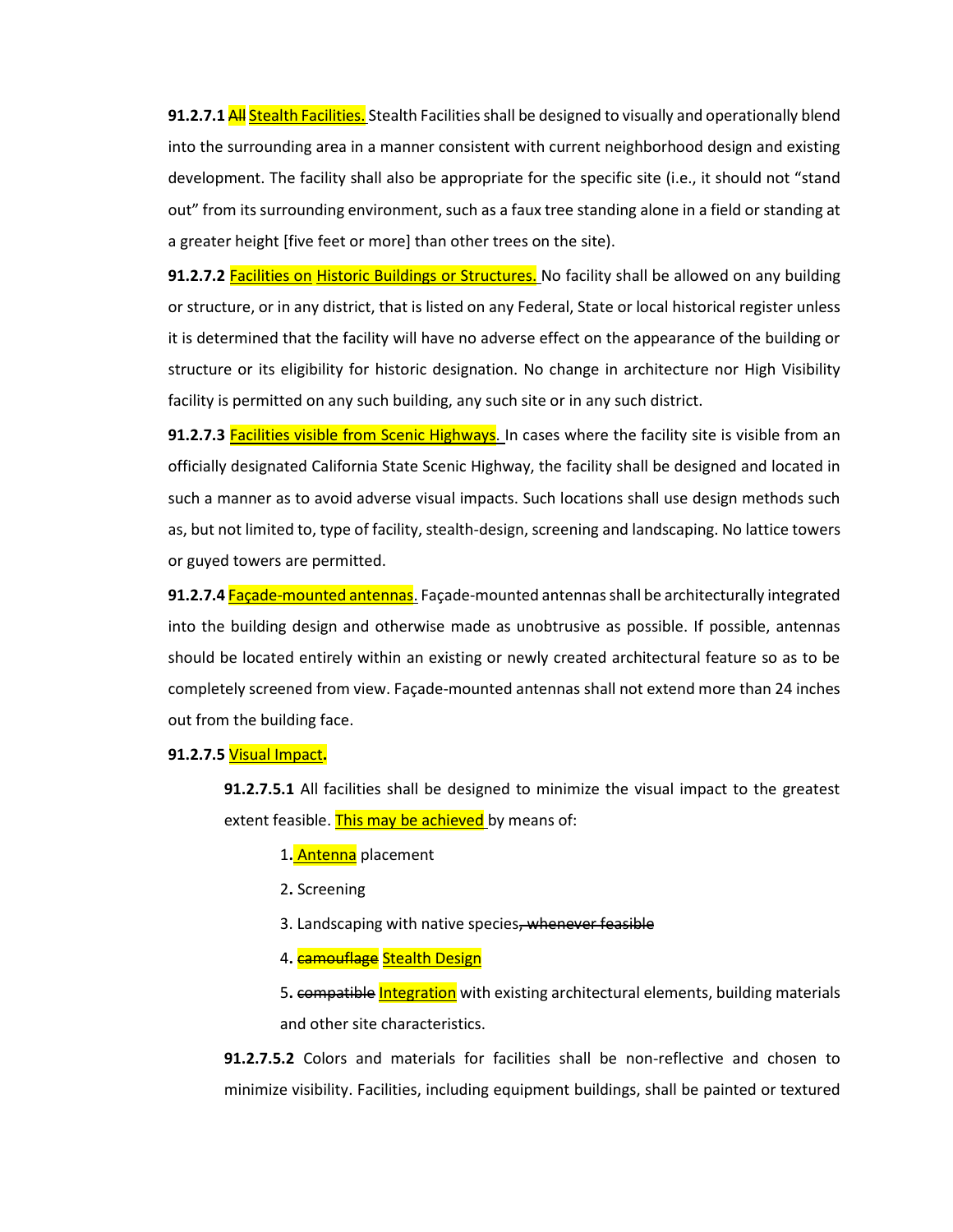using colors to match or blend with the primary background, or painted with a mural which would contribute to the vitality and attractiveness of the neighborhood.

**91.2.7.5.3** Equipment buildings Base stations shall be screened from adjacent sidewalks by landscaping with native species, undergrounding or other means, excluding new walls and fences, or shall be painted with a mural which would contribute to the vitality and attractiveness of the neighborhood.

**91.2.7.5.4** The use of chain link fences for security of a facility is permitted if the fence is fully screened by landscaping. No razor wire or barbed wire **is-shall be** permitted. Slats do not satisfy the requirement for screening.

## **91.2.7.6** Number and configurations of antennas.

**91.2.7.6.1** The applicant shall use the least visible antennas possible to accomplish the coverage objectives.

**91.2.7.6.2** Roof-mounted antennas shall be constructed at the minimum height possible to serve the operator's service area and shall be set back as far from the edge of the building as possible or otherwise screened to minimize their visibility.

#### **91.2.7.7** Lights.

**91.2.7.7.1** Beacon lights shall not be included in the design of facilities unless required by the FAA and shall be included when calculating the height of the facility.

**91.2.7.7.2** Site lighting shall be kept to a minimum in every instance, shall be shielded to direct the light downward, shall be controlled by a manual switch or timed switch of no greater than one hour's duration and shall not be used except when nighttime maintenance is necessary.

**91.2.7.8** Public way. No High Visibility Facility, including equipment buildings, may be located between the face of a building and a public street, bikeway, trail or park.

**91.2.7.9** No signs, striping, graphics or other attention getting devices are permitted on the telecommunications tower or ancillary facilities except for warning and safety signage with a surface area of no more than three square feet. Such signage shall be affixed to a fence or ancillary facility and the number of signs is limited to no more than two unless a greater number is required by law. Signage; Advertisements. All Non-SCWF must include signage that accurately identifies the site owner/operator, the owner/operator's site name or identification number, and a toll-free number to the owner/operator's network operations center. Non-SCWF may not bear any other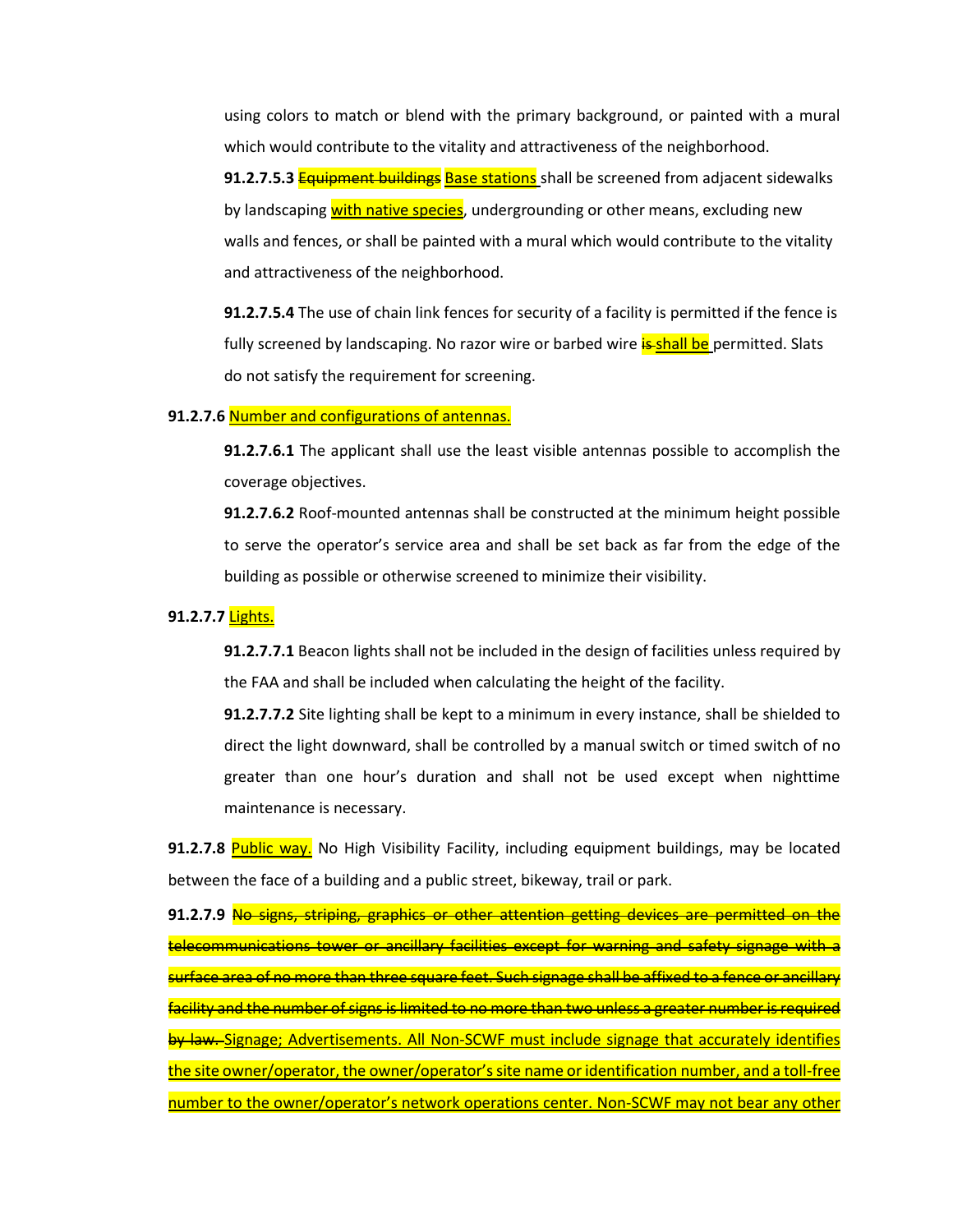signage or advertisements unless expressly approved by the Planning Director, the Zoning Administrator or the Planning Commission, required by law or recommended under FCC, OSHA or other United States governmental agencies for compliance with RF emissions regulations.

**91.2.8** APPLICATION REQUIREMENTS. In addition to the standard application submittal requirements described in section 312-5.2, applicants for Wireless Telecommunication Facilities shall provide the supplemental information listed below.

**91.2.8.1** As part of an application for any Design Review, Special Permit, or Use Permit for a Wireless Telecommunications Facility, the applicant/permittee shall indemnify and hold harmless the County of Humboldt and its agents, officers, elected officials, and employees for any claims, damages, or injuries brought by affected property owners or other third parties that arise from or is in any way related to permit processing and approval, including actions brought under the California Environmental Quality Act, and for any claims brought by any person for problems, injuries, damages, or liabilities of any kind that may arise out of the construction, maintenance and/or operation of the Wireless Telecommunications Facility.

**91.2.8.2 Ministerial** Telecommunications **Facilities Zoning Clearance Certificate** Planning Checklist. Applications for facilities qualified for a **ministerial permitting Zoning Clearance** Certificate process shall include a complete Ministerial Telecommunications Facilities Zoning Clearance Certificate Planning Checklist, as may be amended from time to time, made available by the Planning Division.

**91.2.8.3** Applications for Design Review, Tier 2 and Tier 3 facilities shall include the following components.

91.2.8.3.1 **Design Review** Telecommunications **Facilities Design Review** Planning Checklist. Applications for facilities qualified for a design review shall include a complete **Design Review** Telecommunications Facilities Design Review Planning Checklist, as may be amended from time to time, made available by the Planning Division. The Planning Director shall determine that the requirements of the Checklist are met.

91.2.8.3.2 Geographic Service Area Improvement to network. Provide a vicinity map of the geographic service area for the proposed facility, including the service area of the applicant's existing sites in the local service network and the distance between the facilities associated with the gap the facility is meant to close. Describe the service needs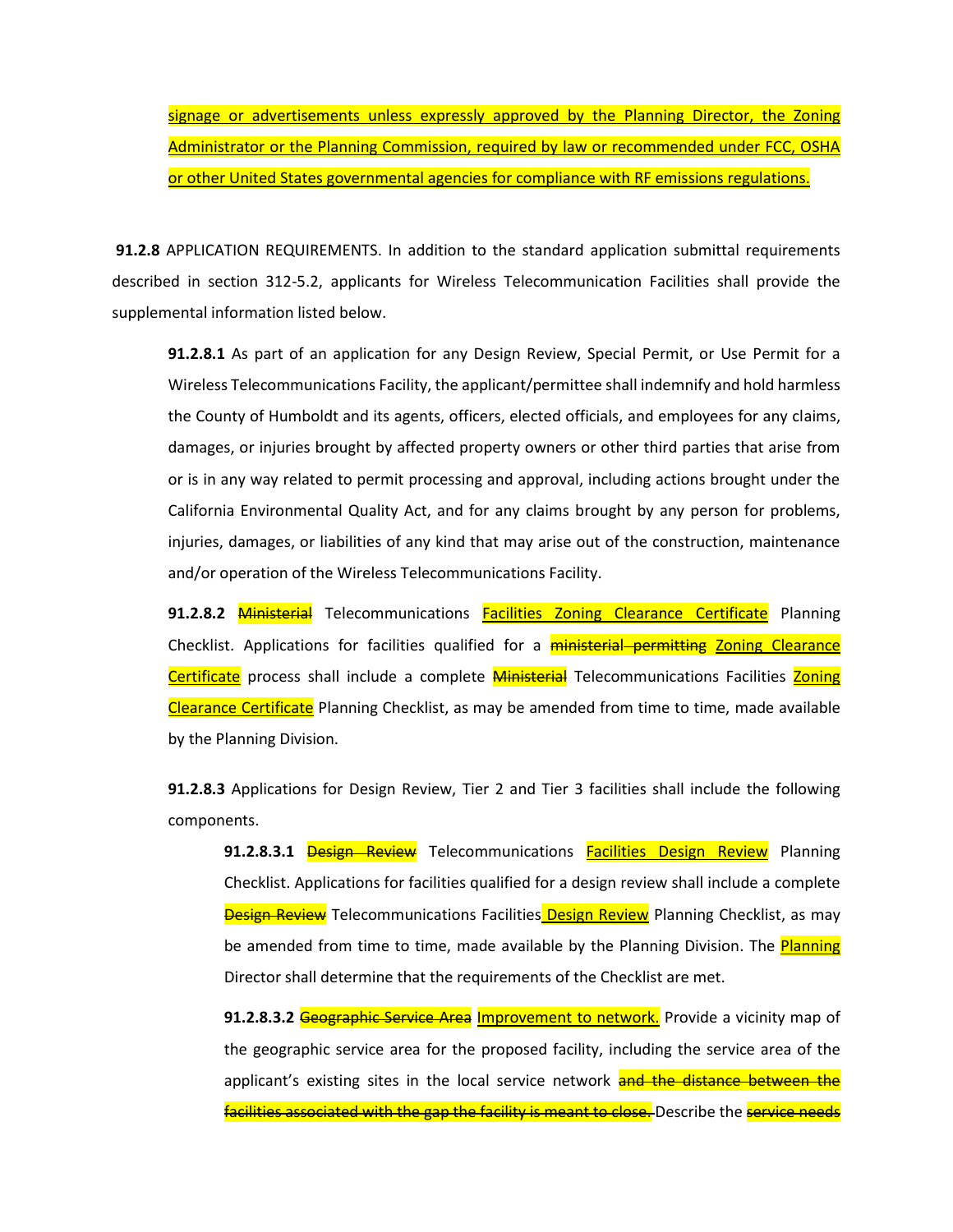of the company's service network coverage or capacity demand that the facility is meant to address.

**91.2.8.3.3** Alternatives Analysis. Provide discussion of alternative sites that would accomplish the project goals. Provide specific comparative analysis of how different sites would impact aesthetic values, agricultural, timber and mineral values, and other environmental values, as applicable.

**91.2.8.3.4** Visual Impact Analysis. Provide a visual impact analysis showing the maximum silhouette, viewshed analysis, color and finish palette and proposed screening and landscaping. The analysis shall include photo simulations or a balloon test and other information as necessary to determine visual impact of the facility. The analysis shall include a map depicting where the photos were taken. The analysis shall include Where consistent with the natural or built environment, the analysis shall include a native vegetation landscaping plan with a discussion of how the chosen plants, at maturity, will screen the site.

**91.2.8.3.5** Noise/Acoustical Information. Provide manufacturer's specifications for all equipment such as air conditioning units and back-up generators, provide a proposal for a noise-attenuating structure to maintain noise levels below 50dB, and provide a depiction of the equipment location in relation to adjoining properties.

91.2.8.3.6 Fire Hazards. **All applications for Non-SCWF shall include Provide** information on the site indicating whether it is within a fire-related special district, whether the site is within Local Responsibility Area or State Responsibility Area and identifying the Office of the State Fire Marshall Fire Hazard Severity Zone that is applied to the area; provide a map of sufficient scale showing flammable vegetations surrounding the proposed facilities and indicating how adequate defensible space is to be provided.

- 1. Proposed facilities located within a fire-related district, shall provide a service letter from the applicable fire-related district indicating that structural fire protection services are available to the site.
- 2. Proposed facilities located outside of a fire-related district shall obtain from an appropriate local fire service provider written acknowledgement of the available emergency response and fire suppression services and recommended mitigations.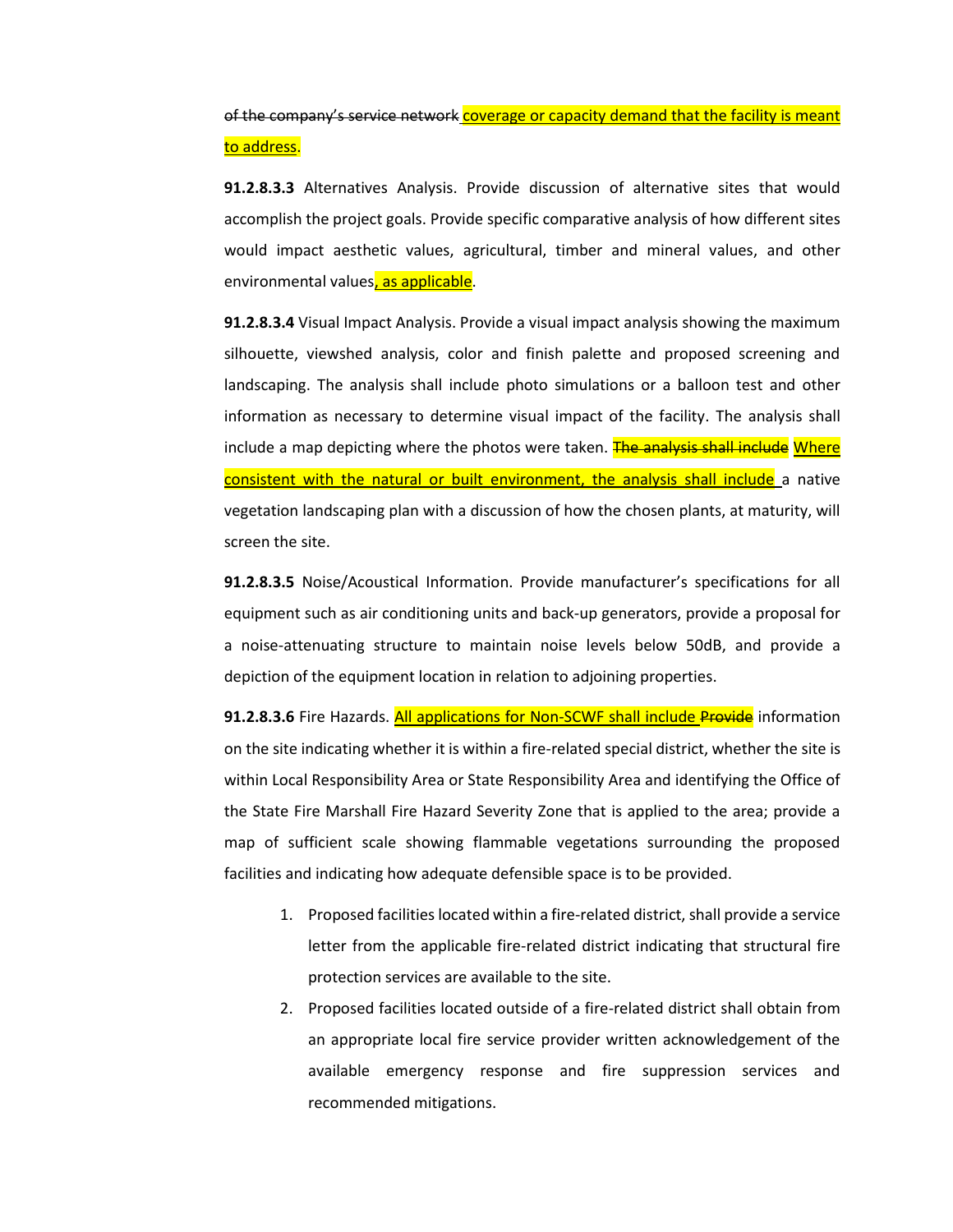- 3. Proposed facilities located within State Responsibility Area shall provide a letter from CAL FIRE indicating that the map showing defensible space meets the applicable state requirements.
- 4. Proposed facilities located within Moderate, Hight, or Very High Fire Hazard Severity Area shall submit a Fire Prevention Plan that recognizes and prepares for the potential for fast moving, wind driven wildfires which could burn adjacent to or through the proposed site as the result of severe fire weather conditions, wildland fuels adjacent to the site, and nearby ignition sources. The Plan shall discuss existing, proximate fire hazards, the fire risks posed by the addition of a facility at the location, proposed measures to lessen fire risks associated with the facility and an ongoing maintenance plan. A draft copy of the Plan shall be provided to the local fire service provider and CAL FIRE at least 90 days before the start of any construction activities. The final Plan shall be approved by CAL FIRE (if SRA) and the fire chief of the fire-related district, if any, at least 30 days prior to the initiation of construction activities. The applicant shall fully implement the Plan during all construction and maintenance activities.
- **91.2.8.3.7** Hazardous Materials. Listing of all hazardous materials to be used onsite.

#### **91.2.8.3.8** Access Parking.

**91.2.8.3.8.1** All applications for new facilities shall show adequate access, turnaround area and parking for emergency response vehicles.

**91.2.8.3.8.2** For all applications for facilities located in or along a right of way, show the location of parking for maintenance personnel that does not obstruct a traffic lane or a travelled way for pedestrians, bicyclists and equestrians.

**91.2.8.3.9** Height Justification. Provide evidence establishing the necessity for the height of the proposed facility.

**91.2.8.4** Applications for Tier 2 and Tier 3 facilities shall include the following components

**91.2.8.4.1** Height Requirements. If the proposed facility exceeds the maximum height for the underlying zone, the applicant shall provide the following: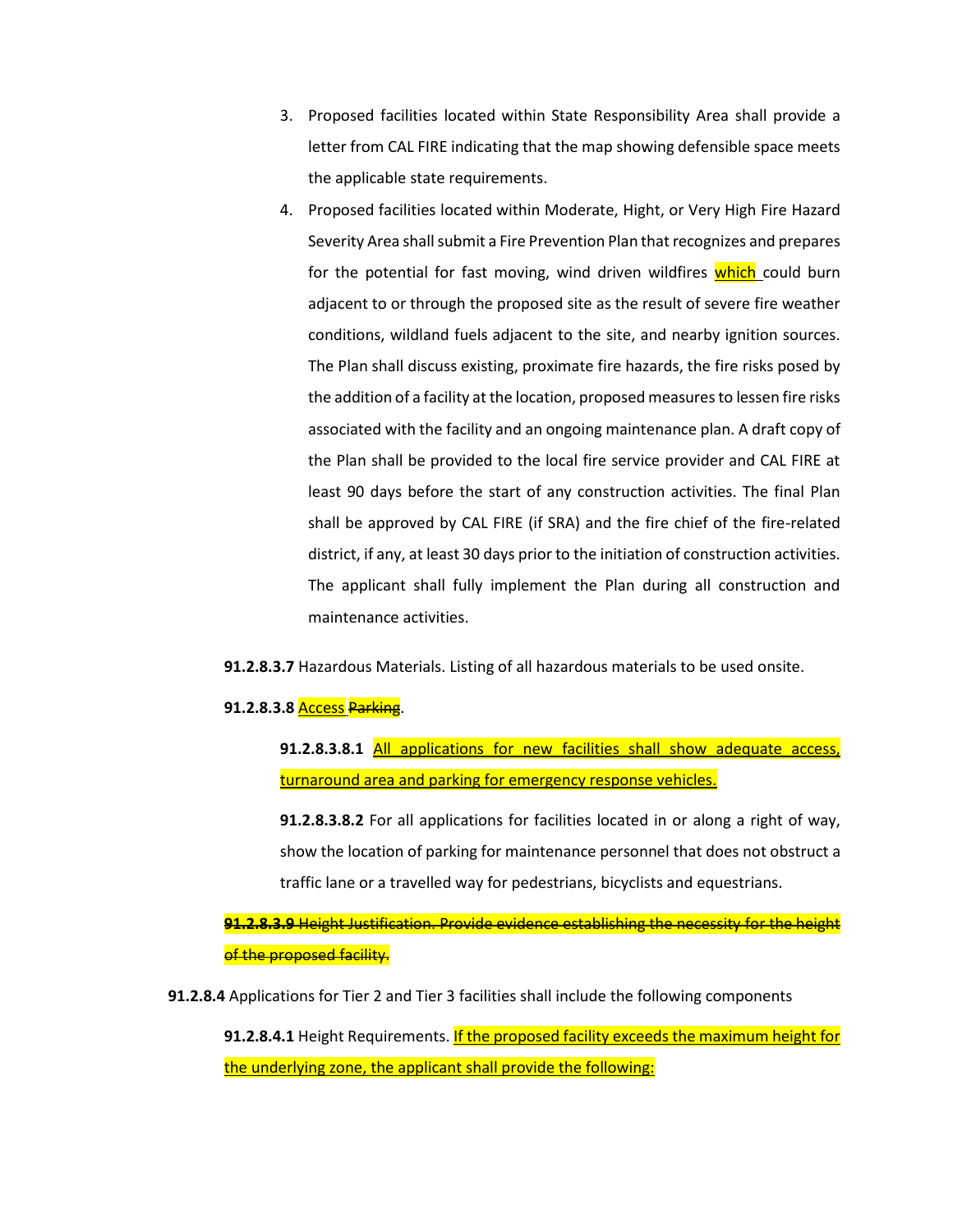**91.2.8.4.1.1 provide** Evidence establishing the necessity of the proposed height for the facility.

**91.2.8.4.1.2** If the tower will exceed the maximum height limit of the underlying zone, as measured from grade, A discussion of the physical constraints (topographical features, etc.) making the additional height necessary **shall be** required.

**91.2.8.4.2** Co-location Required. Non-SCWF which exceed the maximum height of the underlying zone shall be built to accommodate future co-location of other carriers wherever technically and economically feasible and aesthetically desirable. The applicant shall provide a written statement allowing co-location on such facilities.

**91.2.8.4.3** Applicants may be required to pay the cost of independent review to evaluate siting alternatives, the necessity of the facility based on adequacy of existing coverage, and/or the radio frequency emissions.

**91.2.8.5** Notice of Final Action. Notice of final action on an application for design review, a Special Permit or a Conditional Use Permit shall be given as follows:

- **91.2.8.5.1** Notice shall be provided with five (5) working days of the Planning Director or Hearing Officer's action.
- **91.2.8.5.2** Notice shall be provided by first class mail to:
	- **91.2.8.5.2.1** The Applicant;
	- **91.2.8.5.2.2** Any person who specifically requested, in writing, notice of such final action

**91.2.8.5.3** The notice shall include the following information:

**91.2.8.5.3.1** Written findings;

**91.2.8.5.3.2** Conditions of approval;

**91.2.8.5.3.3** Procedures for appeal.

**91.2.8.6** Applications for a SCFW in a County Maintained road right of way shall include the following: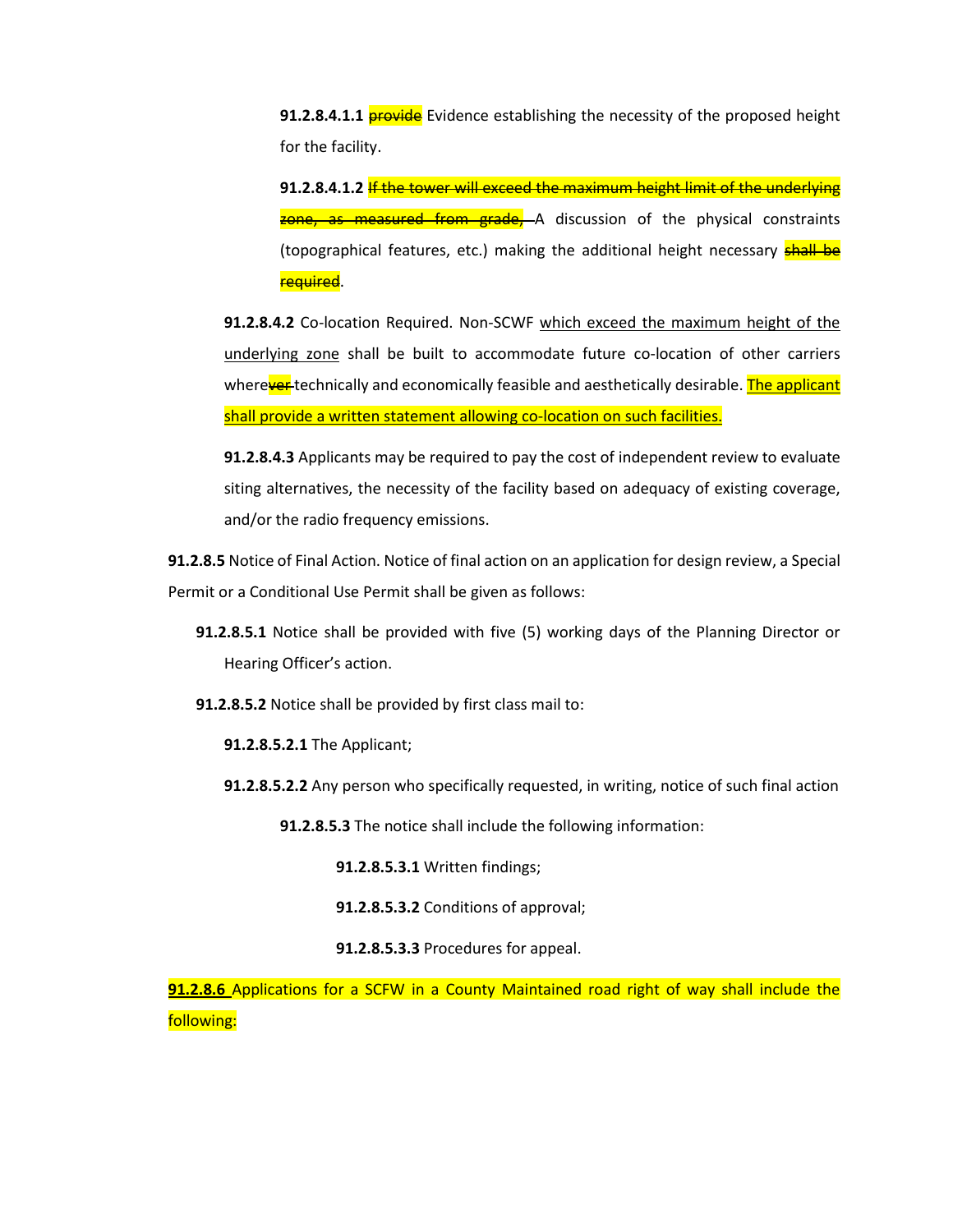- 1. **Application Form.** The applicant shall submit a complete, duly executed small cell encroachment permit application on the then-current form approved by the Director of Public Works.
- 2. **Application Fee.** The applicant shall submit the applicable small cell encroachment permit application fee established by Board of Supervisors resolution. Batched applications must include the applicable small cell encroachment permit application fee for each SCFW in the batch.
- 3. **Construction Drawings.** The applicant shall submit true and correct construction drawings, prepared, signed and stamped by a California licensed or registered engineer, that depict all the existing and proposed improvements, equipment and conditions related to the proposed project, which includes without limitation any and all poles, posts, pedestals, traffic signals, towers, streets, sidewalks, pedestrian ramps, driveways, curbs, gutters, drains, handholes, manholes, fire hydrants, equipment cabinets, antennas, cables, trees and other landscape features. The construction drawings must: (i) contain cut sheets that contain the technical specifications for all existing and proposed antennas and accessory equipment, which includes without limitation the manufacturer, model number and physical dimensions; (ii) identify all structures within 250 feet from the proposed project site and call out such structures' overall height above ground level; (iii) depict the applicant's plan for electric and data backhaul utilities, which shall include the locations for all conduits, cables, wires, handholes, junctions, transformers, meters, disconnect switches, and points of connection; and (iv) demonstrate that proposed project will be in full compliance with all applicable health and safety laws, regulations or other rules, which includes without limitation all building codes, electric codes, local street standards and specifications, and public utility regulations and orders; (iv) contain sightlines showing that the proposed facilities will not obstruct visibility of the road or of any existing or proposed driveway
- 4. **Site Survey.** For any SCWF proposed to be located within the public right of ways, the applicant shall submit a survey prepared, signed and stamped by a California licensed or registered Surveyor. The survey must identify and depict all existing boundaries, encroachments and other structures within 250 feet from the proposed project site, which includes without limitation all: (i) traffic lanes; (ii) all private properties and property lines; (iii) above and below-grade utilities and related structures and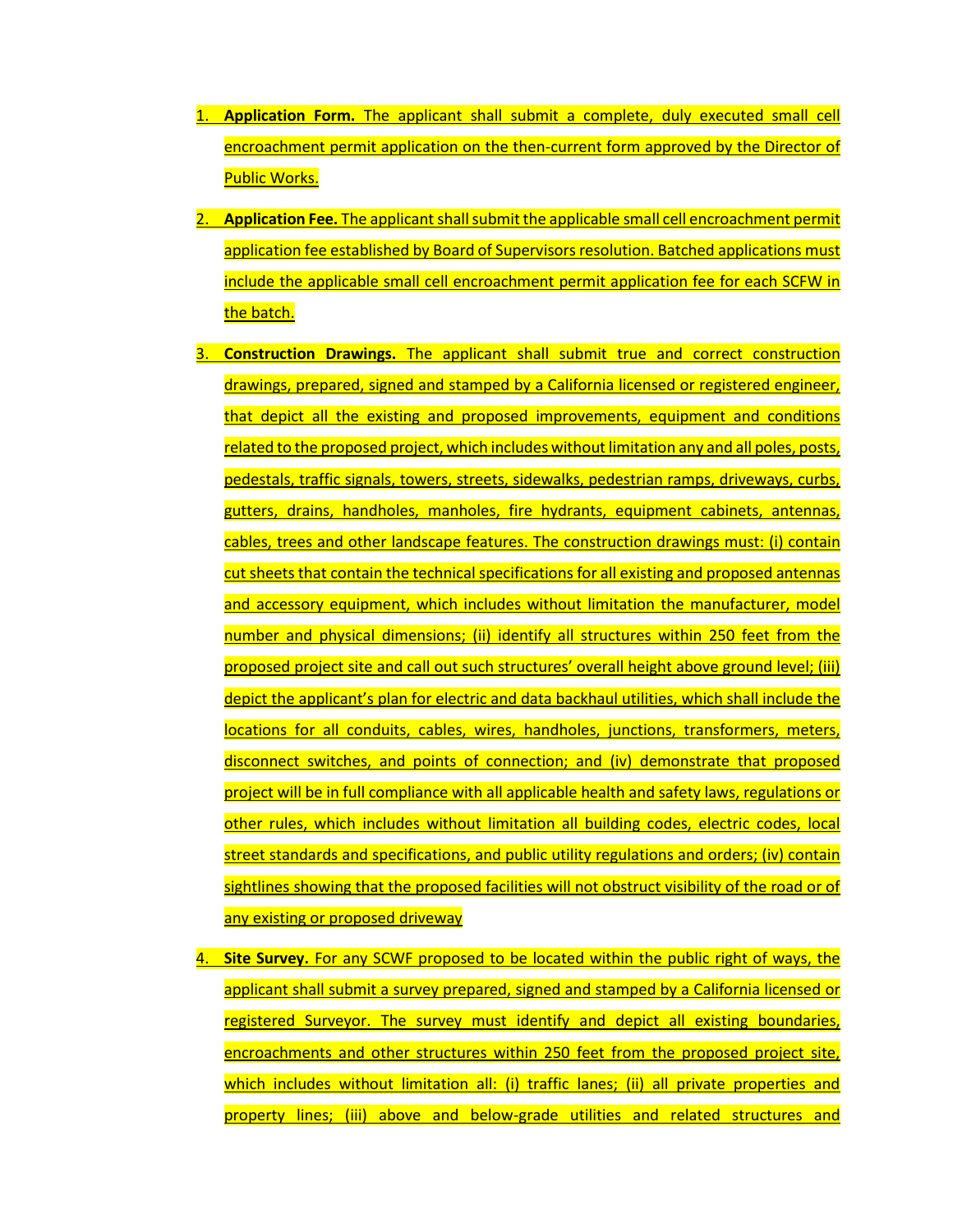encroachments; (iv) fire hydrants, roadside call boxes, and other public safety infrastructure; (v) streetlights, decorative poles, traffic signals, and permanent signage; (vi) sidewalks, driveways, parkways, curbs, gutters and storm drains; (vii) benches, trash cans, mailboxes, kiosks and other street furniture; and (viii) existing trees, planters, and other landscaping features.

- 5. **Photo Simulations.** The applicant shall submit site photographs and photo simulations that show the existing location and proposed SCWF in context from at least three vantage points within the public streets or other publicly accessible spaces, together with a vicinity map that shows the proposed site location and the photo location for each vantage point.
- 6. **Fronting Landowner Consent.** The applicant shall submit a statement from the fronting landowner agreeing to the location of the proposed location of the facilities. In the case where a fronting landowner refuses to sign the statement, the applicant shall submit an affidavit detailing the outreach made to the fronting landowner. The statement or affidavit shall be made on the then-current form approved by the Director of Public Works.
- 7. **Location consent.** When a SCWF is proposed to be constructed on facilities not owned by the applicant or County, the applicant shall submit a statement from the facility owner agreeing to the construction. The statement shall be made on the then-current form approved by the Director of Public Works.

**91.2.9** PERFORMANCE STANDARDS. All Telecommunications Facilities shall be subject to the requirements of this subsection.

**91.2.9.1** Inadvertent Archaeological or Native American Remains Discoveries. All discretionary and ministerial permits shall include the condition of approval or note identified in Standard CU-S4.E of the General Plan regarding inadvertent discovery of archaeological or Native American Remains.

**91.2.9.2** Notification of California Department of Fish and Wildlife (CDFW). If a bird of prey (e.g., hawk, falcon, owl, etc.) establishes a nest on a facility, the permittee shall provide written notification of the nest to the Planning and Building Department and to CDFW within 10 days of nest discovery.

**91.2.9.3** Maintenance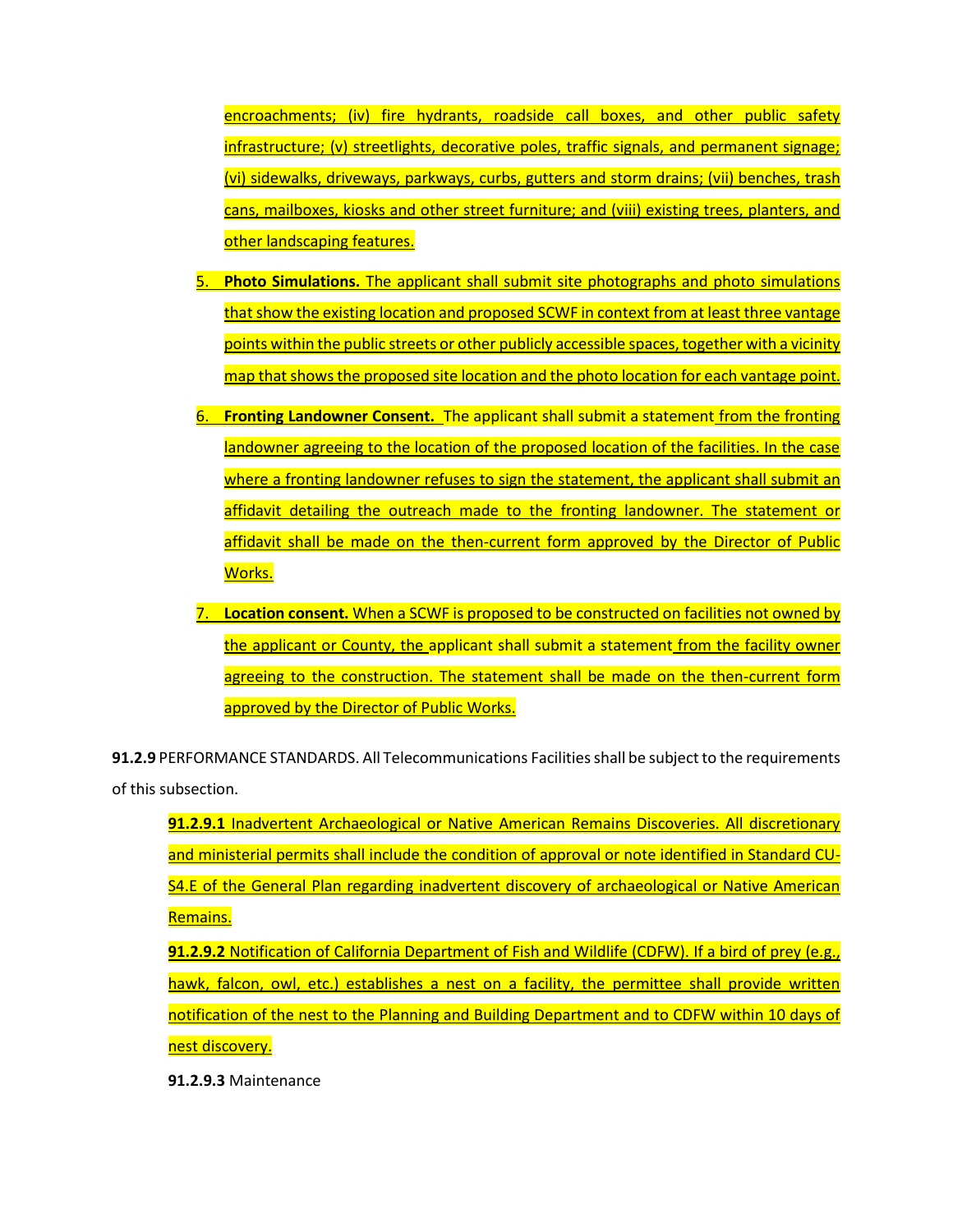**91.2.9.3.1** All landscaping shall be maintained as shown on the approved Landscape Plan. Trees and shrubs shall be maintained to screen the site. Dead and dying landscaping shall be replaced in accordance with the approved landscape plan.

**91.2.9.3.2** All Wireless Telecommunications sites shall be kept clean and free of litter.

**91.2.9.3.3** All equipment buildings shall display a legible operator's contact number for reporting maintenance problems.

**91.2.9.3.4** Maintenance vehicles servicing facilities located in the public or private right of way shall not park on the traveled way or in a manner that would obstruct traffic.

**91.2.9.4** FCC emission compliance**.** Records shall be maintained which demonstrate ongoing compliance with FCC emission regulations and guidelines. Records shall be made available timely to County staff within 3 business days of the upon request.

**91.2.9.5** Abandonment or discontinuation of use.

**91.2.9.5.1** All operators who intend to abandon or discontinue the use of any Wireless Telecommunications facility shall notify the County of such intentions no less than 60 days prior to the final day of use.

**91.2.9.5.2** Wireless Telecommunications Facilities with use discontinued shall be considered abandoned 90 days following the final day of use.

**91.2.9.5.3** All abandoned facilities shall be physically removed by the facility owner no more than 90 days following the final day of use or of determination that the facility has been abandoned, whichever occurs first.

**91.2.9.6** Revocation. Failure to comply with any condition of approval or standard in this ordinance shall constitute grounds for possible revocation of use pursuant to Sections 312-14 of the Zoning Ordinance**.**

## SECTION 3. RESOURCE USE REGULATIONS

Tables in Section 314-7 regarding Resource Use Regulations in Title III, Division 1, Chapter 4 of the Humboldt County Code are amended as follows (additions are shown in underline text, deletions are shown in strikethrough text):

[314-7.1](file:///C:/Users/khilton/Downloads/Humboldt%20County%20Code%20Section%20314-7.rtf%23314-7.1) **AE: AGRICULTURE EXCLUSIVE Principal Permitted Uses**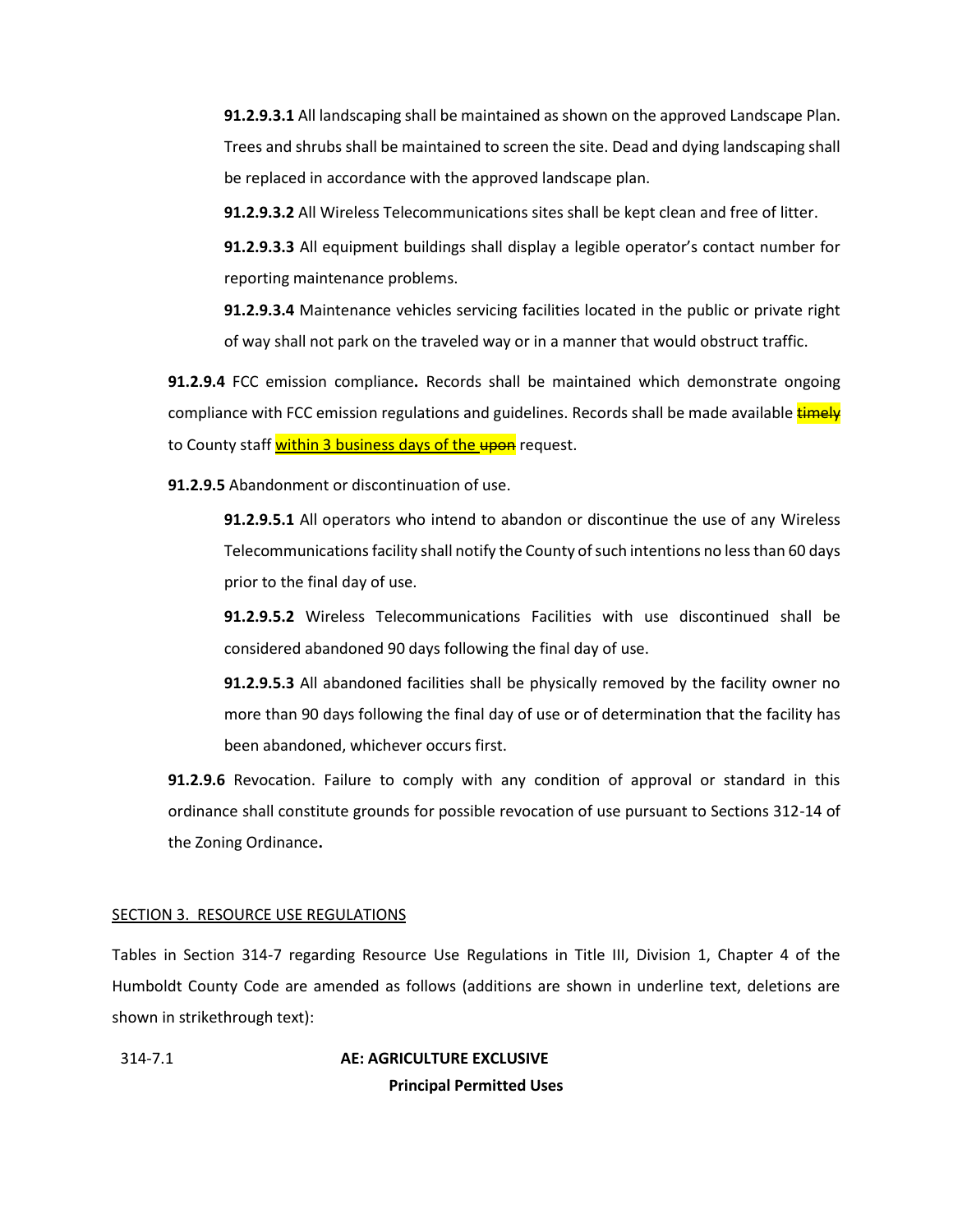All general agricultural uses, including accessory agricultural uses and structures listed at Sections [314-43.1.3](https://humboldt.county.codes/Code/314-43.1.3) (Permitted Agricultural Accessory Uses) and [314-69.1.1](https://humboldt.county.codes/Code/314-69.1.1) (Permitted Agricultural Accessory Structures), except those specified in the following subsection, Uses Permitted with a Use Permit.

(Amended by Ord. [2189,](https://humboldt.county.codes/enactments/Ord2189?product=Code) Sec. 1, 2/9/99; Amended by Ord. [2214,](https://humboldt.county.codes/enactments/Ord2214?product=Code) 6/6/00)

Timber production.

Single-family residence.

Accessory dwelling unit. On lots forty (40) acres or larger in size, two (2) single detached dwellings are permitted within the same contiguous two (2) acre building envelope containing the primary residence.

(Amended by Ord. [1949,](https://humboldt.county.codes/enactments/Ord1949?product=Code) Sec. 1, 12/4/91; Amended by Ord. [2189,](https://humboldt.county.codes/enactments/Ord2189?product=Code) Sec. 1, 2/9/99) Manufactured homes.

#### Uses Permitted with a Use Permit

Hog farms, turkey farms, frog farms and fur farms.

Aquaculture.

Animal feed yards and sales yards.

Agricultural and timber products processing plants.

Agriculture-related recreation, resource-related recreation.

Agriculture-related visitor-serving: cheese factories and sales rooms, wineries and wine tasting and

sales rooms, produce sales, etc., which do not change the character of the principal use.

Public recreation and public access facilities.

Rental and sales of irrigation equipment and storage incidental thereto.

Animal hospitals.

Stables and kennels.

Farm employee housing, labor camps and labor supply camps (Table 4-G).

Fish and wildlife habitat management, watershed management, wetland restoration.

Utilities and energy facilities: the erection, construction, alteration, or maintenance of gas, electric,

water or communications transmission facilities, and wind or hydroelectric solar or biomass

generation, and other fuel or energy production facilities.

Metallic mining, surface mining.

Any use not specifically enumerated in this division, if it is similar to and compatible with the uses permitted in the AE zone.

#### **Other Regulations**

**No Subdivisions** Subdivisions may only be approved by official map, record of survey or recorded subdivision, for the managed production of resources, where parcels are subject to a binding and recorded restriction prohibiting the development of residential structures or residential accessory structures.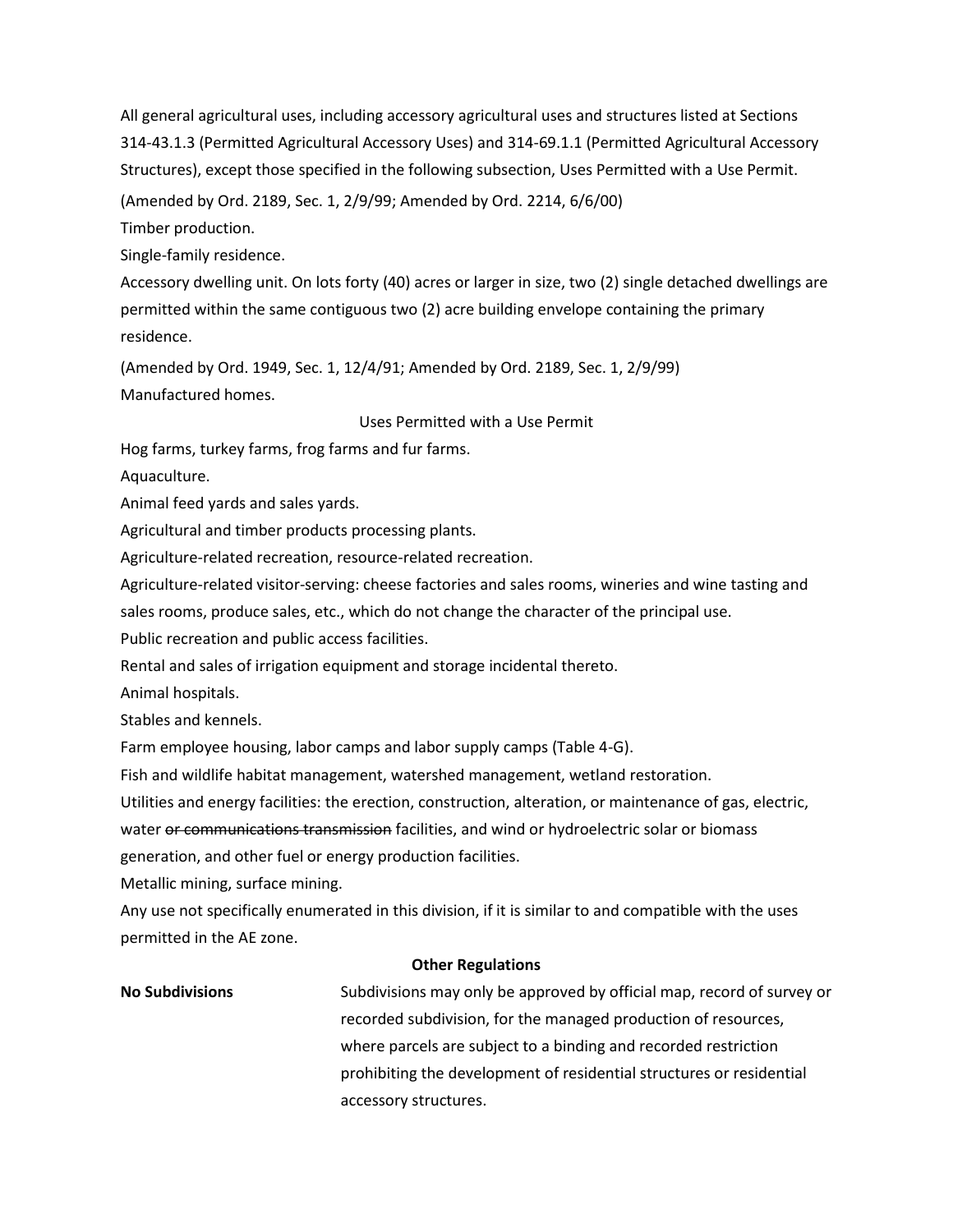**Agricultural Land Conversion**

Conditionally permitted uses that would convert zoned agriculture exclusive or AE zone land to nonagricultural uses shall not be approved unless the Planning Commission makes the following findings:

A. There are no feasible alternatives that would prevent or minimize conversion;

B. The facts support an overriding public interest in the conversion; and

C. For lands outside of designated urban development boundaries, sufficient off-setting mitigation has been provided to prevent a net reduction in the agricultural land base and agricultural production. This requirement shall be known as the "no net loss" agricultural lands policy. "No net loss" mitigation is limited to one (1) or more of the following:

1. Replanning of vacant agricultural lands from a nonagricultural land use designation to an agricultural plan designation along with the recordation of a permanent conservation easement on this land for continued agricultural use; or

2. The retirement of nonagricultural uses on lands planned for agriculture and recordation of a permanent conservation easement on this land for continued agricultural use; or

3. Financial contribution to an agricultural land fund in an amount sufficient to fully offset the agricultural land conversion for those uses enumerated in subsections  $(C)(1)$  and  $(C)(2)$ . The operational details of the land fund, including the process for setting the amount of the financial contribution, shall be established by ordinance. Development on agriculture exclusive or AE zone land shall be designed to the maximum extent feasible to minimize the placement of buildings, impermeable surfaces or nonagricultural uses on land as defined in Government Code Section [51201\(c\)\(1\)](https://humboldt.county.codes/CA/GOV/51201(c)(1)) throug[h \(c\)\(5\)](https://humboldt.county.codes/CA/GOV/51201(c)(5)) as prime agricultural lands.

Except for the construction of the primary single-family residence or a second residence within the same contiguous two (2) acre building envelope containing the existing primary residence, prime agricultural land shall not be converted without provisions for mitigation offsets, as specified in the "no net loss" agricultural lands policy above.

**Conversion of Prime Agricultural Land**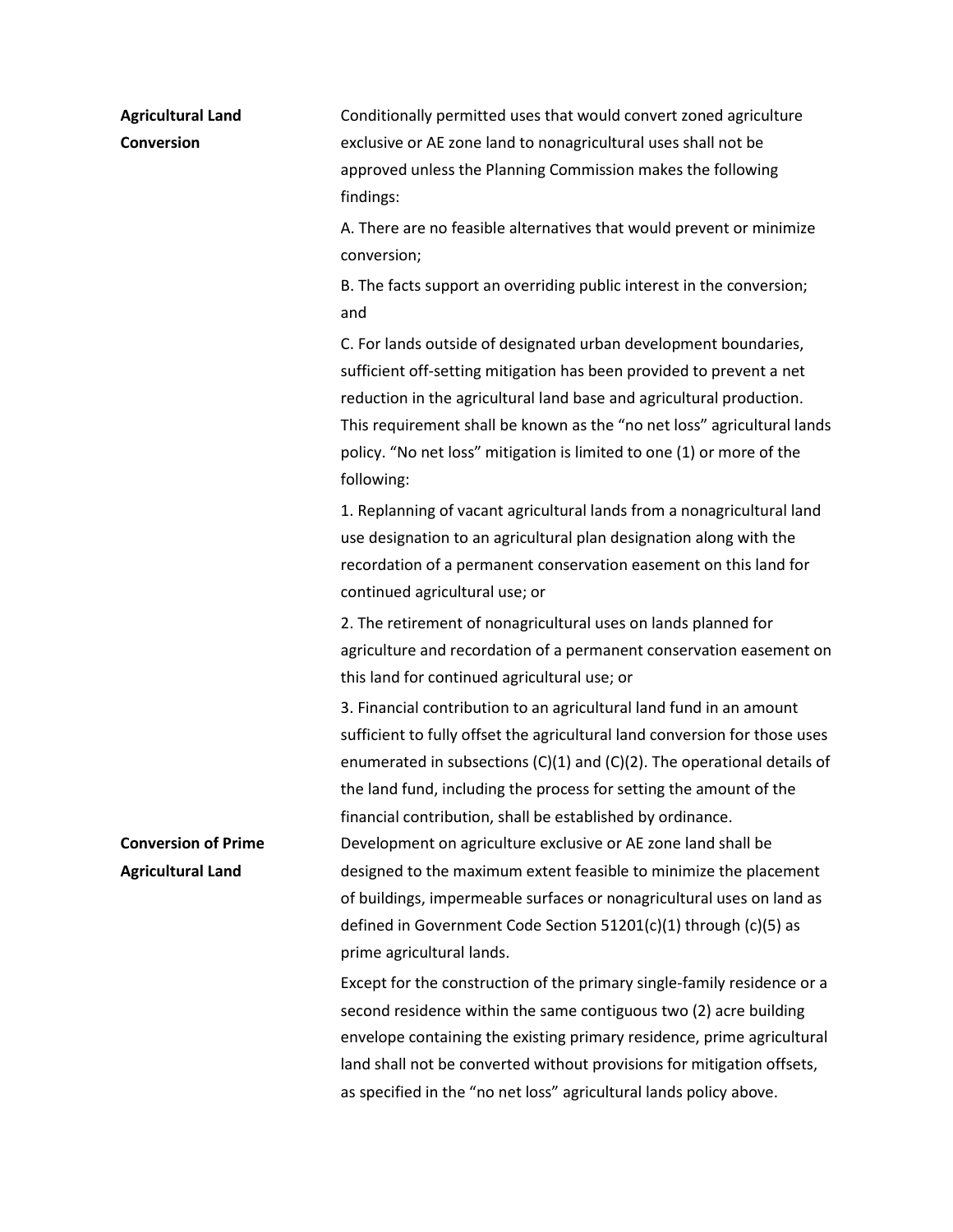| <b>Minimum Lot Area</b>        | Sixty (60) acres.                                                                                                                            |  |  |
|--------------------------------|----------------------------------------------------------------------------------------------------------------------------------------------|--|--|
|                                | Exceptions to the minimum parcel size for the purpose of historic<br>preservation may be approved, where the following findings are<br>made: |  |  |
|                                | A. The site or structure qualifies and is included on a local, State or<br>Federal historic registry; and                                    |  |  |
|                                | B. The viability of continued agricultural operations is not inhibited;<br>and                                                               |  |  |
|                                | C. No additional density beyond what would be permitted as part of                                                                           |  |  |
|                                | the existing agricultural operations is created.                                                                                             |  |  |
| <b>Minimum Lot Width</b>       | One hundred feet (100').                                                                                                                     |  |  |
| <b>Maximum Lot Depth</b>       | (None specified.)                                                                                                                            |  |  |
| <b>Minimum Yard Setbacks*</b>  |                                                                                                                                              |  |  |
| Front                          | Thirty feet (30');                                                                                                                           |  |  |
| Rear                           | Twenty feet (20');                                                                                                                           |  |  |
| Side                           | Ten percent (10%) of the lot width on each side but not more than                                                                            |  |  |
|                                | twenty feet (20') shall be required.                                                                                                         |  |  |
| Farm Outbuildings              | Farm outbuildings shall not be less than twenty feet (20') from any                                                                          |  |  |
|                                | dwelling on the premises.                                                                                                                    |  |  |
| <b>Maximum Ground Coverage</b> | Two (2) acres maximum.                                                                                                                       |  |  |
| <b>Maximum Building Height</b> | (None specified.)                                                                                                                            |  |  |

| 314-7.4                                                                                              | <b>TPZ: TIMBERLAND PRODUCTION</b>                                                                  |  |  |  |
|------------------------------------------------------------------------------------------------------|----------------------------------------------------------------------------------------------------|--|--|--|
| <b>Principal Permitted Uses</b>                                                                      |                                                                                                    |  |  |  |
| Growing and harvesting of timber and accessory uses compatible thereto.                              |                                                                                                    |  |  |  |
| Accessory agricultural uses and structures listed at Sections 314-43.1.3 (Permitted Agricultural     |                                                                                                    |  |  |  |
| Accessory Uses) and 314-69.1.1 (Permitted Agricultural Accessory Structures). (Added by Ord. 2189,   |                                                                                                    |  |  |  |
| Sec. 1, 2/9/99; Amended by Ord. 2214, 6/6/00)                                                        |                                                                                                    |  |  |  |
| <b>Principal Permitted Uses Compatible with Timber Production</b>                                    |                                                                                                    |  |  |  |
|                                                                                                      | The following accessory uses are deemed to be compatible with the growing and harvesting of timber |  |  |  |
| provided they do not significantly detract from the use of the property for, or inhibit, growing and |                                                                                                    |  |  |  |
| harvesting of timber: (Former Section INL#314-11)                                                    |                                                                                                    |  |  |  |
| Management for watershed and wetland restoration.                                                    |                                                                                                    |  |  |  |

Management for fish and wildlife habitat.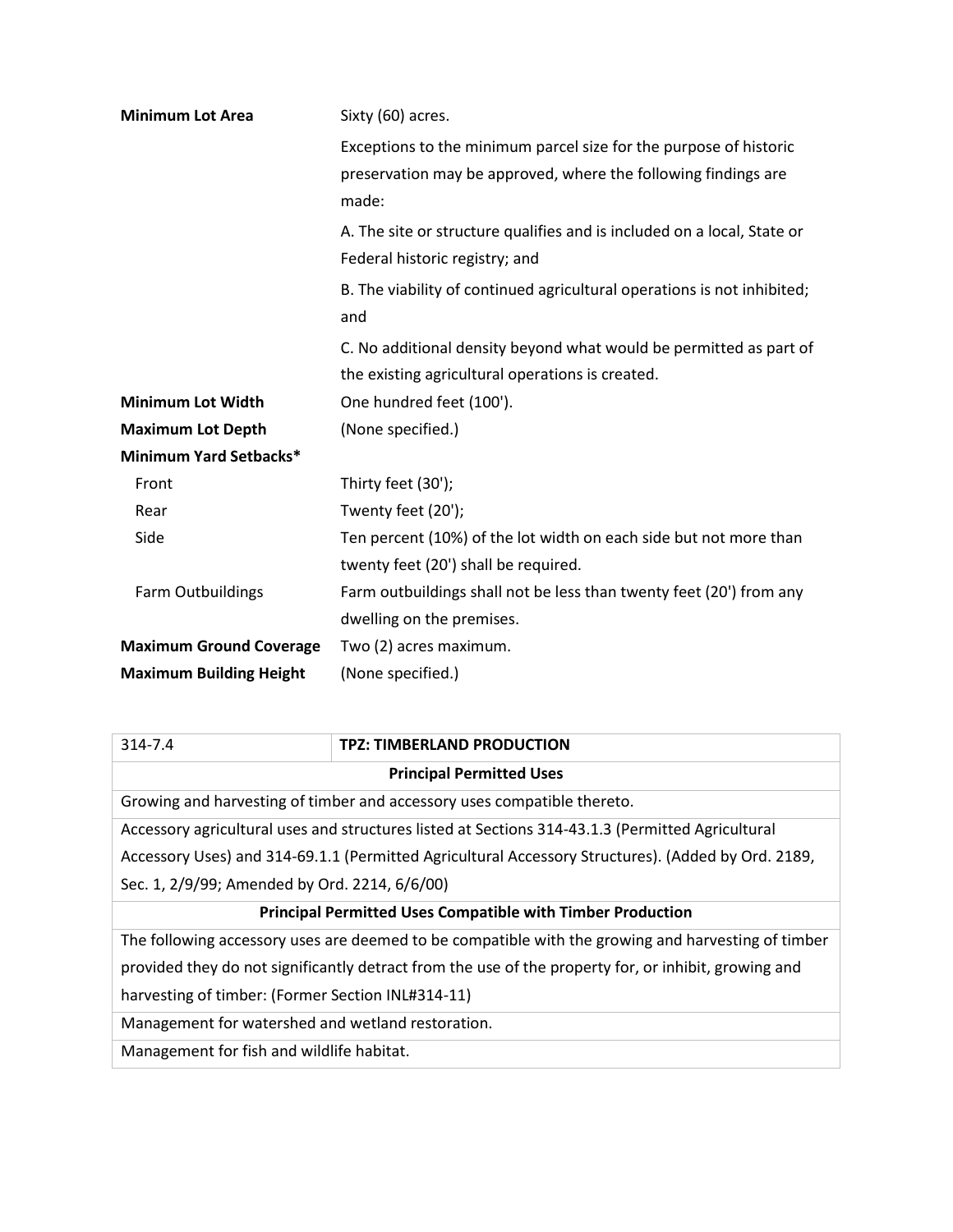A use integrally related to the growing, harvesting and processing of forest products; including but not limited to roads, log landings, and log storage areas (portable chippers and portable sawmills are considered a part of "processing").

The erection, construction, alteration, or maintenance of gas, electric, or water, or communication transmission facilities.

Grazing and other agricultural uses.

One (1) family dwelling or manufactured home, accessory dwelling unit, and normal accessory uses and structures for owner or caretaker subject to the special restrictions of Section [314-7.4.1.6,](#page-30-0) Special Restrictions Regarding Residences.

Temporary labor camps, less than one (1) year in duration, accessory to timber harvesting or planting operations.

Recreational use of the land by the public, with or without charge, for any of the following: walking, hiking, picnicking, swimming, boating, fishing, hunting and skiing. (Former Section INL#314-11(h); Ord. [1099,](https://humboldt.county.codes/enactments/Ord1099?product=Code) Sec. 2, 9/13/76; Amended by Ord[. 1907,](https://humboldt.county.codes/enactments/Ord1907?product=Code) Sec. 2, 8/21/90)

## **Uses Permitted with a Use Permit**

Note: Permits authorized under this section cannot be approved if such use will significantly detract from the use of the property for, or inhibit, growing and harvesting of timber. (Former Section INL#314-10(b)(1-2); Ord. [1099,](https://humboldt.county.codes/enactments/Ord1099?product=Code) Sec. 1, 9/13/76; Amended by Ord. [1842,](https://humboldt.county.codes/enactments/Ord1842?product=Code) Sec. 5, 8/16/88, Amended by Ord. [1907,](https://humboldt.county.codes/enactments/Ord1907?product=Code) Sec. 1, 8/21/90, Amended by Ord[. 2166,](https://humboldt.county.codes/enactments/Ord2166?product=Code) Sec. 11, 4/7/98)

Timber production processing plants (buildings) for commercial processing of wood and wood products, including but not limited to sawmills, lumber and plywood mills, but not including a pulp mill.

Utilities and energy facilities: the erection, construction, alteration, or maintenance of wind or hydroelectric solar or biomass generation, and other fuel or energy production facilities. (Added by Ord. [2635,](https://humboldt.county.codes/enactments/Ord2635?product=Code) 8/27/19)

Public recreation and public access facilities. (Added by Ord[. 2635,](https://humboldt.county.codes/enactments/Ord2635?product=Code) 8/27/19)

Oil and gas drilling and processing, metallic mining, surface mining. (Added by Ord. [2635,](https://humboldt.county.codes/enactments/Ord2635?product=Code) 8/27/19)

Incidental camping area, tent camp, temporary recreational vehicle park, special occupancy parks, and similar recreational uses. (Amended by Ord. 2166, Sec. 11, 4/7/98)

Timber-related visitor-serving: burl shops, timber museums, interpretive centers, etc., which do not change the character of the principal use. (Added by Ord. 2635, 8/27/19)

Any use not specifically enumerated in this division, if it is similar to and compatible with the uses permitted in the TPZ zone.

<span id="page-30-0"></span>

| ×<br>٧<br>٠ |  |  | л |  |  |
|-------------|--|--|---|--|--|
|-------------|--|--|---|--|--|

## **314-7.5 TE: TIMBERLAND EXCLUSIVE ZONE**

**Principal Permitted Uses**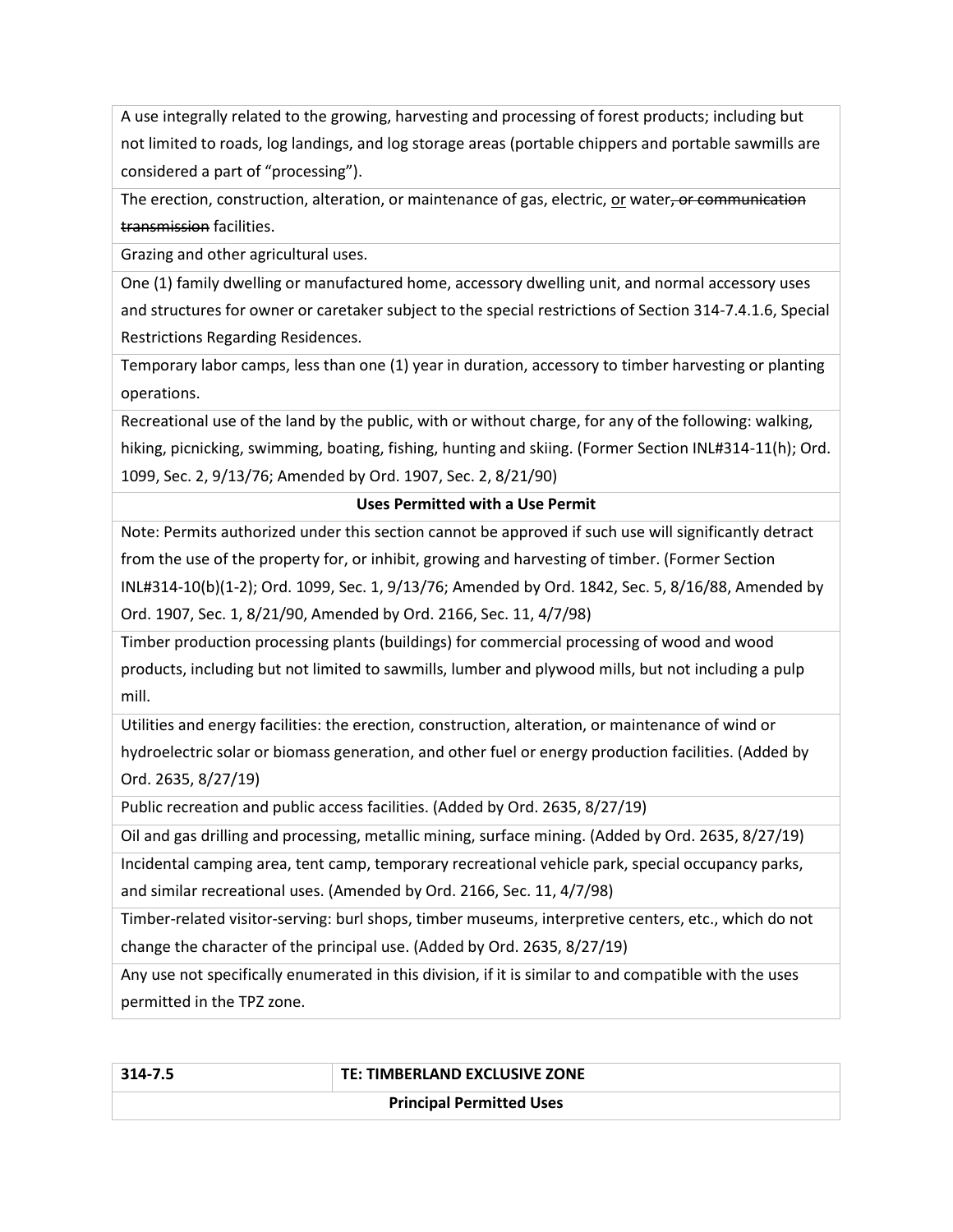Growing and harvesting of timber and accessory uses compatible thereto.

Accessory agricultural uses and structures listed at Sections 314-43.1.3 (Permitted Agricultural Accessory Uses) and 314-69.1.1 (Permitted Agricultural Accessory Structures).

One (1) family dwelling or manufactured home, accessory dwelling unit, and normal accessory uses

and structures for owner or caretaker subject to the special restrictions of Section 314-7.4.1.6, Special Restrictions Regarding Residences.

Management for watershed and wetland restoration.

Management for fish and wildlife habitat.

A use integrally related to the growing, harvesting and processing of forest products, including but not limited to roads, log landings, and log storage areas (portable chippers and portable sawmills are considered a part of "processing").

The erection, construction, alteration, or maintenance of gas, electric, or water, or communication transmission facilities.

Grazing and other agricultural uses.

Temporary labor camps, less than one (1) year in duration, accessory to timber harvesting or planting operations.

Recreational use of the land by the public, with or without charge, for any of the following: walking, hiking, picnicking, swimming, boating, fishing, hunting and skiing.

Cottage industry, subject to cottage industry regulations.

## **Uses Permitted with a Use Permit**

Timber production processing plants (buildings) for commercial processing of wood and wood products, including but not limited to sawmills, lumber and plywood mills, but not including a pulp mill.

Incidental camping area, tent camp, temporary recreational vehicle park, special occupancy parks, and similar recreational uses.

Timber-related visitor-serving: burl shops, timber museums, interpretive centers, etc., which do not change the character of the principal use.

Public recreation and public access facilities.

Utilities and energy facilities: tThe erection, construction, alteration, or maintenance of gas, electric,

water or communications transmission facilities, and wind or hydroelectric, solar or biomass

generation, and other fuel or energy production facilities.

Oil and gas drilling and processing, metallic mining, surface mining.

Any use not specifically enumerated in this division, if it is similar to and compatible with the uses permitted in the TE Zone.

| <b>Other Regulations</b> |                   |
|--------------------------|-------------------|
| <b>Minimum Lot Area</b>  | Forty (40) acres. |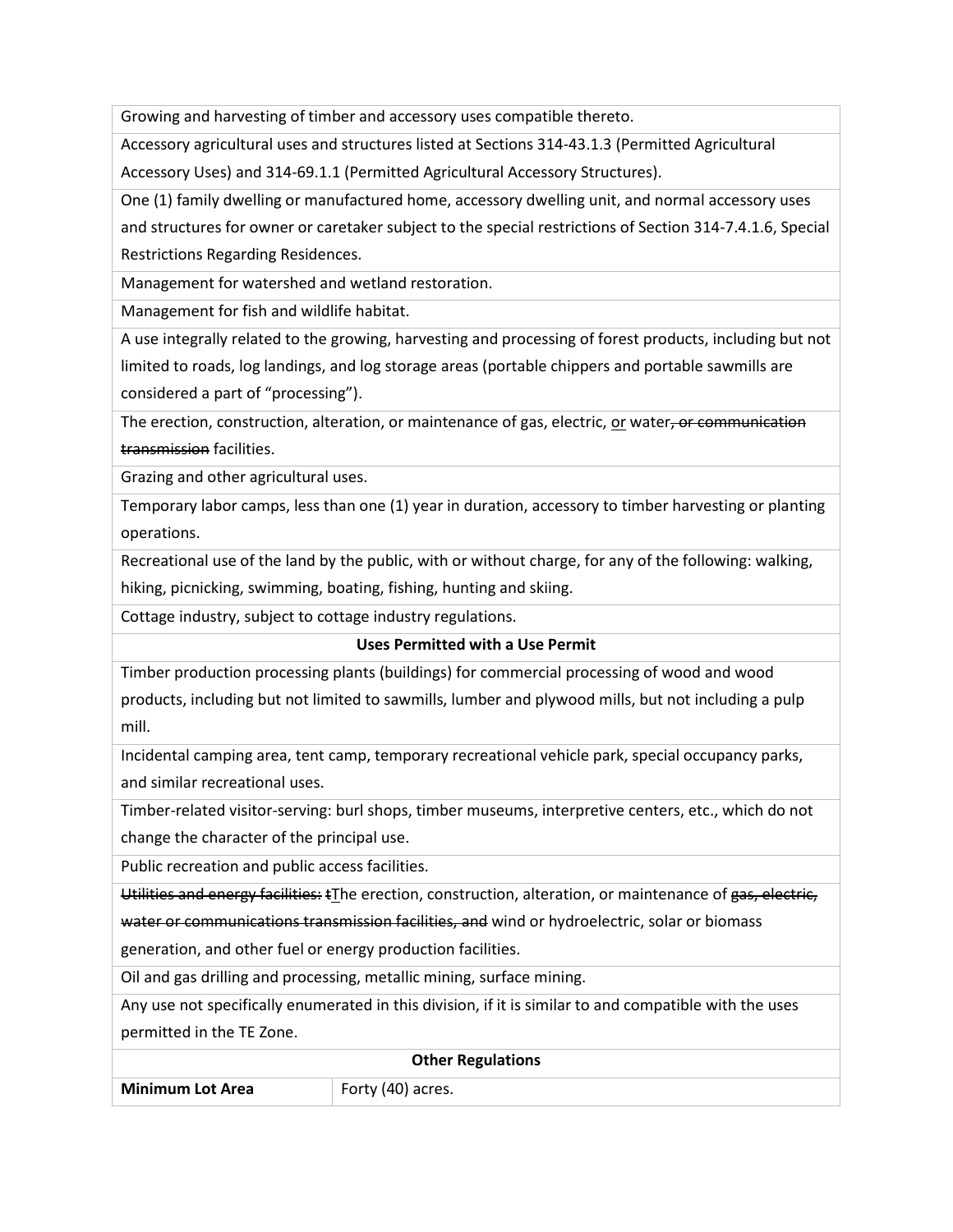| <b>Minimum Lot Width</b>       | One hundred feet (100').                                                |
|--------------------------------|-------------------------------------------------------------------------|
| <b>Maximum Lot Depth</b>       | (None specified.)                                                       |
| Minimum Yard Setbacks*         |                                                                         |
| Front                          | Thirty feet (30');                                                      |
| Rear                           | Twenty feet (20');                                                      |
| Side                           | Ten percent (10%) of the lot width on each side but not more than       |
|                                | twenty feet (20') shall be required.                                    |
| Outbuildings                   | Outbuildings shall not be less than twenty feet (20') from any dwelling |
|                                | on the premises.                                                        |
| <b>Maximum Ground Coverage</b> | Thirty-five percent (35%).                                              |
| <b>Maximum Building Height</b> | (None specified.)                                                       |

## SECTION 4. PRIVATE COMMUNICATION EQUIPMENT FACILITIES

Section 314-84.1, Private Communication Equipment Facilities, is hereby amended as follows (additions are shown in *underline* text, deletions are shown in strikethrough text):

## 84.1 PRIVATE COMMUNICATION EQUIPMENT FACILITIES

Private communication equipment buildings and transmission and distribution facilities shall be permitted in any zone with a Use Permit. (Former Section INL#316-15.1; Added by Ord. 1867, Sec. 1, 6/13/89)

## SECTION 5. PUBLIC UTILITY BUILDINGS

Section 314-84.2, Public Utility Buildings, is hereby amended as follows (additions are shown in *underline* text, deletions are shown in strikethrough text):

## 84.2 PUBLIC UTILITY BUILDINGS

Public utility buildings including, but not limited to, communication equipment buildings, substations, generating plants, gasometers, and transmission and distribution facilities shall be classified as quasipublic uses. (Former Section INL#316-15; Ord. 519, Sec. 615, 5/11/65)

## SECTION 6. DEFINITIONS

Section 314-138 is hereby amended and added to as follows (additions are shown in underline text, deletions are shown in strikethrough text):

## 314-138 DEFINITIONS (C)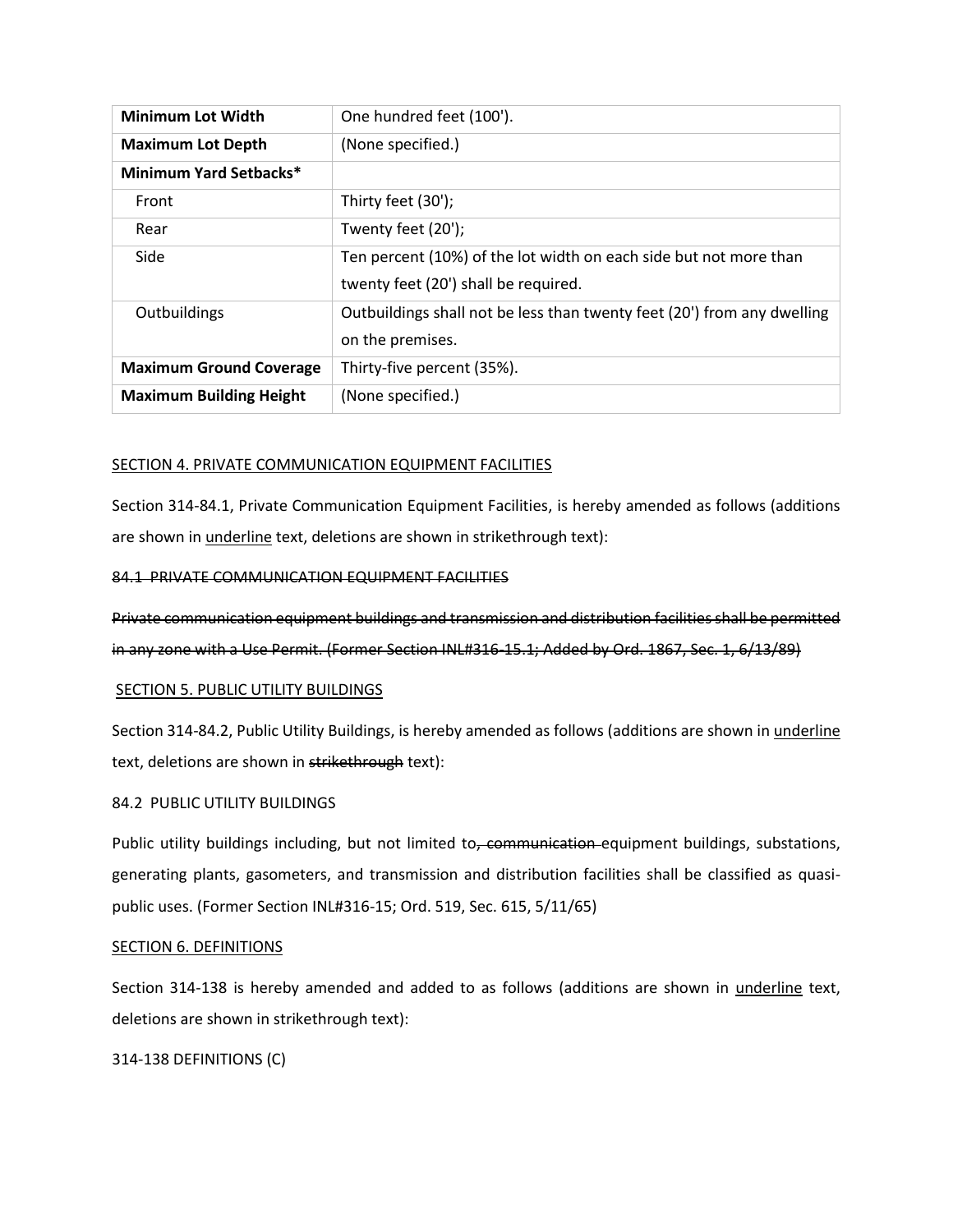**Communication Equipment Building**: Buildings housing electrical and mechanical equipment necessary for the conduct of a public utility or private communications business with or without personnel. (Former Section INL#312-21; Ord. 519, Sec. 221, 5/11/65; Amended by Ord. 1867, Sec. 2, 6/13/89)

## SECTION 7. CIVIC USE TYPES

Section 314-171 is hereby amended and added to as follows (additions are shown in underline text, deletions are shown in strikethrough text):

## 314-171 Civic Use Types

171.7.1 The Minor Generation and Distribution Facilities Use Type includes wind generators and accessory structures; small hydroelectric generators (less than 5 megawatt) and accessory structures and utility lines; and communication transmission facilities, including radio and television transmission antennae, communication equipment installations and exchanges, and substations. (From Section CZ#A313-6(K); Added to INL by Ord. 2205, Sec. 1, 4/11/00)

## SECTION 8. ENCROACHMENT PERMITS

Section 411-12 is hereby added as follows:

411-12 **Small Cell Wireless Facility Encroachment Permit.** All Small Cell Wireless Facilities (SCWF) regulated by Sections 313- 91 and 314-91 shall comply with the following:

- (1) **Application.** An application for a SCWF shall comply with Sections 313-91.2.8.6 and 314- 91.2.8.6.
- (2) **Design Standards.** All small cell wireless facilities shall comply with the design standards in Sections 313-91.2.6 and 314-91.2.6
- (3) **Permit Term.** This small cell encroachment permit will automatically expire 10 years and one day from its issuance. Any other permits or approvals issued in connection with any co-location, modification, or other change to this SCWF, which includes without limitation any permits or other approvals deemed-granted or deemed-approved under federal or state law, will not extend this term limit unless expressly provided otherwise in such permit or approval or required under federal or state law. To the extent that this small cell encroachment permit is issued in connection with any structure owned or controlled by the county and located in the public right of way, this small cell encroachment permit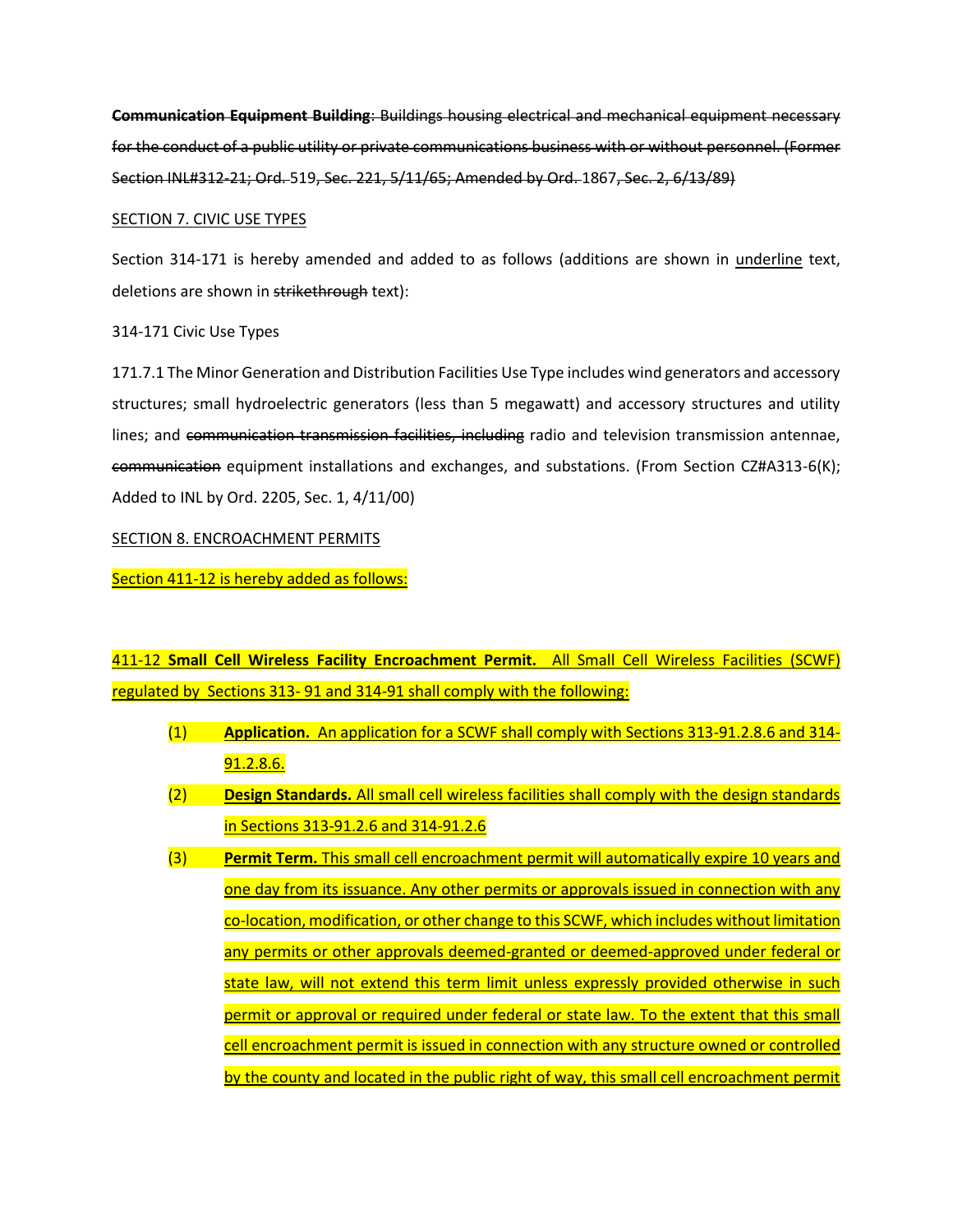shall be coterminous with the cancellation, termination, or expiration of the agreement between the applicant and the county for access to the subject county structure.

- (4) **Annual Permit Fee.** Prior to June 30<sup>th</sup> or each year, the applicant shall submit payment of the annual small cell encroachment permit fee adopted by the Board of Supervisors for that fiscal year to the Department of Public Works.
- (5) **Permit Renewal.** Not more than one year before this small cell encroachment permit expires, the permittee may apply for permit renewal. The permittee must demonstrate that the subject SCWF complies with all the conditions of approval associated with this small cell encroachment permit and all applicable provisions in the County Code and this chapter that exist at the time the decision to renew or not renew the permit is rendered. The Director may modify or amend the conditions on a case-by-case basis as may be necessary or appropriate to ensure compliance with this chapter. Upon renewal, this small cell encroachment permit will automatically expire 10 years and one day from its issuance.
- (6) **Post-Installation Certification.** Within 60 calendar days after the permittee commences full, unattended operations of a SCWF approved or deemed-approved, the permittee shall provide the Director with documentation reasonably acceptable to the Director that the SCWF has been installed and/or constructed in strict compliance with the approved construction drawings and photo simulations. Such documentation shall include without limitation as-built drawings, GIS data, and site photographs.
- (7) **Build-Out Period.** This small cell encroachment permit will automatically expire six (6) months from the approval date (the "build-out period") unless the permittee obtains all other permits and approvals required to install, construct and/or operate the approved SCWF, which includes without limitation any permits or approvals required by the any federal, state or local public agencies with jurisdiction over the subject property, the SCWF or its use. If this build-out period or the construction permit expires, the permit automatically terminates and the county will not extend the build-out period or the permit, but the permittee may resubmit a complete application, including all application fees, for the same or substantially similar project.
- (8) **Site Maintenance.** The permittee shall keep the site, which includes without limitation any and all improvements, equipment, structures, access routes, fences, and landscape features, in a neat, clean and safe condition in accordance with the approved construction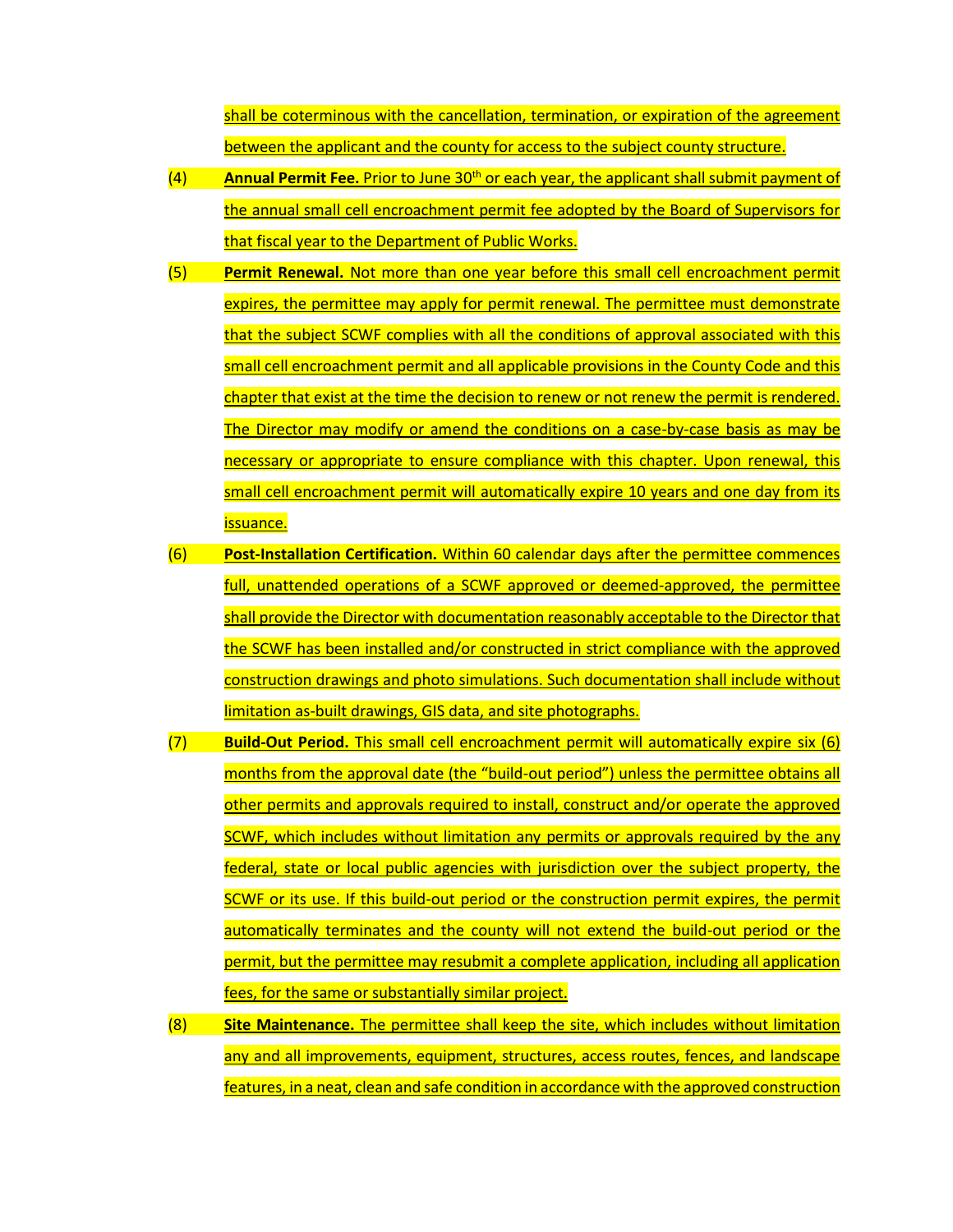drawings and all conditions in this small cell encroachment permit. The permittee shall keep the site area free from all litter and debris at all times. The permittee, at no cost to the county, shall remove and remediate any graffiti or other vandalism at the site within 48 hours after the permittee receives notice or otherwise becomes aware that such graffiti or other vandalism occurred.

- (9) **Compliance with Laws.** The permittee shall maintain compliance at all times with all federal, state and local statutes, regulations, orders or other rules that carry the force of law ("laws") applicable to the permittee, the subject property, the SCWF or any use or activities in connection with the use authorized in this small cell encroachment permit, which includes without limitation any laws applicable to human exposure to RF emissions. The permittee expressly acknowledges and agrees that this obligation is intended to be broadly construed and that no other specific requirements in these conditions are intended to reduce, relieve or otherwise lessen the permittee's obligations to maintain compliance with all laws. No failure or omission by the county to timely notice, prompt or enforce compliance with any applicable provision in the County Code, this chapter, any permit, any permit condition or any applicable law or regulation, shall be deemed to relieve, waive or lessen the permittee's obligation to comply in all respects with all applicable provisions in the County Code, this chapter, any permit, any permit condition or any applicable law or regulation.
- (10) **Adverse Impacts on Other Properties.** The permittee shall use all reasonable efforts to avoid any and all unreasonable, undue or unnecessary adverse impacts on nearby properties that may arise from the permittee or its authorized personnel's construction, installation, operation, modification, maintenance, repair, removal and/or other activities on or about the site. The permittee shall not perform or cause others to perform any construction, installation, operation, modification, maintenance, repair, removal or other work that involves heavy equipment or machines except during normal construction work hours authorized by the County Code. The restricted work hours in this condition will not prohibit any work required to prevent an actual, immediate harm to property or persons, or any work during an emergency declared by the county or other state or federal government agency or official with authority to declare a state of emergency within the county. The Director may issue a stop work order for any activities that violates this condition in whole or in part.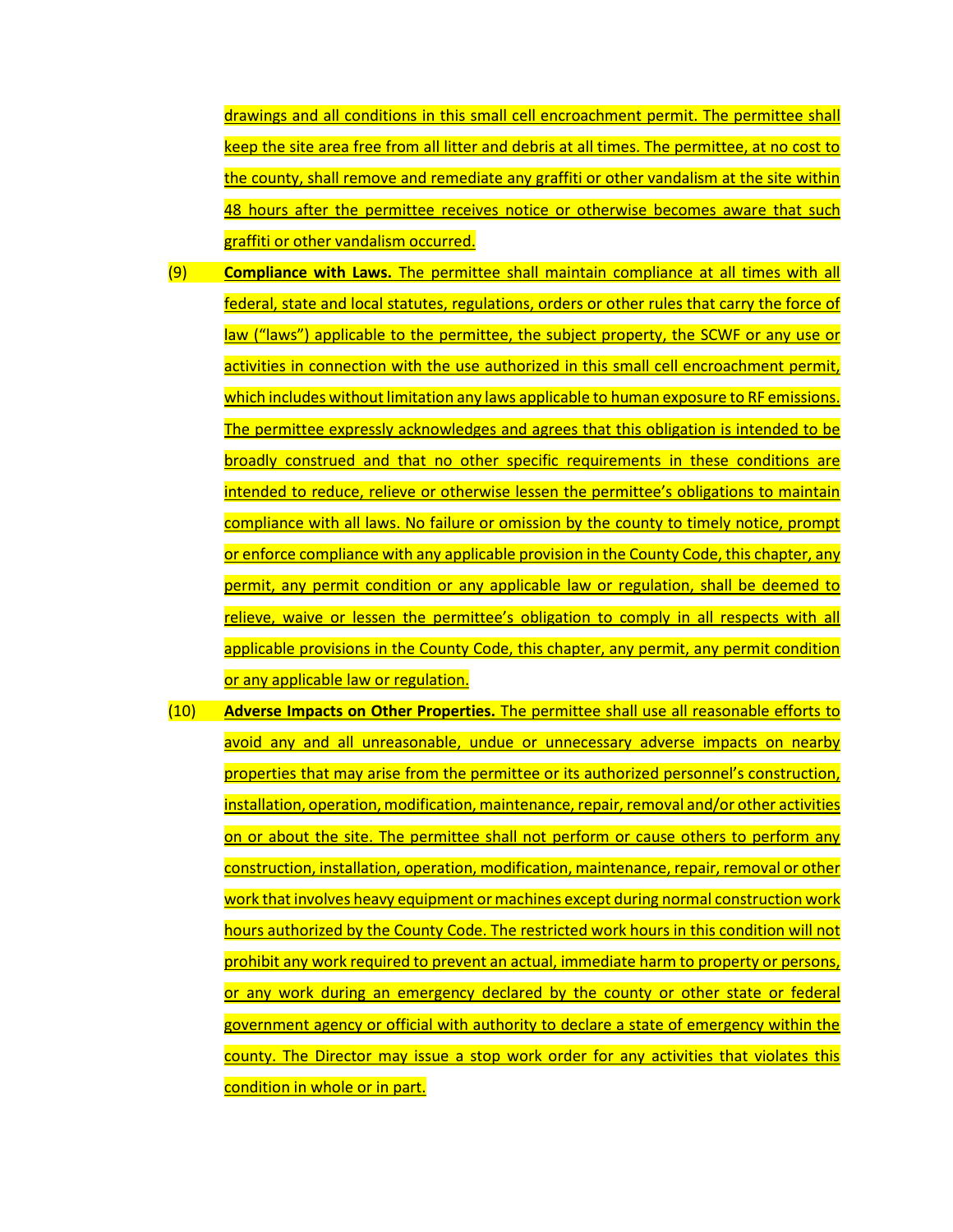- (11) **Inspections; Emergencies.** The permittee expressly acknowledges and agrees that the county's officers, officials, staff, agents, contractors or other designees may enter onto the site and inspect the improvements and equipment upon reasonable prior notice to the permittee. Notwithstanding the prior sentence, the county's officers, officials, staff, agents, contractors or other designees may, but will not be obligated to, enter onto the site area without prior notice to support, repair, disable or remove any improvements or equipment in emergencies or when such improvements or equipment threatens actual, imminent harm to property or persons. The permittee, if present, may observe the county's officers, officials, staff or other designees while any such inspection or emergency access occurs.
- (12) **Permittee's Contact Information.** Within 10 days from the final approval of this small cell encroachment permit, the permittee shall furnish the Director with accurate and up-todate contact information for a person responsible for the SCWF, which includes without limitation such person's full name, title, direct telephone number, facsimile number, mailing address and email address. The permittee shall keep such contact information upto-date at all times and promptly provide the Director with updated contact information if either the responsible person or such person's contact information changes.
- (13) **Indemnification.** The permittee and, if applicable, the property owner (if not on countyowned infrastructure) upon which the SCWF is installed shall defend, indemnify and hold harmless the County of Humboldt, its Board of Supervisors and the county's boards, commissions, agents, officers, officials, employees and volunteers (collectively, the "indemnitees") from any and all (1) damages, liabilities, injuries, losses, costs and expenses and from any and all claims, demands, law suits, writs and other actions or proceedings ("claims") brought against the indemnitees to challenge, attack, seek to modify, set aside, void or annul the county's approval of this small cell encroachment permit, and (2) other claims of any kind or form, whether for personal injury, death or property damage, that arise from or in connection with the permittee's or its agents', directors', officers', employees', contractors', subcontractors', licensees' or customers' acts or omissions in connection with this small cell encroachment permit or the SCWF. In the event the county becomes aware of any claims, the county will use best efforts to promptly notify the permittee and the private property owner (if applicable) and shall reasonably cooperate in the defense. The permittee expressly acknowledges and agrees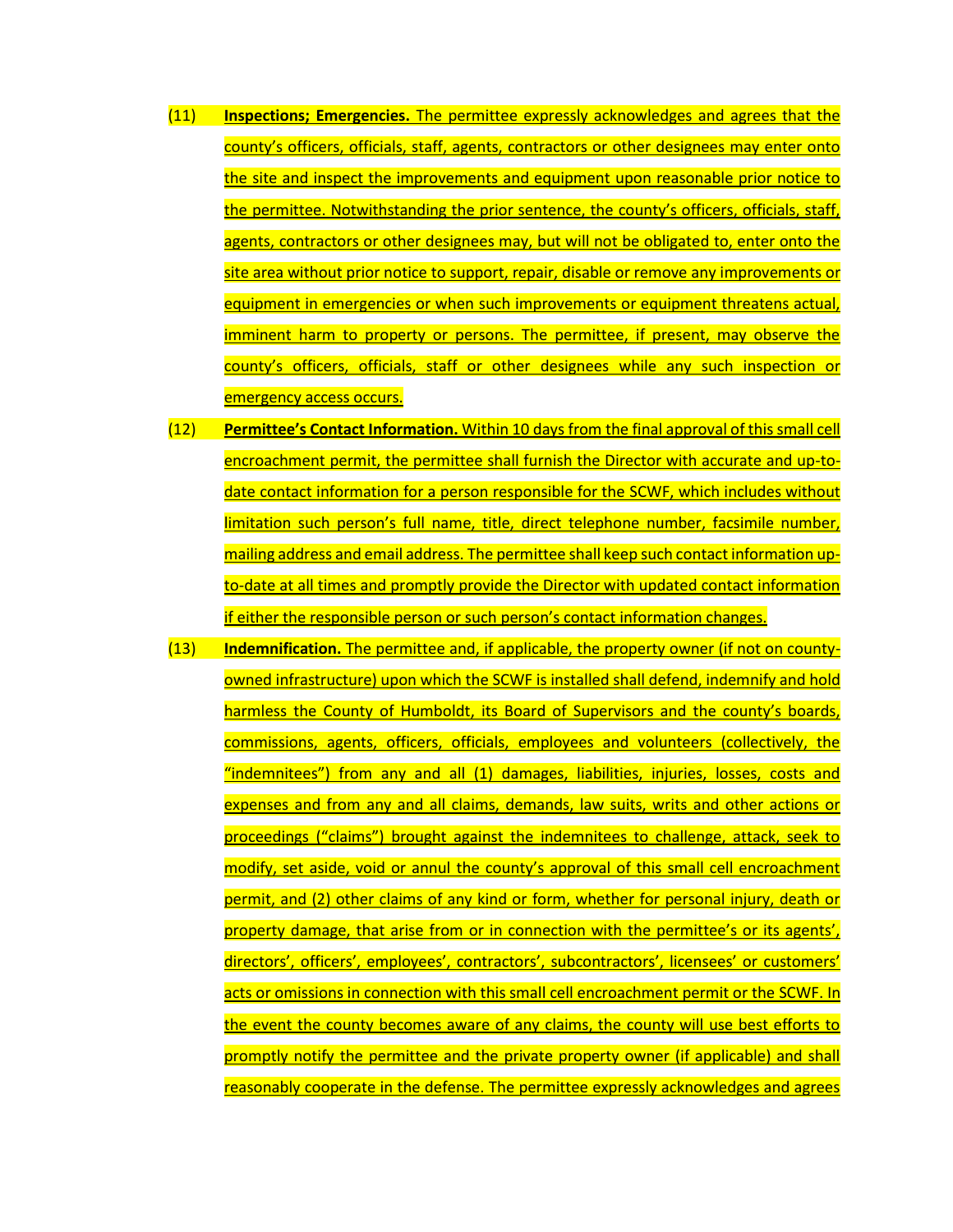that the county shall have the right to approve, which approval shall not be unreasonably withheld, the legal counsel providing the county's defense, and the property owner and/or permittee (as applicable) shall promptly reimburse the county for any costs and expenses directly and necessarily incurred by the county in the course of the defense. Within ten calendar days of the service of a claim, the permittee shall execute a letter of agreement with the county, acceptable to County Counsel, which memorializes the above obligations.

The permittee expressly acknowledges and agrees that the permittee's indemnification obligations under this condition are a material consideration that motivates the county to approve this small cell encroachment permit, and that such indemnification obligations will survive the expiration, revocation or other termination of this small cell encroachment permit.

(14) **Performance Bond.** Before the county issues any permits required to commence construction in connection with this small cell encroachment permit, the permittee shall post a performance bond from a surety and in a form acceptable to the Director in an amount reasonably necessary to cover the cost to remove the improvements and restore all affected areas based on a written estimate from a qualified contractor with experience in wireless facilities removal. The written estimate must include the cost to remove all equipment and other improvements, which includes without limitation all antennas, radios, batteries, generators, utilities, cabinets, mounts, brackets, hardware, cables, wires, conduits, structures, shelters, towers, poles, footings and foundations, whether above ground or below ground, constructed or installed in connection with the SCWF. plus the cost to completely restore any areas affected by the removal work to a standard compliant with applicable laws. In establishing or adjusting the bond amount required under this condition, and in accordance with California Government Code § 65964(a), the Director shall take into consideration any information provided by the permittee regarding the cost to remove the SCWF to a standard compliant with applicable laws. The performance bond shall expressly survive the expiration, revocation or other termination of this small cell encroachment permit to the extent required to completely remove the equipment and improvements, restore the affected areas and perform all other obligations in accordance with this condition.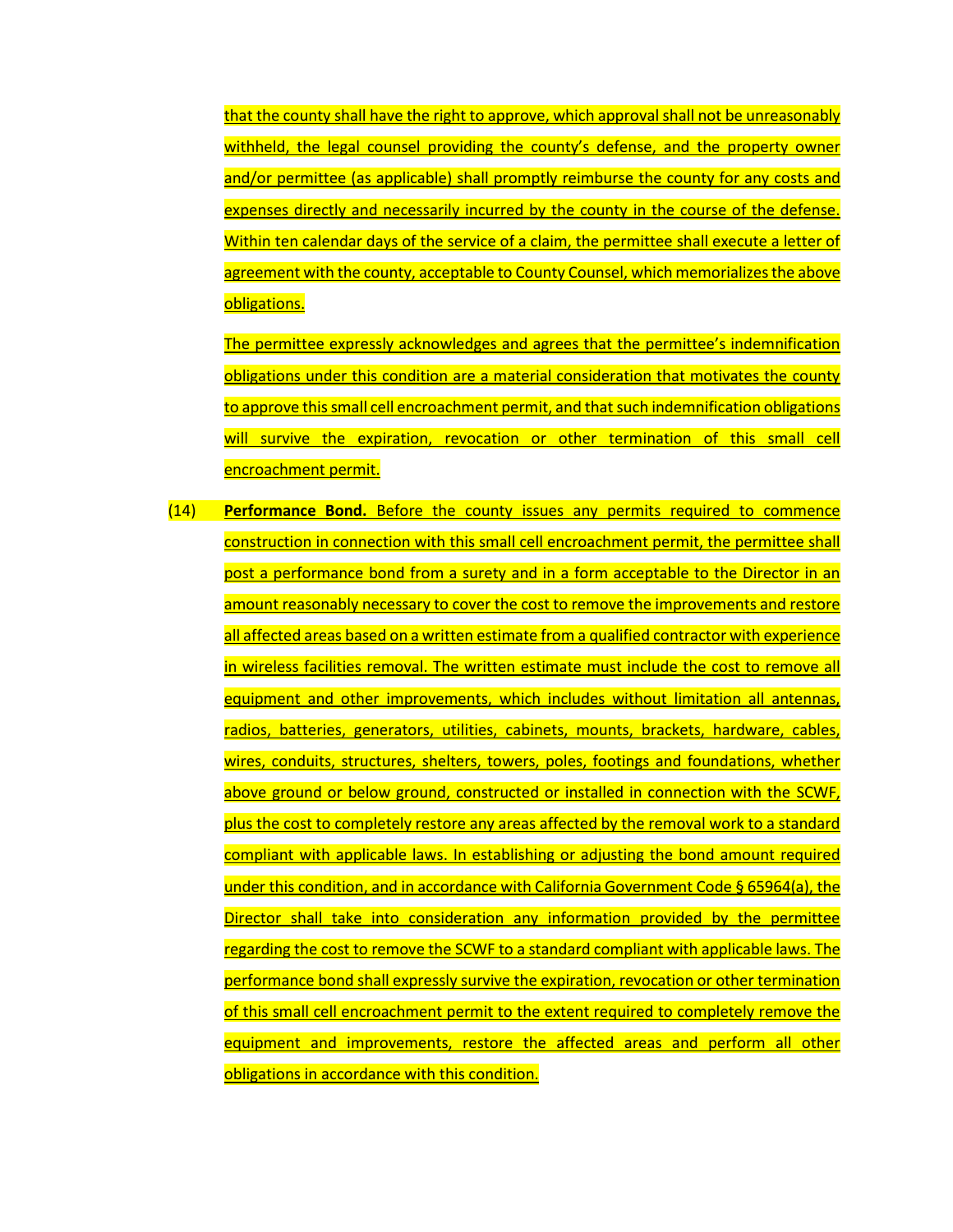- (15) **Permit Revocation.** Any permit granted under this chapter may be revoked in accordance with the provisions and procedures in this condition. The Director may initiate revocation proceedings when the Director has information that the facility may not be in compliance with all applicable laws, which includes without limitation, any permit in connection with the facility and any associated conditions with such permit(s). Before the Director may conduct a public hearing to revoke any permit granted under this chapter, the Director must issue a written notice to the permittee that specifies (i) the facility; (ii) the violation(s) to be corrected; (iii) the timeframe in which the permittee must correct such violation(s); and (iv) that, in addition to all other rights and remedies the county may pursue, the county may initiate revocation proceedings for failure to timely correct such violation(s). A permit granted under this chapter may be revoked only by the Board of Supervisors after a duly notice public hearing. The Board of Supervisors may revoke a permit when it finds substantial evidence in the written record to show that the facility is not in compliance with all applicable laws, which includes without limitation, any permit in connection with the facility and any associated conditions with such permit(s). Any decision by the Board of Supervisors to revoke or not revoke a permit shall be final and not subject to any further appeals. Within five business days after the Board of Supervisors adopts a resolution to revoke a permit, the Director shall provide the permittee with a written notice that specifies the revocation and the reasons for such revocation.
- (16) **Record Retention.** Throughout the permit term, the permittee must maintain a complete and accurate copy of the written administrative record, which includes without limitation the small cell encroachment permit application, small cell encroachment permit, RF report, the approved plans and photo simulations incorporated into this approval, all conditions associated with this approval, any ministerial permits or approvals issued in connection with this approval and any records, memoranda, documents, papers and other correspondence entered into the public record in connection with the small cell encroachment permit (collectively, "records"). If the permittee does not maintain such records as required in this condition, any ambiguities or uncertainties that would be resolved by inspecting the missing records will be construed against the permittee. The permittee shall protect all records from damage from fires, floods and other hazards that may cause deterioration. The permittee may keep records in an electronic format;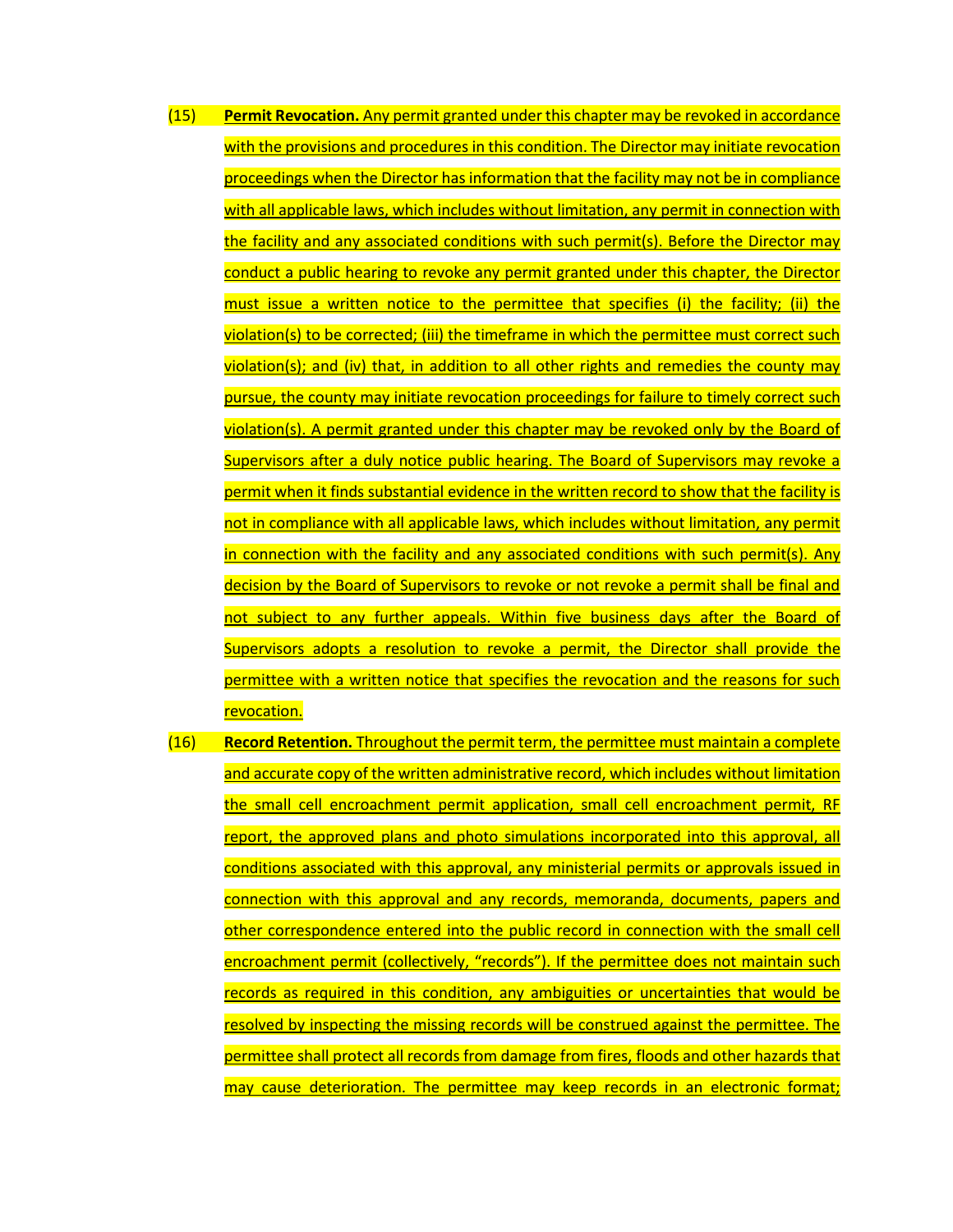provided, however, that hard copies or electronic records kept in the county's regular files will control over any conflicts between such county-controlled copies or records and the permittee's electronic copies, and complete originals will control over all other copies in any form. The requirements in this condition shall not be construed to create any obligation to create or prepare any records not otherwise required to be created or prepared by other applicable laws. Compliance with the requirements in this condition shall not excuse the permittee from any other similar record-retention obligations under applicable law.

- (17) **Abandoned Wireless Facilities.** The SCWF authorized under this small cell encroachment permit shall be deemed abandoned if not operated for any continuous six-month period. Within 90 days after a SCWF is abandoned or deemed abandoned, the permittee and/or property owner shall completely remove the SCWF and all related improvements and shall restore all affected areas to a condition compliant with all applicable laws, which includes without limitation the County Code. In the event that neither the permittee nor the property owner complies with the removal and restoration obligations under this condition within said 90-day period, the county shall have the right (but not the obligation) to perform such removal and restoration with or without notice, and the permittee and property owner shall be jointly and severally liable for all costs and expenses incurred by the county in connection with such removal and/or restoration activities.
- (18) **Landscaping.** The permittee shall replace any landscape features damaged or displaced by the construction, installation, operation, maintenance or other work performed by the permittee or at the permittee's direction on or about the site. If any trees are damaged or displaced, the permittee shall hire and pay for a licensed arborist to select, plant and maintain replacement landscaping in an appropriate location for the species. Only workers under the supervision of a licensed arborist shall be used to install the replacement tree(s). Any replacement tree must be substantially the same size as the damaged tree and consistent with the county's list of preapproved street trees. The permittee shall, at all times, be responsible to maintain any replacement landscape features.
- (19) **Cost Reimbursement.** The permittee acknowledges and agrees that (i) the permittee's request for authorization to construct, install and/or operate the wireless facility will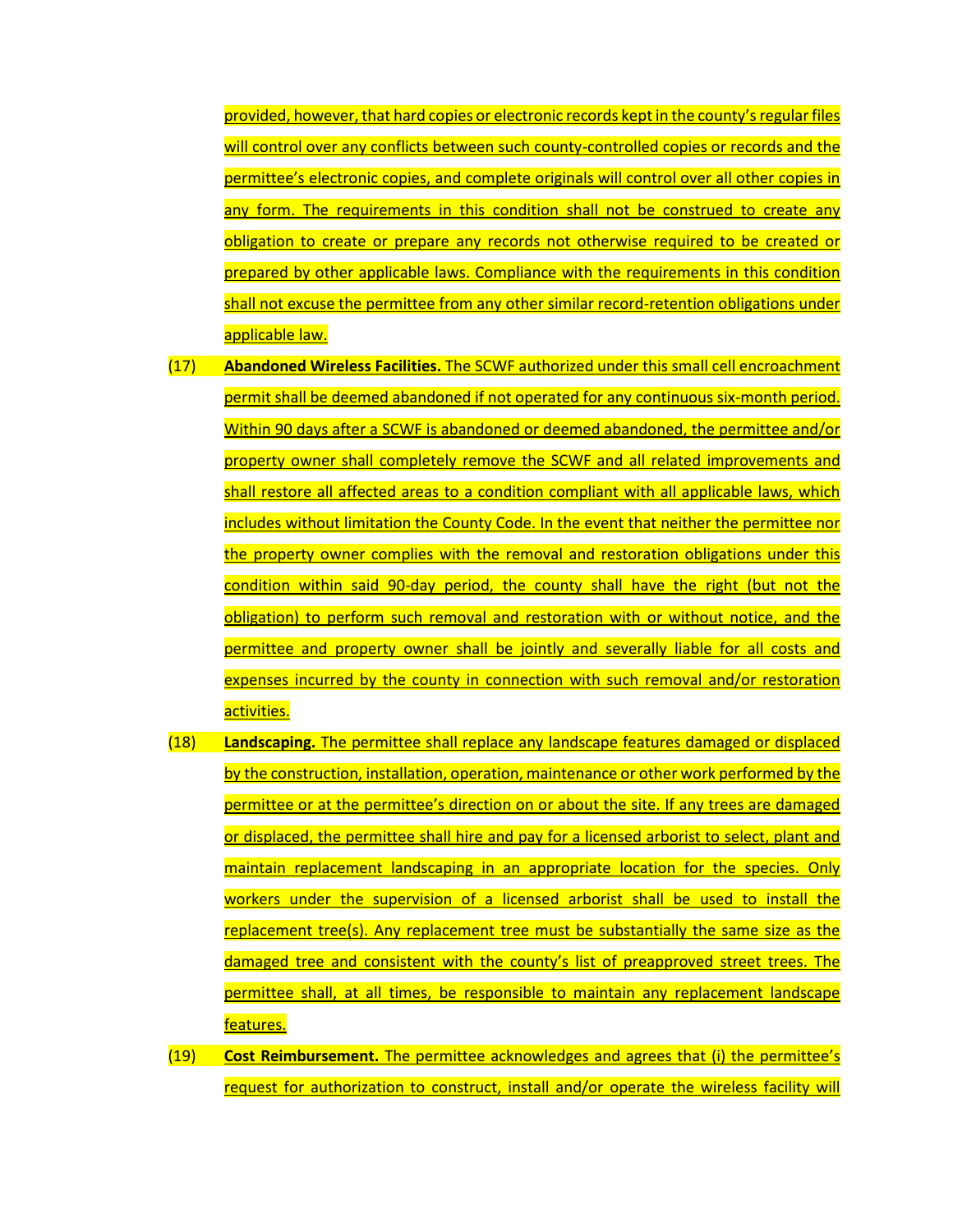cause the county to incur costs and expenses; (ii) the permittee shall be responsible to reimburse the county for all costs incurred in connection with the permit, which includes without limitation costs related to application review, permit issuance, site inspection and any other costs reasonably related to or caused by the request for authorization to construct, install and/or operate the wireless facility; (iii) any application fees required for the application may not cover all such reimbursable costs and that the permittee shall have the obligation to reimburse county for all such costs 10 days after a written demand for reimbursement and reasonable documentation to support such costs; and (iv) the county shall have the right to withhold any permits or other approvals in connection with the wireless facility until and unless any outstanding costs have been reimbursed to the county by the permittee.

(20) **Cooperation with RF Compliance Evaluations.** At all times relevant to this permit, the permittee and the property owner shall reasonably cooperate with efforts by the county to evaluate whether the wireless facility complies with all applicable FCC rules and regulations for human exposure to RF emissions. Such cooperation shall be at no cost to the county and may include, but is not limited to: (1) furnishing the county with a written affidavit signed by an RF engineer certifying the wireless facility's compliance with applicable FCC rules and regulations; (2) providing technical data such as the frequencies in use, power output levels and antenna specifications, reasonably necessary to evaluate compliance with maximum permissible exposure levels set by the FCC; (3) allowing the county or its designee to have supervised access to the areas near the wireless facility for inspections and field measurements; and (4) promptly responding to all requests by the county or its designee for information and/or cooperation with respect to any of the foregoing. The county may conduct random tests to ensure compliance with the FCC's rules and regulations. In the event that the county determines that permittee is not in compliance with any legal requirements or conditions, the permittee shall be responsible for all costs and expenses incurred by the county in connection with the investigation, enforcement and/or remediation of such noncompliance. (Ord.  $\frac{1}{2}$ ,  $\frac{1}{2022}$ )